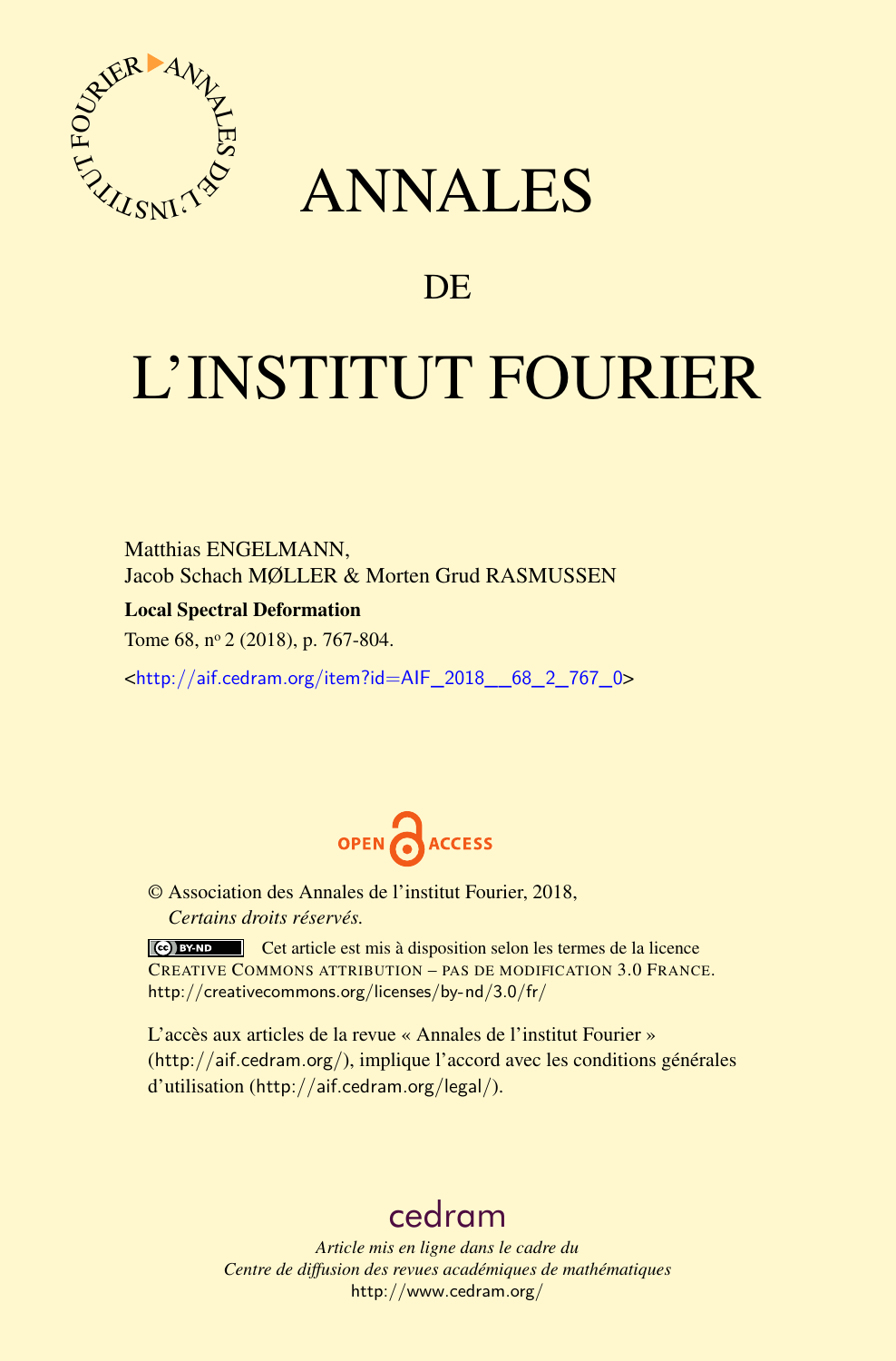#### LOCAL SPECTRAL DEFORMATION

**by Matthias ENGELMANN, Jacob Schach MØLLER & Morten Grud RASMUSSEN (\*)**

ABSTRACT. — We develop an analytic perturbation theory for eigenvalues with finite multiplicities, embedded into the essential spectrum of a self-adjoint operator *H*. We assume the existence of another self-adjoint operator *A* for which the family  $H_{\theta} = e^{i\theta A} H e^{-i\theta A}$  extends analytically from the real line to a strip in the complex plane. Assuming a Mourre estimate holds for  $i[H, A]$  in the vicinity of the eigenvalue, we prove that the essential spectrum is locally deformed away from the eigenvalue, leaving it isolated and thus permitting an application of Kato's analytic perturbation theory.

Résumé. — Nous construisons dans cet article une théorie de perturbation analytique pour des valeurs propres avec multiplicités finies, plongées dans le spectre essentiel d'un opérateur auto-adjoint *H*. Pour pouvoir faire ça on suppose l'existence d'un autre opérateur auto-adjoint *A* pour lequel la famille  $H_{\theta} = e^{i\theta A} H e^{-i\theta A}$ a une extension analytique de la ligne réelle à une bande dans le plan complexe. En supposant que l'estimation de Mourre soit vraie pour i[*H, A*] au voisinage de la valeur propre, on montre que le spectre essentiel est localement déformé afin qu'il ne contienne plus la valeur propre permettant ainsi l'application de la théorie de la perturbation analytique de Kato.

#### **1. Introduction**

The investigation of the essential spectrum of a self-adjoint operator via spectral deformation techniques goes back to two papers by Aguilar– Combes and Balslev–Combes, see [\[1\]](#page-37-0) and [\[3\]](#page-37-1). The starting point of the whole theory is the behavior of the Laplace operator under dilations. We define the unitary group of dilations on  $L^2(\mathbb{R}^d)$  by

$$
U(\theta)\psi(x) = e^{\frac{d}{2}\theta}\psi(e^{\theta}x), \text{ for } \theta \in \mathbb{R}.
$$

Keywords: Analytic perturbation theory, spectral deformation, Mourre theory.

<sup>2010</sup> Mathematics Subject Classification: 81Q10, 47A55, 81Q12.

<sup>(\*)</sup> Partially supported by the Lundbeck Foundation and the DFG via Graduiertenkolleg 1838.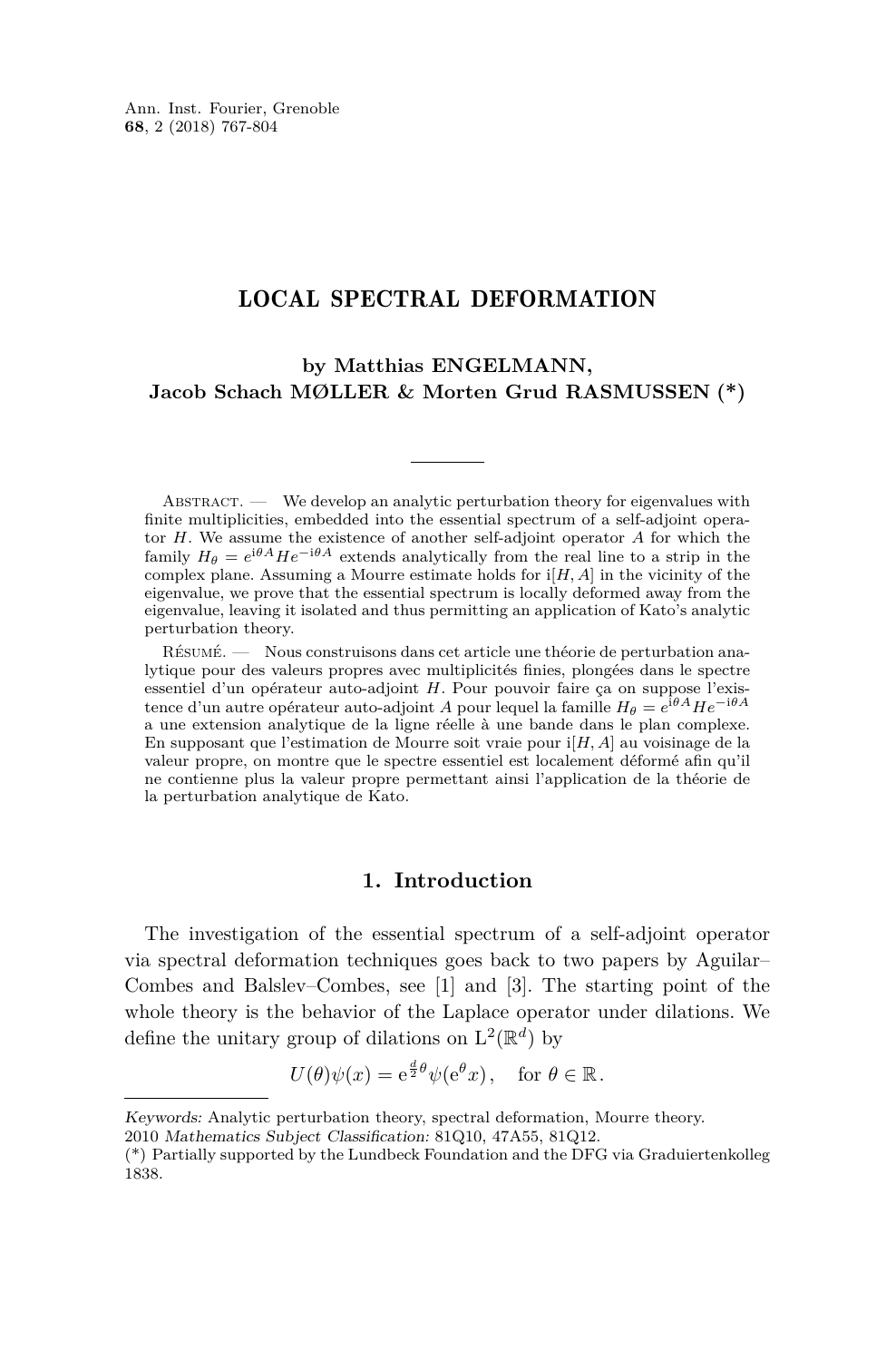Under conjugation with  $U(\theta)$  the Laplace operator transforms into

$$
U(\theta)\Delta U(\theta)^{-1} = e^{-2\theta}\Delta.
$$

The right-hand side extends by analytic continuation to  $\theta \in \mathbb{C}$ . Thus, the spectrum of  $e^{-2\theta} \Delta$  is a half-line starting at 0 which has an angle of  $-2 \text{ Im } \theta$ to the real line. The observation by Aguilar and Combes was that for certain one-body potentials *V* , the essential spectrum of the Schrödinger operator  $H = -\Delta + V$  exhibits the same behavior, when conjugated with  $U(\theta)$ .

This idea is generalized by Balslev and Combes to the situation of manybody Schrödinger operators. After dilation, the essential spectrum consists of multiple half-lines, one starting at each threshold (eigenvalue of a subsystem Hamiltonian) protruding into the complex plane at a common angle  $-2 \text{Im } \theta$ . Any non-threshold embedded eigenvalue will remain on the real axis, as an isolated eigenvalue of finite rank for which Kato's analytic perturbation theory applies [\[17\]](#page-37-2).

The class of (pair-)potentials for which this strategy works are called dilation analytic. The theory of dilation analytic potentials and its application to quantum mechanics is summed up in [\[26\]](#page-38-0). The method has been refined to include potentials that may be locally singular using so-called exterior complex scaling, which is needed to treat e.g. Born–Oppenheimer molecules [\[29\]](#page-38-1).

In the paper [\[15\]](#page-37-3), Hunziker and Sigal considered an abstract setup, where the unitary group  $U(\theta)$  is, in principle, arbitrary and allowing for an analytic extension of  $H_{\theta} = U(\theta)HU(\theta)^*$  into a strip around the real axis. Supposing that the continuous spectrum is locally deformed down into the lower half-plane, when  $\text{Im } \theta > 0$ , leaving behind only isolated eigenvalues with finite rank Riesz projections, Hunziker and Sigal show that there is a one-one correspondence between embedded eigenvalues of *H* and real eigenvalues of the deformed Hamiltonian  $H_{\theta}$ , in the region where the essential spectrum has been cleared away. This in turn permits an application of Kato's analytic perturbation theory for isolated eigenvalues of finite multiplicity, thus enabling an analytic perturbation theory of embedded eigenvalues as well as an analysis of resonances (poles of the resolvent are complex eigenvalues of the deformed Hamiltonian).

In the present paper, we provide a natural set of abstract conditions on a pair of self-adjoint operators *H* and *A* that ensures a local — in energy deformation of the essential spectrum of  $H_\theta$ , leaving embedded eigenvalues isolated behind. Here *A* drives the unitary group  $U(\theta) = e^{i\theta A}$ . Together with the results of [\[15\]](#page-37-3), this allows for an analytic perturbation theory of "non-threshold" embedded eigenvalues. In fact, exterior complex scaling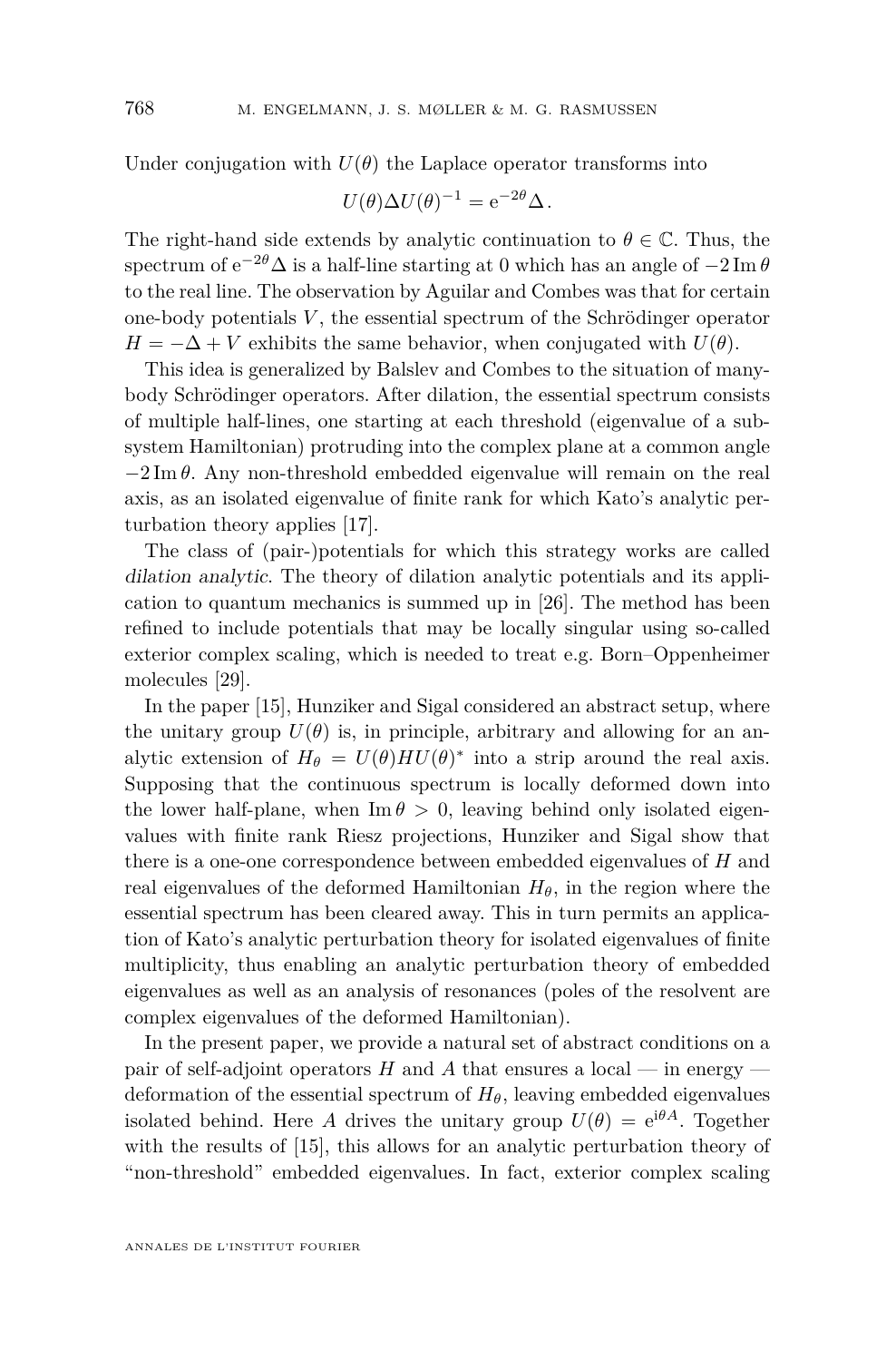may be viewed as an example of our general result. We note that there are refinements of exterior scaling that does not fit into our framework, where  $U(\theta)$  is not a group [\[14\]](#page-37-4).

To elucidate the role of the Mourre estimate in the theory of analytic deformations, it is useful to expand  $H_{\theta}$  as a formal power series:

<span id="page-3-0"></span>(1.1) 
$$
H_{\theta} = e^{i\theta A} H e^{-i\theta A} = H - \theta i [H, A] + \frac{\theta^2}{2!} i^2 [[H, A], A] - \dots
$$

In fact, we shall in Subsect. [2.1](#page-6-0) make sense out of this series strongly on *D*(*H*).

Suppose  $\lambda_0 \in \mathbb{R}$  is an (embedded) eigenvalue of *H*. Based on the expansion [\(1.1\)](#page-3-0), it is reasonable to expect that a Mourre estimate

<span id="page-3-1"></span>(1.2) 
$$
i[H, A] \geq e - CE(|H - \lambda_0| \geq \kappa) \langle H \rangle - K
$$

will force the essential spectrum of  $H_{\theta}$  with  $\text{Im } \theta > 0$  down into the lower half-plane, at least near  $\lambda_0$ . Here, as usual,  $e, \kappa, C > 0$  and K is a compact operator. The use of commutator estimates of this form goes back to Mourre [\[22\]](#page-37-5). The compact error in the Mourre estimate leaves room for finitely many eigenvalues to stay behind. In fact,  $\lambda_0$  will stay behind, but resonances — eigenvalues with negative imaginary part — may appear as well. Exploiting the Mourre estimate in conjunction with the series  $(1.1)$  is not new, cf. e.g. [\[21,](#page-37-6) [16\]](#page-37-7).

The main difficulty in establishing the spectral picture discussed in the preceding paragraph, comes from the fact that  $H_\theta$  is not (in general) normal when Im  $\theta \neq 0$ . In Subsect. [2.2,](#page-13-0) we assume a Mourre estimate and perform a Feshbach analysis to study the structure of the essential spectrum of *Hθ*. This puts us in a position to invoke [\[15\]](#page-37-3). In Subsect [2.3,](#page-21-0) we employ Kato's analytic perturbation theory, to conclude a theorem on analytic dependence on parameters of embedded eigenvalues of *H*.

The main result of this paper, Theorem [2.13,](#page-18-0) may be summed up succinctly as follows: Let  $H, A$  be a pair of self-adjoint operators. Put  $H_{\theta}$  =  $e^{i\theta A} H e^{-i\theta A}$  for  $\theta \in \mathbb{R}$ , and assume

- $\forall \psi \in D(H)$ , the map  $\mathbb{R} \ni \theta \to H_{\theta} \psi$  (is well-defined and) extends to an analytic function in a strip around the real axis.
- A Mourre estimate is satisfied for the pair *H, A* in the vicinity, energetically, of an eigenvalue  $\lambda_0$  of *H*.

Then, for  $\theta$  with Im  $\theta > 0$  not too large, we have

$$
\sigma_{\rm ess}(H_\theta) \cap \left\{ z \in \mathbb{C} \, \middle| \, \operatorname{Im} z > -e' \operatorname{Im} \theta/2, \, \left| \operatorname{Re} z - \lambda_0 \right| < \kappa' \right\} = \emptyset.
$$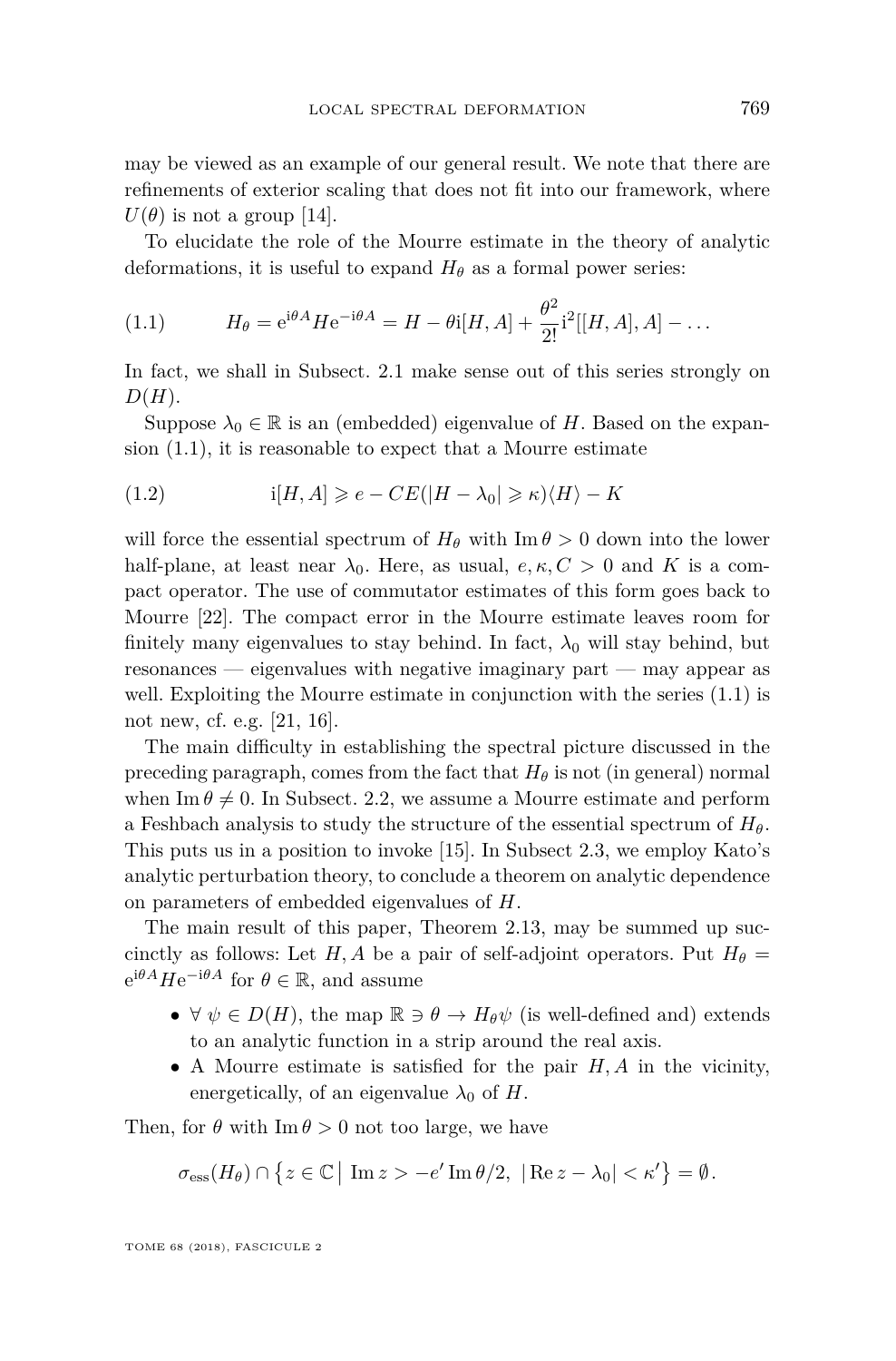Here  $0 < e' < e$  and  $0 < \kappa' < \kappa$  plays a role similar to *e* and  $\kappa$  in [\(1.2\)](#page-3-1). Apart from the two main conditions itemized above, we have to impose some technical conditions on the pair *H*, *A* in order for the analysis to go through.

Combining our main result, Theorem [2.13,](#page-18-0) with Hunziker–Sigal [\[15\]](#page-37-3) and Kato [\[17\]](#page-37-2), yields an analytic perturbation theory for embedded "nonthreshold" eigenvalues, summed up in Theorems [2.19](#page-22-0) and [2.21.](#page-23-0)

In Section [3,](#page-24-0) we apply our analysis to two-body dispersive systems with real analytic one-body dispersion relations and a "dilation analytic" pair interaction. Such a system is translation invariant, and we study the analytic dependence of possible embedded non-threshold eigenvalues on total momentum.

The underlying motivation for this work in fact stems from three-body scattering for dispersive systems. While there are several unresolved issues surrounding scattering theory for three-body dispersive systems, one of them arises when dealing with scattering channels consisting of one incoming/outgoing free particle and one incoming/outgoing bound two-particle cluster. The free dynamics of the two-particle cluster is governed by an effective dispersion relation, which is in fact an eigenvalue of the two-body subsystem as a function of the total momentum of the two-particle cluster. If one cannot rule out the existence of embedded eigenvalues, then knowing that such effective dispersion relations are real analytic would allow one to argue that the associated threshold energies are nowhere dense. We can only say something about non-threshold energies, but that should in principle suffice, since the threshold set of two-body systems is well understood.

To conclude this introduction we discuss two examples. A trivial case of an operator which admits a band of embedded eigenvalues depending real-analytically on a parameter is provided in the following example.

Example 1.1 ([\[7\]](#page-37-8)). — Let  $H_0 = \Delta^2$  as an operator on  $H^4(\mathbb{R}^d)$ . Let  $f \in C_0^{\infty}(\mathbb{R}^d)$  be nonnegative,  $f \geqslant 0$ .

Then, for any  $\xi > 0$  and since  $(-\Delta + \xi)^{-1}$  is positivity improving, we have  $u(\xi) = (-\Delta + \xi)^{-1} f$  is Schwartz class and strictly positive everywhere. Put

$$
V(\xi) = -\frac{1}{u(\xi)} (-\Delta - \xi) f \in C_0^{\infty}(\mathbb{R}^d).
$$

Then

 $V(\xi)u(\xi) = -(-\Delta - \xi)f = -(-\Delta - \xi)(-\Delta + \xi)u(\xi) = -\Delta^2u(\xi) + \xi^2u(\xi)$ .

Hence  $(H_0 + V(\xi))u(\xi) = \xi^2u(\xi)$  and consequently,  $H(\xi) = H_0 + V(\xi)$  has an embedded eigenvalue at the energy  $E = \xi^2$ .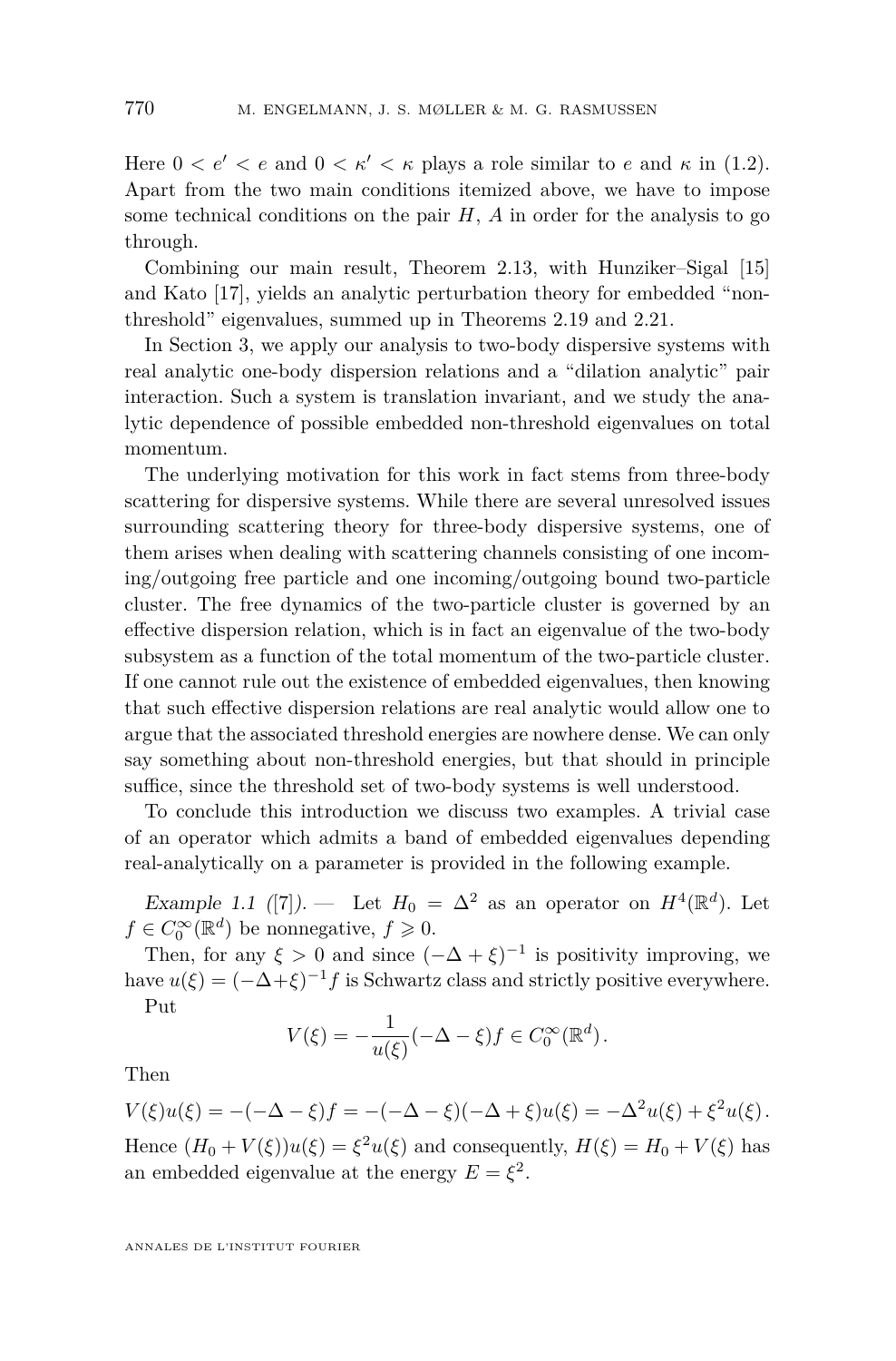One can choose to read  $V(\xi)$  as a function of  $\xi > 0$ . The associated family of operators  $H(\xi) = \Delta^2 + V(\xi)$  will now have a persistent (real analytic) band of embedded eigenvalues  $E(\xi) = \xi^2$ .

Since the strategy of the paper is to transform the Hamiltonian into a non-self-adjoint operator with receding essential spectrum in the area of interest, the question whether or not our assumptions are too strong arises. In particular, one could be tempted to hope that the minimal requirements of Kato's theory are sufficient. This however is not the case, since the following example illustrates that one cannot expect the usual conclusions of Kato to hold true, when one considers the behavior of embedded eigenvalues of self-adjoint operators under analytic perturbations. We recall from Kato [\[17\]](#page-37-2) that for one-parameter holomorphic families of self-adjoint operators, isolated eigenvalues of finite multiplicity may split up while locally preserving total multiplicity and forming real analytic branches that (suitably ordered) are real analytic through crossings. For non-normal holomorphic families it is only the algebraic multiplicity that is locally conserved  $(in \mathbb{C})$ , and eigenvalue branches may have at most algebraic singularities at crossings.

<span id="page-5-0"></span>Example 1.2. — Let  $\mathcal{H} = L^2(\mathbb{R}^2) \oplus \mathbb{C}$  and define

$$
H(\xi) = \begin{pmatrix} -\Delta - \xi^2 \mathbf{1}[|x| \leq 1] & 0\\ 0 & 0 \end{pmatrix}
$$

with domain  $H^2(\mathbb{R}^2) \oplus \mathbb{C}$ . There exist  $\rho > 0$ , such that For  $\xi \in \mathbb{R}$  with  $0 < |\xi| < \rho$ , the operator  $-\Delta - \xi^2 \mathbf{1}[[x] \leq 1]$  has a unique eigenvalue  $\lambda(\xi)$ , which is simple and depends real analytically on  $0 < |\xi| < \rho$ . See [\[28\]](#page-38-2). We may extend  $\lambda$  to a continuous function on  $(-\rho, \rho)$  by setting  $\lambda(0) = 0$ . Hence, for  $\xi \in (-\rho, \rho)$ ,  $\sigma_{\text{nn}}(H(\xi)) = {\lambda(\xi), 0}$  and  $\xi \to H(\xi)$  is clearly analytic of Type (A). We observe two things:

- (1) At  $\xi = 0$ , there is a single simple eigenvalue  $\lambda = 0$ . But we have two branches of eigenvalues coming out for  $\xi \neq 0$ . That is, the total multiplicity of the eigenvalue cluster is not upper semi-continuous.
- (2) The lower of the two eigenvalue branches  $\xi \to \lambda(\xi)$  does not continue analytically through  $\xi = 0$ , nor does it have an algebraic singularity at  $\xi = 0$ , more precisely;  $|\lambda(\xi)| \leq e^{-(a\xi^2)^{-1}}$  for some  $a > 0$ , cf. [\[28\]](#page-38-2).

For a closely related example, see [\[12,](#page-37-9) p. 585].

**Acknowledgement.** The authors thank an anonymous referee on an earlier version of this manuscript, who observed that one of our assumptions — now removed — from Section [2.2](#page-13-0) was superfluous.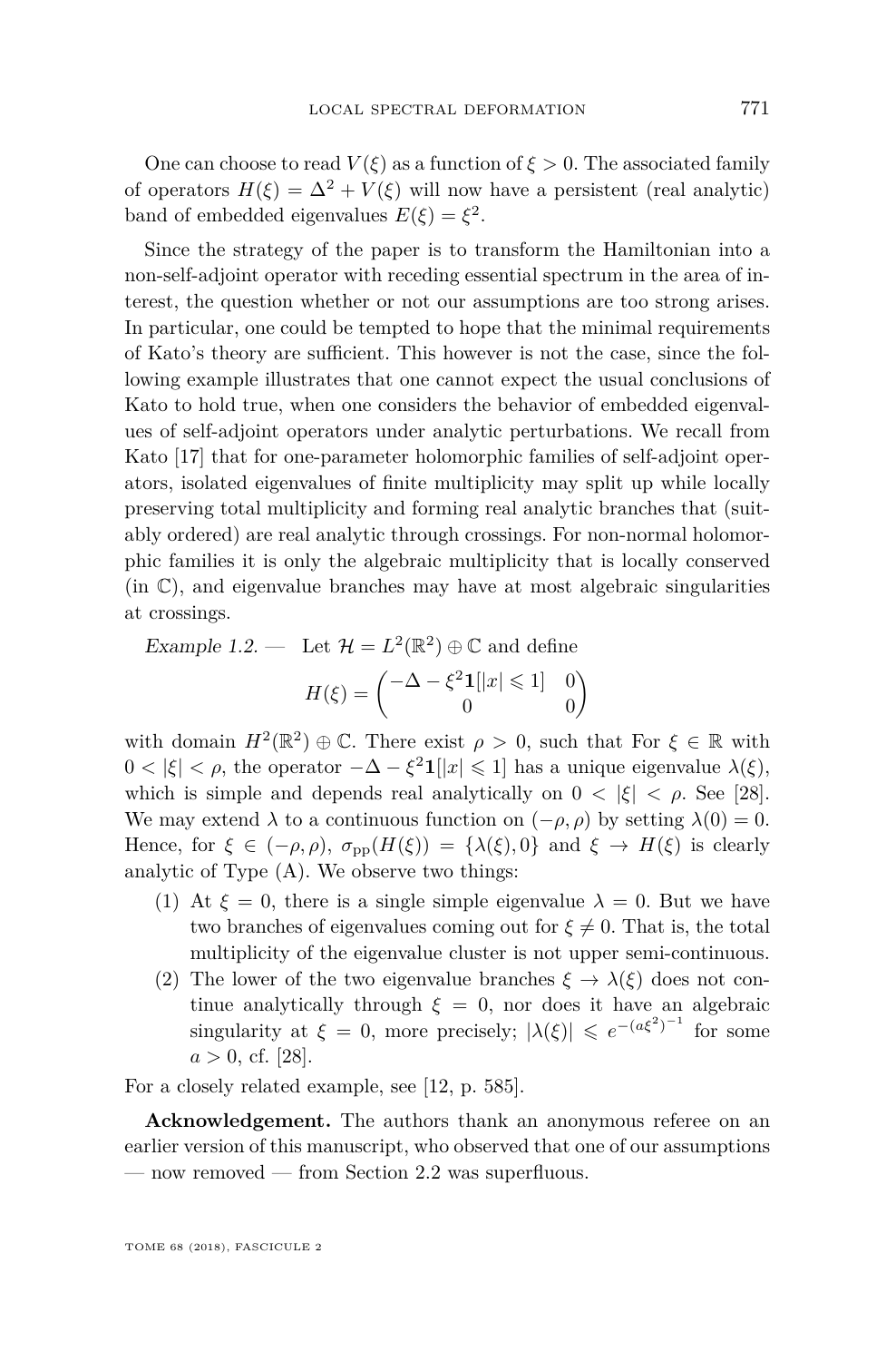#### **2. General Theory**

#### **2.1. Generalized Dilations**

<span id="page-6-1"></span><span id="page-6-0"></span>In this subsection *H* and *A* denote two self-adjoint operators on a complex separable Hilbert space  $\mathcal{H}$ . The inner product  $\langle \cdot, \cdot \rangle$  is assumed linear in the second variable and conjugate linear in the first variable. We associate to an (unbounded) operator *T* with domain  $D(T)$ , its graph norm  $\|\psi\|_T = \|T\psi\| + \|\psi\|$ , as a norm on the subspace  $D(T)$ . We shall frequently, for self-adjoint *T*, exploit the easy estimate  $\frac{1}{2} ||\psi||_T \le ||(T+i)\psi|| \le ||\psi||_T$ .

We work throughout Section [2](#page-6-1) under the following condition:

#### <span id="page-6-3"></span><span id="page-6-2"></span>CONDITION 2.1.

(1) Abbreviating  $U(t) = e^{itA}$  for  $t \in \mathbb{R}$ , we assume  $U(t)D(H) \subset D(H)$ for all  $t \in \mathbb{R}$  and

$$
\forall \ \psi \in D(H): \quad \sup_{|t| \leq 1} \|HU(t)\psi\| < \infty \, .
$$

<span id="page-6-4"></span>(2) The quadratic form on  $D(H) \cap D(A) \times D(H) \cap D(A)$  given by

 $(\psi, \varphi) \mapsto \langle H\psi, A\varphi \rangle - \langle A\psi, H\varphi \rangle$ 

is continuous w.r.t. the norm  $\|(\psi, \varphi)\|_H := \|\psi\|_H + \|\varphi\|_H$ .

<span id="page-6-5"></span>(3) There exists  $R > 0$  such that for any  $\psi \in D(H)$ , the map

 $\mathbb{R} \ni t \mapsto H_t \psi := U(t) H U(-t) \psi$ 

extends to a strongly analytic H-valued function  ${H_{\theta}\psi}_{\theta \in S_{\mathcal{P}}}$ , where

(2.1) 
$$
S_R := \left\{ z \in \mathbb{C} \, \middle| \, |\text{Im}(z)| < R \right\}.
$$

This defines a collection of linear operators  ${H_{\theta}}_{\theta \in S_R}$  with domain *D*(*H*).

<span id="page-6-6"></span>(4) For  $H_{\theta}$  defined above, note that  $H_{\theta}(H + i)^{-1} \in \mathcal{B}(\mathcal{H})$  by the closed graph theorem.<sup>(1)</sup> We suppose that

$$
M := \sup_{\theta \in B_R^{\mathbb{C}}(0)} \|H_{\theta}(H + \mathrm{i})^{-1}\| < \infty.
$$

<span id="page-6-7"></span>Remarks 2.2.

(1) In Condition [2.1](#page-6-2)[\(1\)](#page-6-3), the demand that  $\sup_{|t| \leq 1} ||HU(t)\psi|| < \infty$ , for  $\psi \in D(H)$ , is in fact a consequence of the assumption that  $U(t)D(H) \subset D(H)$  for all *t*. For a proof of this fact, we refer the reader to [\[2,](#page-37-10) Prop. 3.2.5].

 $^{(1)}H_{\theta}$  is closable, since  $H_{\bar{\theta}} \subset H_{\theta}^*$ .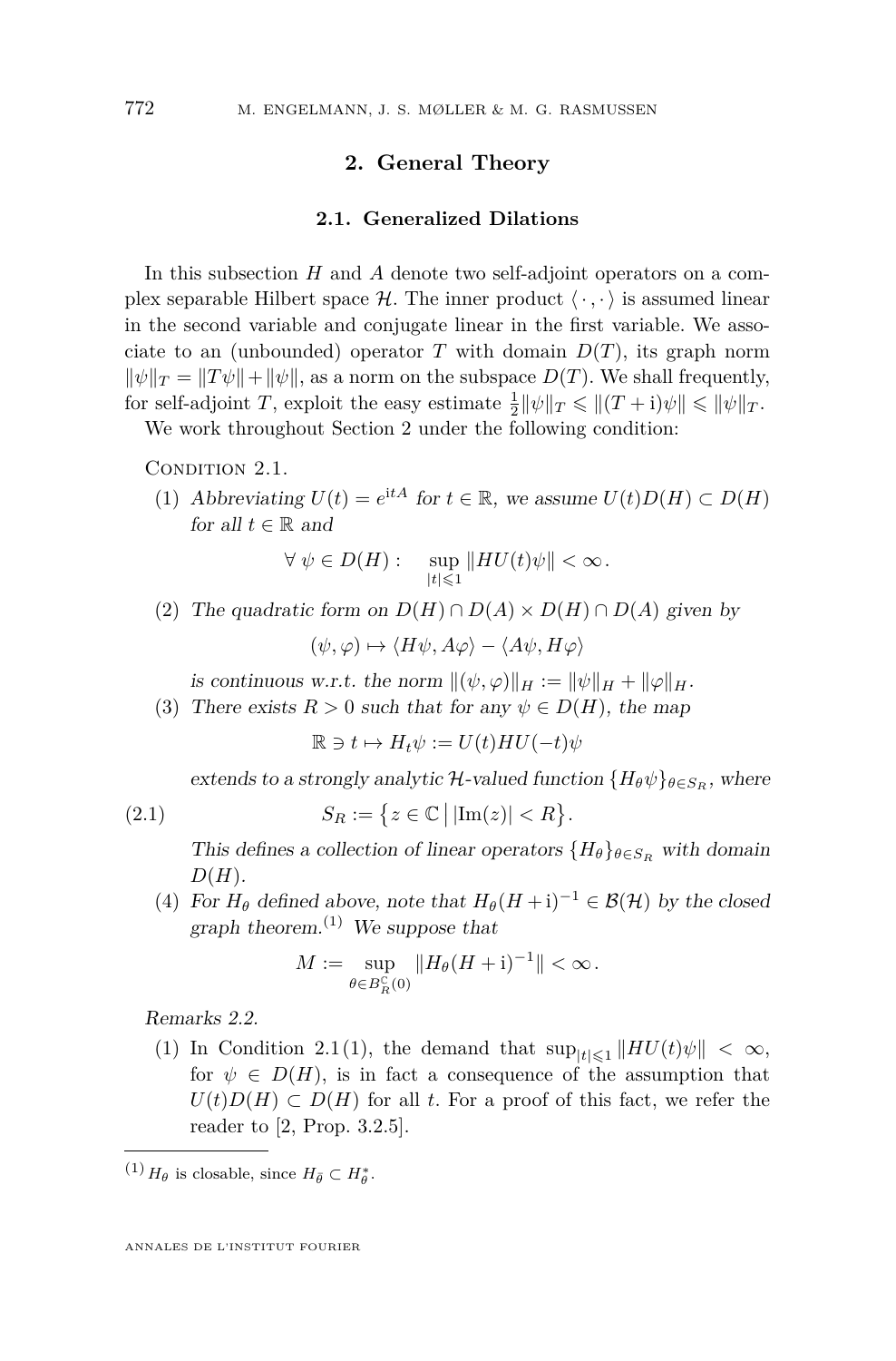- [\(2\)](#page-6-4) The Conditions  $2.1(1)$  $2.1(1)$  and (2) go back to Mourre [\[22\]](#page-37-5) and are equivalent to saying that *H* is of class  $C^1(A)$  with commutator  $[H, A]^\circ$ bounded as an operator from  $D(H)$  into  $H$ . See [\[19,](#page-37-11) Prop. B.11].
- (3) Another consequence of Conditions [2.1](#page-6-2)[\(1\)](#page-6-3) and [\(2\)](#page-6-4) is the density of  $D(H) \cap D(A)$  in both  $D(H)$  and  $D(A)$ , equipped with their respective graph norms. See [\[19,](#page-37-11) Lemma B.10].
- <span id="page-7-3"></span>(4) It suffices that the map  $\theta \mapsto H_{\theta}\psi$  extends from  $(-R, R)$  to  $B_R^{\mathbb{C}}(0)$ in order to obtain an extension into  $S_R$ . Indeed, since we assume that  $U(t)D(H) \subset D(H)$ , the composition  $H_{\theta}U(t)$  makes sense on *D*(*H*) for all  $\theta \in B_R^{\mathbb{C}}(0)$ . Let  $t \in \mathbb{R}$  and  $\theta \in (t - R, t + R)$ , then

$$
H_{\theta}\psi = U(t)H_{\theta-t}U(-t)\psi
$$

extends from  $(t - R, t + R)$  to an analytic function on  $B_R^{\mathbb{C}}(t)$  for all  $\psi \in D(H)$ . Sliding *t* along the real axis produces an analytic continuation of  $H_{\theta}\psi$  to the whole strip  $S_R$ .

We recall from [\[17\]](#page-37-2) that if  $U \subset \mathbb{C}$  is open then a family  $\{T_{\theta}\}_{{\theta \in U}}$  of closed operators is said to be analytic of Type  $(A)$  if the domain of  $T_{\theta}$  does not depend on  $\theta$  and the map  $U \ni \theta \rightarrow T_{\theta} \psi$  is analytic for any  $\psi$  in the common domain. If  $U \subset \mathbb{C}^d$ , then  $\{T_{\theta}\}_{\theta \in U}$  is said to be analytic of Type (A), if it is separately analytic of Type (A) in each of its *d* variables.

<span id="page-7-4"></span>LEMMA 2.3. — Assume Conditions [2.1](#page-6-2)[\(1\)](#page-6-3) and 2.1[\(2\)](#page-6-4). The following holds:

<span id="page-7-0"></span>(1) For any  $\psi \in D(H)$ ,  $\theta \in \mathbb{C}$  and  $m \in \mathbb{N}$ , we have

$$
\psi_m(\theta) := e^{-A^2/(2m) + i\theta A} \psi \in D(H).
$$

- <span id="page-7-1"></span>(2) If  $\theta \in \mathbb{R}$ , we have  $\lim_{m \to \infty} \psi_m(\theta) = U(\theta)\psi$  in the topology of  $D(H)$ . In particular  $(\theta = 0)$ , the set of vectors in  $D(H)$  that are analytic vectors for *A* are dense in  $D(H)$ .
- <span id="page-7-2"></span>(3) For all  $\psi \in D(H)$  and  $m \in \mathbb{N}$ , the map  $\theta \to H\psi_m(\theta)$  is entire.

Proof. — Put  $\psi_m(\theta) = e^{-A^2/(2m) + i\theta A} \psi$ . Using the Fourier transform, we may write

$$
\psi_m(\theta) = \sqrt{\frac{m}{2\pi}} e^{-m\theta^2/2} \int_{\mathbb{R}} e^{-mt^2/2 + m\theta t} U(t) \psi dt.
$$

Note that for any  $m \in \mathbb{N}$ , the integral converges absolutely in  $D(H)$ , since  $||U(t)\psi||_{D(H)} \leq e^{c|t|}$ , for all  $t \in \mathbb{R}$ , where  $c > 0$  is some constant. This is a consequence of Condition [2.1](#page-6-2)[\(1\)](#page-6-3) and implies [\(1\)](#page-7-0).

Let  $\theta \in \mathbb{R}$ . To show that  $\psi_m(\theta) \to U(\theta)\psi$  in  $D(H)$ , it suffices to argue that  $H\psi_m(\theta) \to H\psi(\theta)\psi$  in H. Since  $U(\theta)\psi \in D(H)$  for real  $\theta$ , it suffices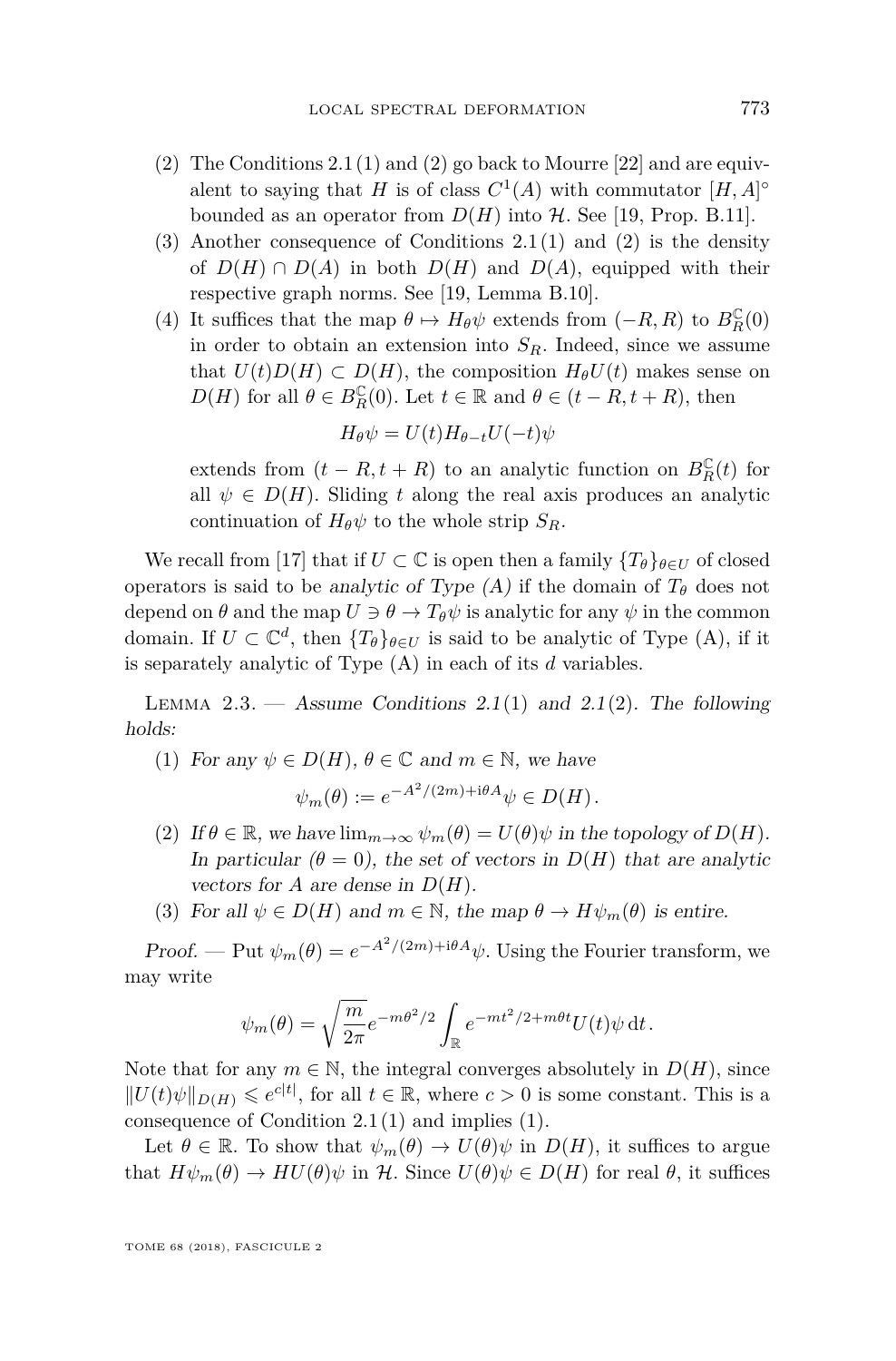to prove this with  $\theta = 0$ . Here we observe that

$$
\sqrt{m} \int_{|t| \geqslant 1} e^{-mt^2/2} U(t) \psi \, \mathrm{d}t \to 0,
$$

due to the estimate  $||U(t)\psi||_{D(H)} \leqslant e^{c|t|}$  from before. Furthermore, the estimate

(2.2) 
$$
\| (HU(t) - U(t)H)\psi \| = \| (H_{-t} - H)\psi \| \leq C|t|,
$$

valid for  $|t| \leq 1$  with some  $C > 0$ , follows from Condition [2.1](#page-6-2)[\(3\)](#page-6-5) and finally yields [\(2\)](#page-7-1).

We now establish [\(3\)](#page-7-2). Since the map  $\theta \to \psi_m(\theta)$  is entire it suffices, by Vitali–Porter's theorem, to show that  $n||H(H + in)^{-1}\psi_m(\theta)||$  is bounded locally uniformly in  $\theta \in \mathbb{C}$ . But this follows easily from the estimates already invoked above.

It turns out that under the assumption in Condition  $2.1(1)$  $2.1(1)$ , the remaining three items are equivalent to the statement that all iterated commutators of *H* with *A* are *H*-bounded and satisfy a certain growth bound. If these bounds are satisfied the analytic continuation of the family  $H_{\theta}$  can be written as a power series in a neighborhood of 0. More precisely, we can prove

<span id="page-8-5"></span>PROPOSITION 2.4. — Assume Condition [2.1](#page-6-2)[\(1\)](#page-6-3). Then the following two properties are equivalent:

- <span id="page-8-0"></span>(1) Conditions  $2.1(2)-(4)$  $2.1(2)-(4)$  $2.1(2)-(4)$  $2.1(2)-(4)$ .
- <span id="page-8-2"></span><span id="page-8-1"></span>(2) There exists a constant  $C > 0$  such that: the iterated commutators  $\mathrm{ad}^k_A(H)$  exist as *H*-bounded operators for all  $k \in \mathbb{N}$  and

(2.3) 
$$
\left\| \mathrm{ad}_A^k(H)(H+\mathrm{i})^{-1} \right\| \leqslant C^k k!.
$$

If Condition [2.1](#page-6-2) holds, then  ${H_{\theta}}_{\theta \in B_{(3C)^{-1}}^{\mathbb{C}}(0)}$  with common domain  $D(H)$ is an analytic family of Type (A), and for all  $\theta \in B^{\mathbb{C}}_{(3C)^{-1}}(0)$  and  $\psi \in D(H)$ , we have

<span id="page-8-3"></span>(2.4) 
$$
H_{\theta}\psi = \sum_{k=0}^{\infty} \frac{(-\theta)^k}{k!} i^k \operatorname{ad}_A^k(H)\psi
$$

and

<span id="page-8-4"></span>(2.5) 
$$
\frac{1}{2} \|\psi\|_{H} \le \|\psi\|_{H_{\theta}} \le 2 \|\psi\|_{H}.
$$

Remark 2.5. — If one supposes [\(1\)](#page-8-0) with given *R* and *M* coming from Condition [2.1](#page-6-2)[\(3\)](#page-6-5) and [\(4\)](#page-6-6), respectively, then one may choose  $C =$  $\max\{1, M\}/R$  in [\(2.3\)](#page-8-1).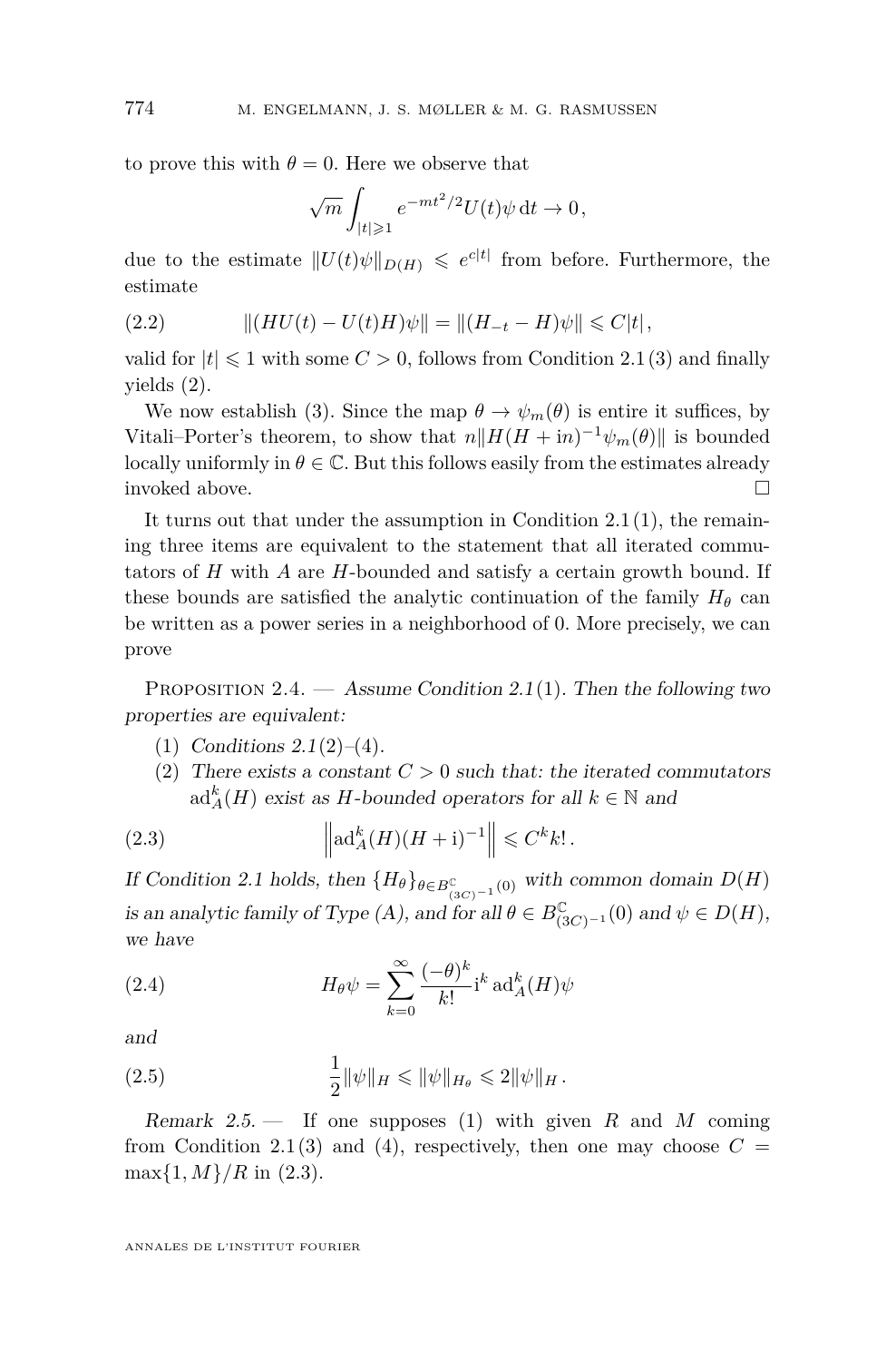Conversely, if one assumes [\(2\)](#page-8-2) with a given *C*, then one may choose  $R = (3C)^{-1}$  and  $M = 3$ .

Since we have elected to state our assumptions in terms of an analytic extension of  $H$ , we shall below employ the estimate  $(2.3)$  with

$$
(2.6) \t\t C = \frac{\max\{1, M\}}{R}.
$$

The expansion [\(2.4\)](#page-8-3) of  $H_{\theta}$  and the relative bounds [\(2.5\)](#page-8-4) will then hold true for  $\theta \in B_{R'}^{\mathbb{C}}(0)$ , where

<span id="page-9-3"></span>*.*

*.*

<span id="page-9-2"></span>(2.7) 
$$
R' = \frac{1}{3C} = \frac{R}{3\max\{1, M\}}
$$

Proof. — We begin with  $(2) \Rightarrow (1)$  $(2) \Rightarrow (1)$  $(2) \Rightarrow (1)$ . Therefore, we assume that for all *k*, the iterated commutators exist as *H*-bounded operators  $\text{ad}_{A}^{k}(H)$  and that  $(2.3)$  holds.

That Condition [2.1](#page-6-2)[\(2\)](#page-6-4) follows is obvious (take  $k = 1$ ).

Note that Condition [2.1](#page-6-2)[\(1\)](#page-6-3) ensures that  $H_{\theta}$  is well-defined for real  $\theta$  as an operator with domain *D*(*H*).

<span id="page-9-0"></span>Exploiting [\(2.3\)](#page-8-1), we may for  $\psi \in D(H)$  and  $|\theta| < 1/C$  estimate

(2.8) 
$$
\sum_{k=0}^{\infty} \left\| \frac{\theta^k}{k!} \operatorname{ad}_A^k(H)\psi \right\| \leq \frac{\|(H+\mathrm{i})\psi\|}{1-C|\theta|}
$$

Hence, the prescription

(2.9) 
$$
S_{\theta}\psi := \sum_{k=0}^{\infty} \frac{(-\theta)^k}{k!} i^k \operatorname{ad}_A^k(H)\psi
$$

defines an analytic  $\mathcal{H}$ -valued function defined in the disc  $B_{1/C}^{\mathbb{C}}(0)$ . It is now easy to check that the map  $\psi \mapsto S_{\theta} \psi$  defines — for each  $\theta \in B_{1/C}^{\mathbb{C}}(0)$  — a linear operator with domain *D*(*H*).

<span id="page-9-1"></span>The estimate [\(2.8\)](#page-9-0) implies that

(2.10) 
$$
\forall \psi \in D(H): \quad \|S_{\theta}\psi\| \leq (1 - C|\theta|)^{-1} \|\psi\|_{H},
$$

and in particular that  $S_{\theta}$  is *H*-bounded.

We proceed to show that *H* and  $S_{\theta}$  (for  $\theta$  in a sufficiently small disc centered at 0) define equivalent graph norms on  $D(H)$ . Note that  $(2.10)$ already establishes that there exists a constant  $C_1 > 0$  independent of  $\theta \in B_{1/(3C)}^{\mathbb{C}}(0)$  such that

$$
\|\psi\|_{S_{\theta}}\leqslant C_1\|\psi\|_H\,.
$$

TOME 68 (2018), FASCICULE 2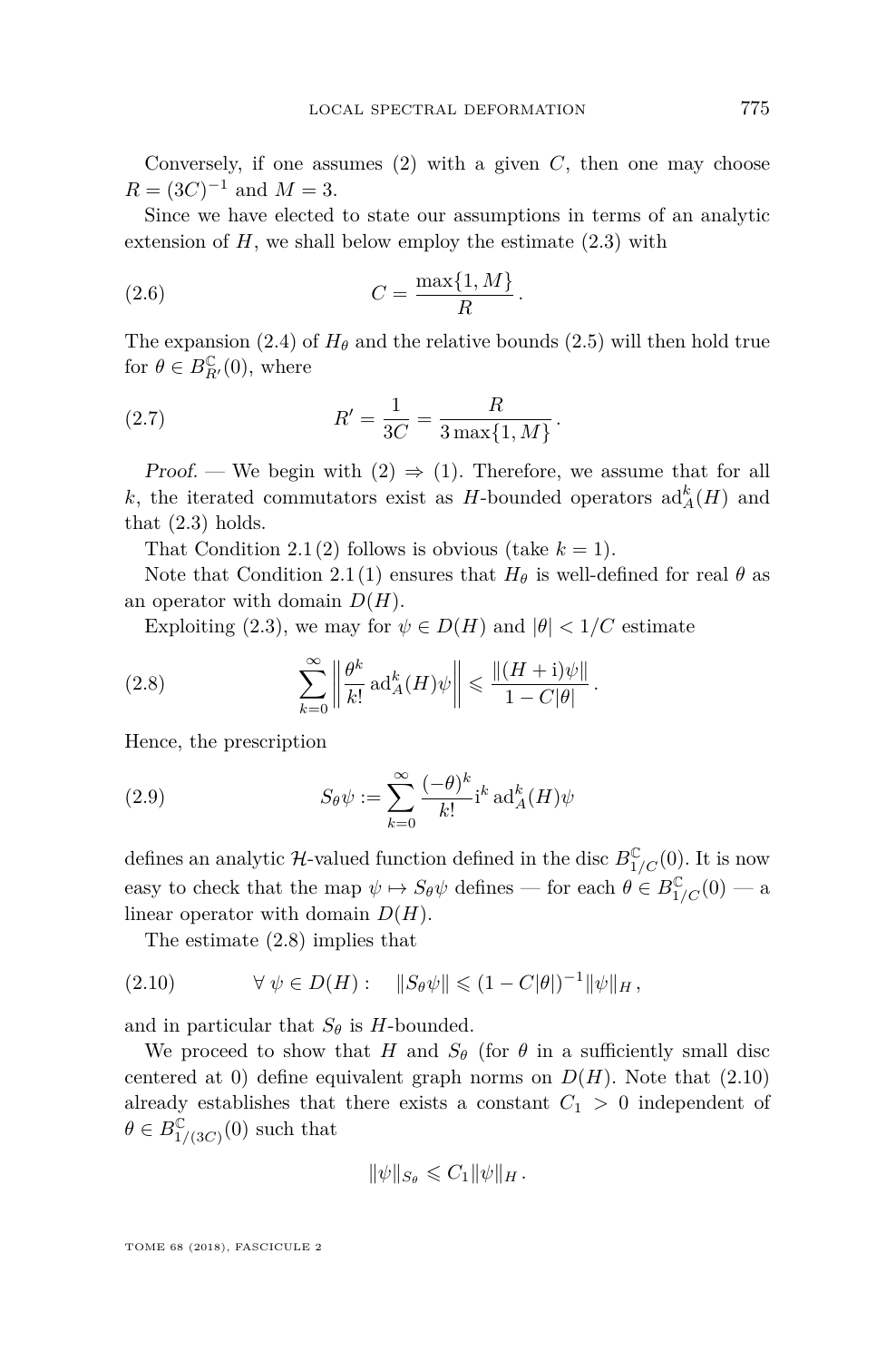In complete analogy to the first estimate, we estimate for  $\psi \in D(H)$  and  $\theta \in B_{1/C}^{\mathbb{C}}(0)$ :

$$
\|\psi\|_{H} = \|\psi\| + \|H\psi\| \le \|\psi\|_{S_{\theta}} + \sum_{k=1}^{\infty} (C|\theta|)^{k} \|\psi\|_{H}
$$
  
(2.11)  

$$
= \|\psi\|_{S_{\theta}} + \frac{C|\theta|}{1 - C|\theta|} \|\psi\|_{H}.
$$

Hence, for  $\theta \in B_{1/(3C)}^{\mathbb{C}}(0)$  we have

$$
\|\psi\|_H\leqslant 2\|\psi\|_{S_\theta}\,.
$$

This proves the claimed equivalence of graph norms and thus that  $S_{\theta}$  is closed as an operator with domain  $D(H)$  for all  $\theta \in B_{1/(3C)}^{\mathbb{C}}(0)$ . Abbreviating  $R = 1/(3C)$ , we have now proved that  $\{S_{\theta}\}_{\theta \in B_R^C(0)}$  is an analytic family of Type (A). (Note that redoing the estimate [\(2.8\)](#page-9-0) using  $|\theta| \leq 1/(3C)$  yields  $\|\psi\|_{S_{\theta}} \leq 2\|\psi\|_{H}$  as well.)

It remains, recalling Remark [2.2](#page-6-7)[\(4\)](#page-7-3), to argue that  $S_{\theta} = H_{\theta}$  for  $\theta \in$  $(-R, R)$ . Let  $\psi, \phi \in D(H)$  and put  $\psi_m = e^{-A^2/(2m)}\psi$  and  $\phi_m = e^{-A^2/(2m)}\phi$ . Then, with the notation of Lemma [2.3,](#page-7-4) we have

$$
f_m(\theta) = \langle \psi_m, H_{\theta} \phi_m \rangle = \langle \psi_m(\bar{\theta}), H \phi_m(\theta) \rangle
$$

a priori for real *θ*, but extending to an entire function of *θ*. Here we used Lemma [2.3](#page-7-4)[\(3\)](#page-7-2).

We may use the assumption on the existence of iterated *H*-bounded commutators  $\mathrm{ad}_{A}^{k}(H)$  to compute

$$
\left. \frac{\mathrm{d}^k f_m}{\mathrm{d} \theta^k} \right|_{\theta=0} = \langle \psi_m, (-\mathrm{i})^k \operatorname{ad}_A^k(H) \phi_m \rangle.
$$

Since analytic functions in  $B_R^{\mathbb{C}}(0)$  are determined by their derivatives at zero, we may conclude that

$$
\langle \psi_m, H_{\theta} \phi_m \rangle = \langle \psi_m, S_{\theta} \phi_m \rangle
$$

for all  $\theta \in B_R^{\mathbb{C}}(0)$ . Finally, we exploit Lemma [2.3](#page-7-4) once more to compute the limit  $m \to \infty$  in the above identity and conclude that for all  $\theta \in (-R, R)$ and  $\psi, \phi \in D(H) \cap D(A)$ , we have  $\langle \psi, H_{\theta} \phi \rangle = \langle \psi, S_{\theta} \phi \rangle$ . By density of  $D(H) \cap D(A)$  in  $D(H)$ , we conclude that  $H_{\theta} = S_{\theta}$  for  $\theta \in (-R, R)$  as desired. It now follows from  $(2.10)$  that we may choose  $M = 3$  in Condition  $2.1(4)$  $2.1(4)$ .

In order to prove that  $(1) \Rightarrow (2)$  $(1) \Rightarrow (2)$  $(1) \Rightarrow (2)$ , we assume that Conditions [2.1](#page-6-2)(2)–[\(4\)](#page-6-6) holds true. Let  $\eta, \psi \in D(H)$ . By Condition [2.1](#page-6-2)[\(1\)](#page-6-3) and the analyticity of  $\theta \mapsto H_{\theta}\psi$ , we may use [\[20,](#page-37-12) Prop. 2.2] to argue that all iterated commutators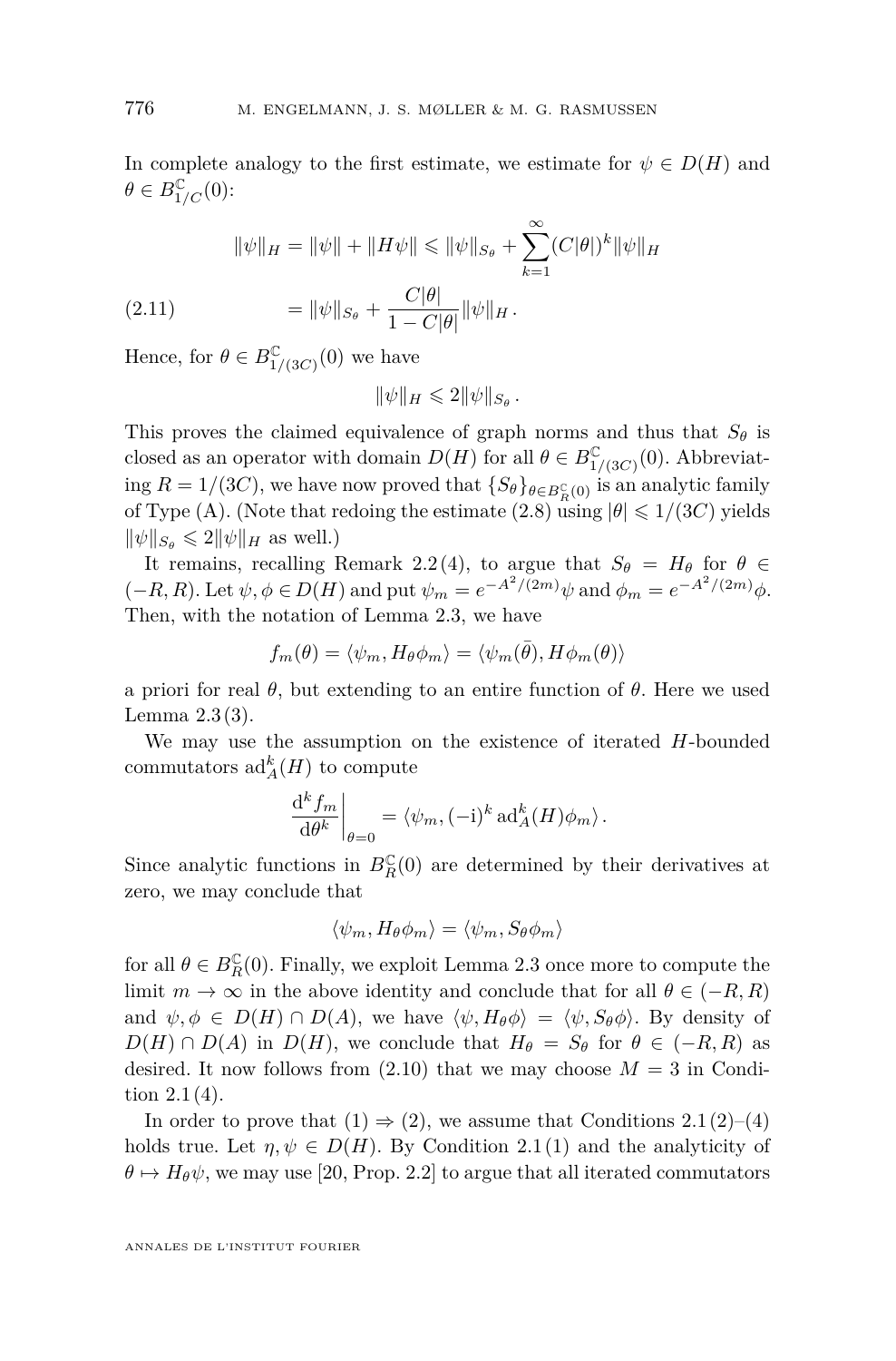of *A* with *H* exists and are implemented by *H*-bounded operators, provided we can establish that for every  $j \in \mathbb{N}$  there exist *H*-bounded operators  $H_0^{(j)}$ , such that

$$
\forall \ \theta \in (-R, R) : \quad \frac{\mathrm{d}^j}{\mathrm{d}\theta^j} \ \langle \eta, H_{\theta}\psi \rangle|_{\theta=0} = \langle \eta, H_0^{(j)} \psi \rangle.
$$

As a starting point we use the analyticity of  $\theta \mapsto H_{\theta} \psi$  to obtain a power series expansion for  $|\theta| < r < R$ , that is

$$
(2.12) \quad \langle \eta, H_{\theta} \psi \rangle = \sum_{k=0}^{\infty} \theta^k b_k(\eta, \psi), \quad b_k(\eta, \psi) = \frac{1}{2\pi i} \int_{\Gamma_r} \theta^{-k-1} \langle \eta, H_{\theta} \psi \rangle d\theta,
$$

where  $\eta \in \mathcal{H}$  and  $\Gamma_r$  is the circle in the complex plane with radius r centered at 0. Observe that the  $b_k(\eta, \psi)$ 's define sesquilinear forms.

Using Condition [2.1](#page-6-2)[\(4\)](#page-6-6), we get an  $M > 0$  such that

$$
|b_k(\eta,\psi)| \leq \|\eta\| \|\psi\|_H \frac{M}{R^k},
$$

where we also took the limit  $r \to R$ . For every  $\psi \in D(H)$  (and  $k \in \mathbb{N}$ ) there thus exists a vector  $\tilde{\psi}$  such that  $b_k(\eta, \psi) = \langle \eta, \tilde{\psi} \rangle$  for all  $\eta \in D(H)$ . It follows that the assignment  $B_k \psi := \tilde{\psi}$  defines an *H*-bounded linear operator on  $D(H)$ . With this construction, we have

$$
\frac{\mathrm{d}^j}{\mathrm{d}\theta^j} \langle \eta, H_{\theta}\psi \rangle|_{\theta=0} = \langle \eta, k! B_k \psi \rangle
$$

and [\[20,](#page-37-12) Prop. 2.2] now implies that [\(2.3\)](#page-8-1) holds with  $C := \max\{1, M\}/R$ .  $\Box$ 

<span id="page-11-2"></span>In the following we abbreviate

(2.13) 
$$
W_{\theta} := H_{\theta} - H = \sum_{k=1}^{\infty} \frac{(-\theta)^k}{k!} i^k \operatorname{ad}_A^k(H)
$$

as an operator with domain  $D(H)$ . Observe for  $\theta \in B_{R'}^{\mathbb{C}}(0)$  the estimate

<span id="page-11-0"></span>(2.14) 
$$
||W_{\theta}(H+i)^{-1}|| \leq \frac{C|\theta|}{1-C|\theta|} \leq \frac{3C}{2}|\theta|,
$$

We have the following  $-$  rough but sufficient  $-$  spectral localization result.

<span id="page-11-1"></span>PROPOSITION 2.6. — Assume Condition [2.1.](#page-6-2) Then

$$
\forall \ \theta \in B_{R'}^{\mathbb{C}}(0): \quad \sigma(H_{\theta}) \subset \big\{x + iy \,\big|\, |y| \leqslant 4C |\theta|(|x|+1)\big\}.
$$

TOME 68 (2018), FASCICULE 2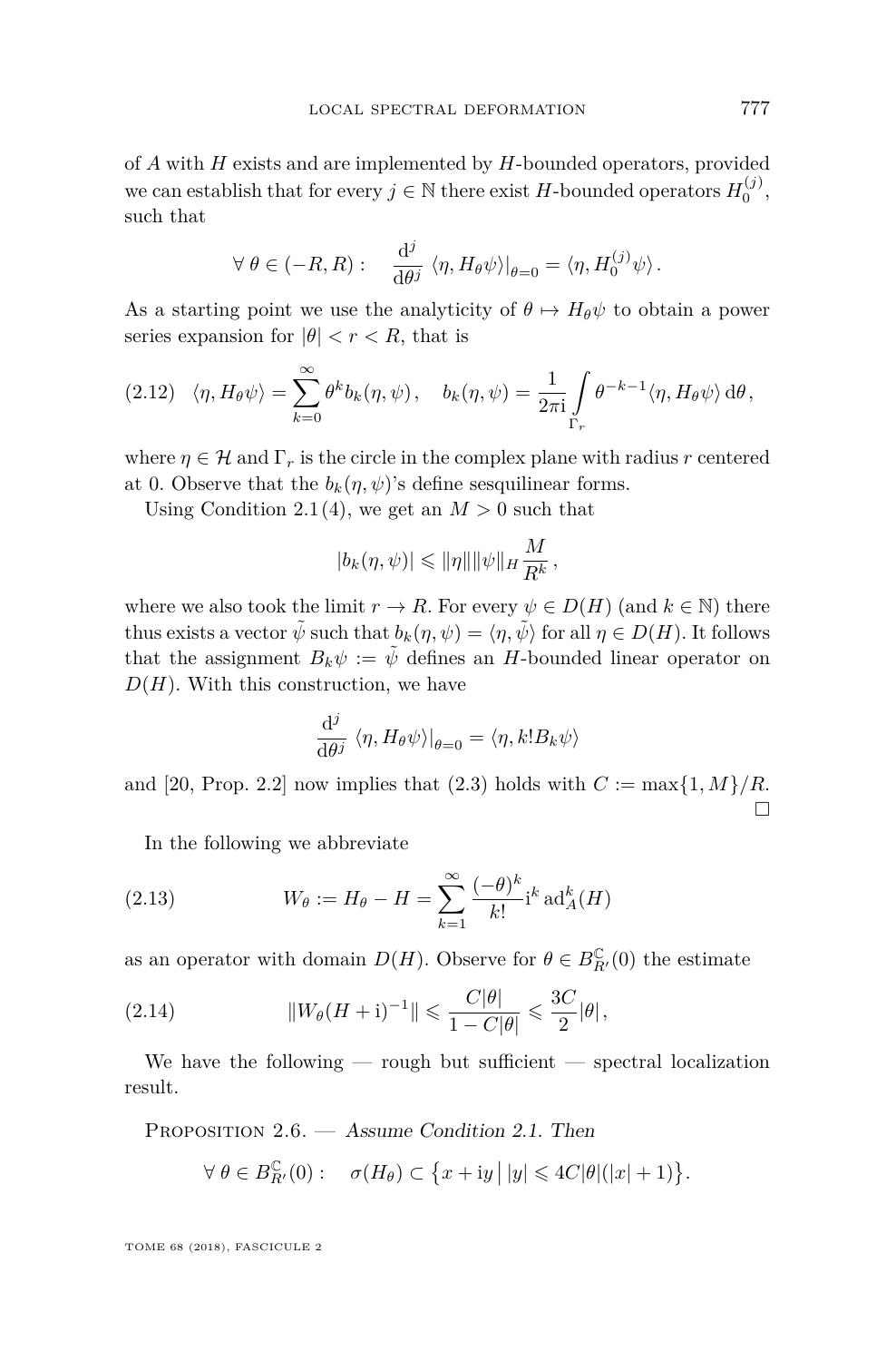Proof. — Let  $z \in \mathbb{C}$  with Im  $z \neq 0$  and compute on  $D(H)$ :

$$
H_{\theta} - z = \left[1 + W_{\theta}(H - z)^{-1}\right](H - z).
$$

Hence,  $H_{\theta} - z$  is invertible if  $||W_{\theta}(H - z)^{-1}|| < 1$  due to the Neumann series. The norm appearing in the previous inequality can be estimated trivially by

$$
||W_{\theta}(H-z)^{-1}|| \leq ||W_{\theta}(H+i)^{-1}|| \sup_{p \in \mathbb{R}} \frac{|p+i|}{|p-z|}.
$$

Let  $c > 0$ . Suppose  $z = x + iy$  with  $|y| \geqslant c(|x|+1)$ . Then  $|p+i|^2/|p-z|^2 \leqslant$  $(p^2+1)/((p-x)^2+c^2x^2+c^2) \le 4/c^2$  uniformly in *p*, *x* and *y*. Using [\(2.14\)](#page-11-0), we have:

$$
||W_{\theta}(H-z)^{-1}|| \leqslant \frac{3C|\theta|}{c}.
$$

for  $z = x + iy$  with  $|y| \ge c|x|$  The choice  $c = 4C|\theta|$  ensures convergence of the Neumann series.

<span id="page-12-1"></span>LEMMA 2.7. — Assume Condition [2.1](#page-6-2) and let  $\theta \in B_{R'}^{\mathbb{C}}(0)$ . We have

$$
D(H_{\theta}^*) = D(H)
$$
 and  $H_{\theta}^* = H_{\overline{\theta}}$ .

Proof. — Let  $\psi, \phi \in D(H)$ . We compute

$$
\langle \psi, H_{\theta} \phi \rangle = \sum_{k=0}^{\infty} \left\langle \psi, \frac{(-\theta)^k}{k!} i^k \operatorname{ad}_A^k(H) \phi \right\rangle
$$
  
= 
$$
\sum_{k=0}^{\infty} \left\langle \frac{(-\overline{\theta})^k}{k!} i^k \operatorname{ad}_A^k(H) \psi, \phi \right\rangle = \left\langle H_{\overline{\theta}} \psi, \phi \right\rangle.
$$

Hence  $H_{\overline{\theta}} \subset H_{\theta}^*$ . Conversely, let  $\phi \in D(H)$ ,  $\psi \in D(H_{\theta}^*)$  and set (2.15)  $y = \max\{1, 8CR'\}.$ 

Observe that  $ig \in \rho(H_\theta) \setminus \mathbb{R}$ , due to Proposition [2.6.](#page-11-1) We compute, using the notation from [\(2.13\)](#page-11-2)

<span id="page-12-0"></span>
$$
\begin{aligned} |\langle \psi, H\phi \rangle| &\leq |\langle \psi, H_{\theta}\phi \rangle| + |\langle \psi, W_{\theta}\phi \rangle| \\ &= |\langle \psi, H_{\theta}\phi \rangle| + |\langle \psi, (H_{\theta} - iy)(H_{\theta} - iy)^{-1}W_{\theta}\phi \rangle| \\ &\leq \|H_{\theta}^{*}\psi\| \|\phi\| + \|(H_{\theta}^{*} + iy)\psi\| \|(H_{\theta} - iy)^{-1}W_{\theta}\phi\|. \end{aligned}
$$

Note that

$$
H_{\theta} - iy = (H - iy)(1 + (H - iy))^{-1}W_{\theta})
$$

and that, recalling  $(2.7)$ ,  $(2.14)$  and  $(2.15)$ ,

$$
||(H - iy)^{-1}W_{\theta}|| \leqslant \left(\sup_{x \in \mathbb{R}} \frac{x^2 + 1}{x^2 + y^2}\right)^{1/2} \left\|(H - i)^{-1}W_{\theta}\right\| \leqslant \frac{1}{2}.
$$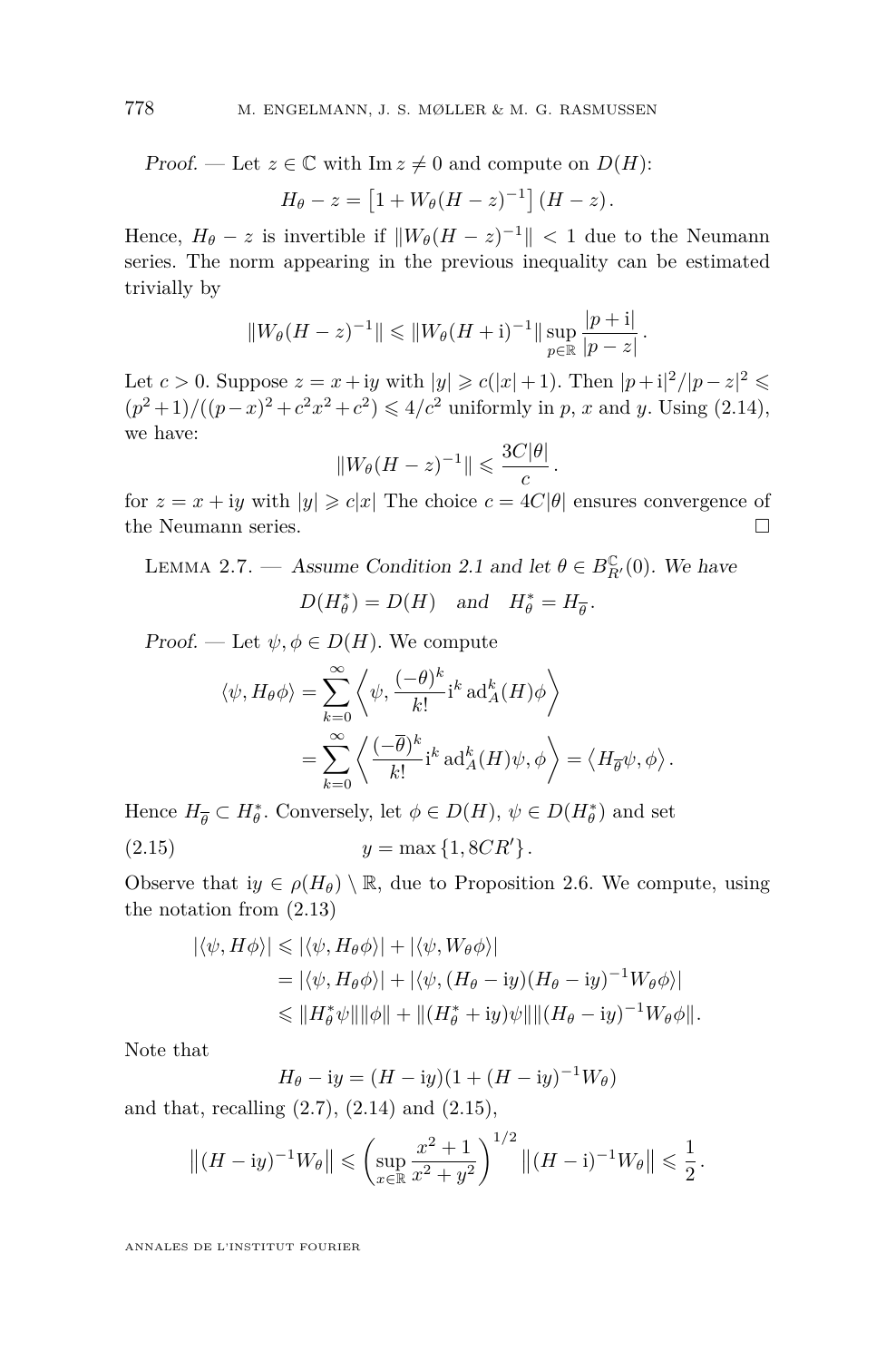Abbreviating  $B_{\theta} = (1 + (H - iy)^{-1}W_{\theta})^{-1}$ , we may estimate

$$
||(H_{\theta} - iy)^{-1}W_{\theta}\phi|| \leq ||B_{\theta}|| ||(H - iy)^{-1}W_{\theta}\phi|| \leq C ||\phi||.
$$

Hence, there exists a  $C_{\psi} > 0$  such that

 $\forall \phi \in D(H): \quad |\langle \psi, H\phi \rangle| \leqslant C_{\psi} ||\phi||,$ 

and therefore we may conclude that  $\psi \in D(H^*) = D(H)$ , exploiting the self-adjointness of *H*. This shows that  $D(H^*_{\theta}) = D(H)$  and that  $H^*_{\theta} =$  $H_{\overline{\theta}}$ . . In the contract of the contract of the contract of the contract of the contract of the contract of the contract of

#### **2.2. The Mourre Estimate**

<span id="page-13-0"></span>At this stage we will single out a specific energy  $\lambda_0 \in \mathbb{R}$ , where we shall assume that *H* has an eigenvalue. In order for the dilated Hamiltonian to have its essential spectrum out of the way of the eigenvalue, we shall impose a Mourre estimate locally around  $\lambda_0$ . To formulate the requirement, we need the notation  $E_H(B)$  for the spectral projection associated with a Borel set  $B \subset \mathbb{R}$  and the self-adjoint operator *H*.

<span id="page-13-1"></span>CONDITION 2.8. — Let  $\lambda_0 \in \mathbb{R}$ . For a pair of self-adjoint operators *H* and *A* satisfying Condition [2.1,](#page-6-2) we further assume:

- <span id="page-13-5"></span> $(1)$   $\lambda_0 \in \sigma_{\text{pp}}(H)$ .
- <span id="page-13-2"></span>(2) There exist  $e, C, \kappa > 0$  and a compact operator *K*, such that

$$
(2.16) \qquad \operatorname{iad}_A(H) \geqslant e - CE_H(\mathbb{R} \setminus [\lambda_0 - \kappa, \lambda_0 + \kappa]) \langle H \rangle - K
$$

<span id="page-13-3"></span>in the sense of quadratic forms on  $D(H)$ .

Notation 2.9. — We write  $P_0 = E_H(\{\lambda_0\})$  for the orthogonal projection onto the eigenspace of *H* associated with the eigenvalue  $\lambda_0$ . Furthermore, we abbreviate  $\overline{P}_0 = 1 - P_0$  for the projection onto the orthogonal complement of the eigenspace.

Remarks 2.10.

- [\(1\)](#page-6-3) Observe that it is a consequence of Conditions  $2.1(1)$  $2.1(1)$ ,  $(2)$ ,  $2.8(2)$  $2.8(2)$ , and the Virial Theorem  $[9]$  that  $P_0$  is a finite rank projection.
- (2) Choosing *κ* possibly smaller, one may replace the compact operator *K* in  $(2.16)$  with a positive multiple of the eigenprojection  $P_0$ . More precisely,

<span id="page-13-4"></span>(2.17) 
$$
i \operatorname{ad}_A(H) \geq e' - C' (E_H(\mathbb{R} \setminus [\lambda_0 - \kappa', \lambda_0 + \kappa']) \langle H \rangle + P_0),
$$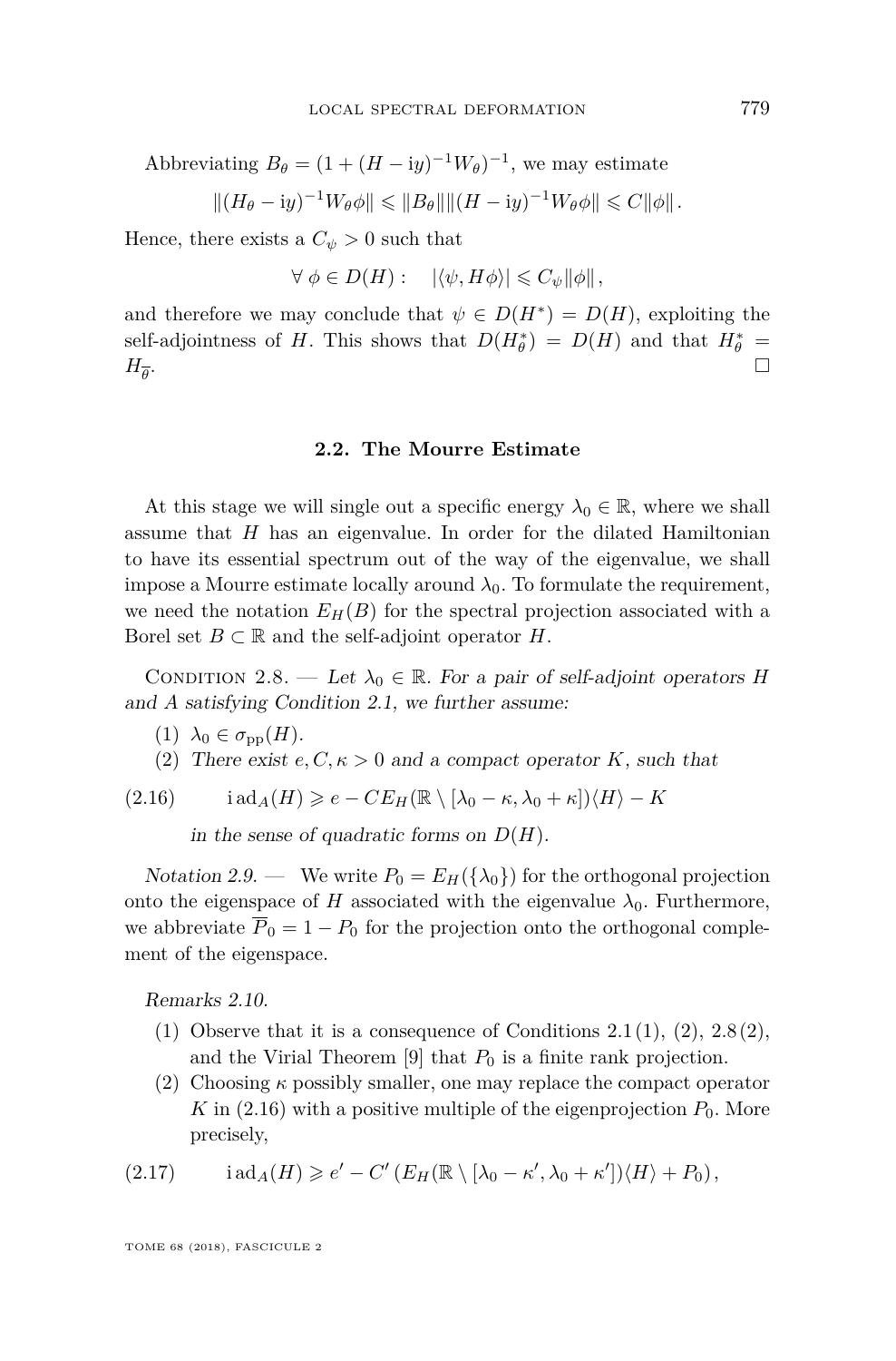for suitably chosen constants  $e' \in (0, e], \kappa' \in (0, \kappa]$  and  $C' \geq C$ . It is in this form that we shall use the Mourre estimate, and for convenience we assume  $\kappa' \leq \sqrt{3}$ .

(3) Equation [\(2.17\)](#page-13-4) differs from the more usual version of Mourre's estimate:

$$
E_H(I) \operatorname{i} \operatorname{ad}_A(H) E_H(I) \geqslant e E_H(I) - K,
$$

where  $I = [\lambda_0 - \kappa, \lambda_0 + \kappa]$ . Under Condition [2.1,](#page-6-2) most notably the consequence that  $\text{ad}_A(H)$  is an *H*-bounded operator, the two estimates are equivalent. This would be false if the factor  $\langle H \rangle$  is replaced by 1 on the right-hand side of [\(2.17\)](#page-13-4).

As a preparation for a Feshbach analysis, we have:

<span id="page-14-3"></span>LEMMA 2.11. — For  $\lambda_0 \in \mathbb{R}$  and a pair of self-adjoint operators *H* and *A*, we assume Conditions [2.1](#page-6-2) and [2.8.](#page-13-1) The following three statements are true for all  $\theta \in B_{R'}^{\mathbb{C}}(0)$ :

- <span id="page-14-0"></span>(1)  $\overline{P}_0 H_{\theta} \overline{P}_0$  is a closed operator with dense domain  $\overline{P}_0 D(H)$ .
- <span id="page-14-1"></span> $(2)$   $[\overline{P}_0 H_\theta \overline{P}_0]^* = \overline{P}_0 H_{\overline{\theta}} \overline{P}_0$  on the domain  $\overline{P}_0 D(H)$ , considered as an operator on  $\overline{P}_0$ *H*.
- <span id="page-14-2"></span>(3) For all  $\theta \in B_{R'}^{\mathbb{C}}(0)$ :  $\sigma(\overline{P}_0 H_{\theta} \overline{P}_0) \subset \{x + iy \mid |y| \leq 4C |\theta|(|x| + 1)\}.$

Proof. — As for [\(1\)](#page-14-0), note first that  $H_{\theta} \overline{P}_0$  with domain  $D(H)$  is closed, since  $\overline{P}_0D(H) \subset D(H)$  and  $H_\theta$  with domain  $D(H)$  is a closed operator (Proposition [2.4\)](#page-8-5). To conclude, observe that the graph of  $\overline{P}_0 H_{\theta} \overline{P}_0$  is the range of the open map  $\mathcal{H} \oplus \mathcal{H} \ni (\psi, \varphi) \rightarrow (\overline{P}_0 \psi, \overline{P}_0 \varphi) \in \overline{P}_0 \mathcal{H} \oplus \overline{P}_0 \mathcal{H}$ applied to the graph of  $H_{\theta} \overline{P}_0$ .

We turn to the claim [\(2\)](#page-14-1). Clearly,  $\overline{P}_0 H_{\overline{\theta}} \overline{P}_0 \subset [\overline{P}_0 H_{\theta} \overline{P}_0]^*$ . Let  $\varphi \in$  $D([\overline{P}_0 H_\theta \overline{P}_0]^*)$  viewed as an element of  $\overline{P}_0 H \subset \mathcal{H}$ , and compute for  $\psi \in$ *D*(*H*):

$$
\langle \varphi, H_{\theta} \psi \rangle = \langle \overline{P}_0 \varphi, H_{\theta} (\overline{P}_0 + P_0) \psi \rangle
$$
  
=  $\langle \varphi, \overline{P}_0 H_{\theta} \overline{P}_0 \psi \rangle + \langle \overline{P}_0 \varphi, H_{\theta} P_0 \psi \rangle.$ 

Since  $P_0$  is finite rank operator and  $H_\theta$  is closed, it follows from the Closed Graph Theorem that  $H_{\theta}P_0$  is bounded. Hence, there exists  $C > 0$  such that

$$
|\langle \varphi, H_{\theta} \psi \rangle| \leq C ||\psi||,
$$

which implies that  $\varphi \in D((H_{\theta})^*) = D(H_{\bar{\theta}}) = D(H)$ . Here we used Lem-ma [2.7.](#page-12-1) Since  $\overline{P}_0\mathcal{H} \cap D(H) = \overline{P}_0D(H)$ , we are done.

The last claim [\(3\)](#page-14-2) may be established by repeating the proof of Propo-sition [2.6.](#page-11-1)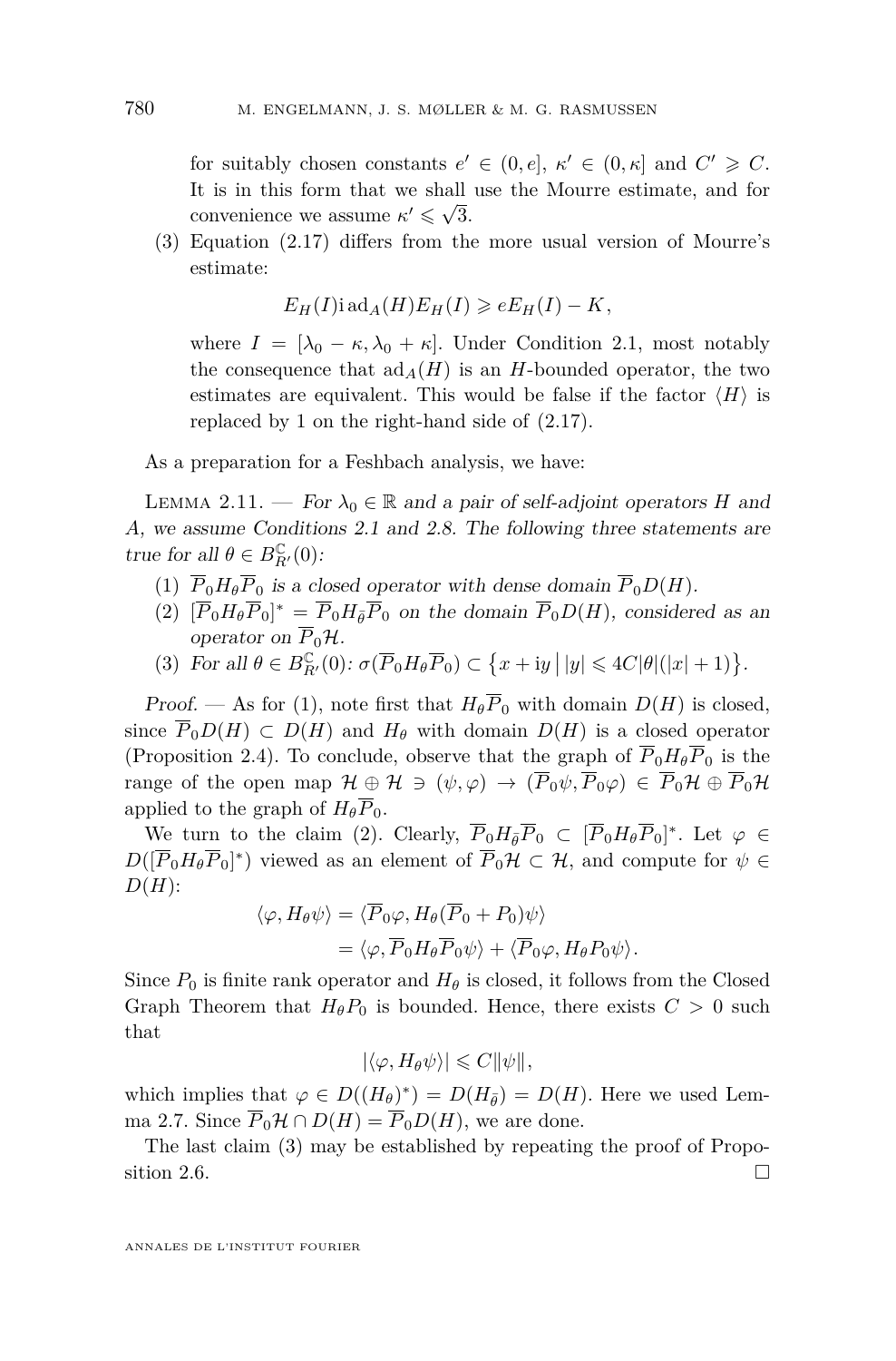In formulating the following proposition and in its proof, we make use of the eigenvalue  $\lambda_0$  from Condition [2.8](#page-13-1) and the constants  $e'$  and  $\kappa'$  from [\(2.17\)](#page-13-4). The radius  $R'$  was defined in  $(2.7)$ . For the open upper half-plane, we use the notation

$$
(2.18) \qquad \mathbb{C}^+ := \left\{ z \in \mathbb{C} \, \middle| \, \operatorname{Im}(z) > 0 \right\}.
$$

<span id="page-15-5"></span>PROPOSITION 2.12. — For a real number  $\lambda_0$ , and a pair of self-adjoint operators *H* and *A*, we assume Conditions [2.1](#page-6-2) and [2.8.](#page-13-1) Abbreviate for  $\sigma, \rho > 0$  and  $\theta \in \mathbb{C}^+$ :

$$
(2.19)
$$

<span id="page-15-4"></span>
$$
\mathcal{R}_{\theta}(\sigma,\rho) = \left\{ z \in \mathbb{C} \mid \text{Re}(z) \in (\lambda_0 - \rho, \lambda_0 + \rho), \text{Im}(z) \in (-\sigma \text{Im}(\theta), \infty) \right\},\
$$

There exist constants  $R''$ ,  $\rho > 0$  with  $R'' \le R'$ , such that

(2.20) 
$$
\forall \ \theta \in B_{R''}^{\mathbb{C}}(0) \cap \mathbb{C}^+ : \quad \mathcal{R}_{\theta}(e'/2, \rho) \cap \sigma(\overline{P}_0 H_{\theta} \overline{P}_0) = \emptyset.
$$

<span id="page-15-1"></span>*Proof.*  $\sim$  Using the constants from  $(2.17)$ , we define a bounded operator

$$
(2.21) \tL := C'E_H(\mathbb{R} \setminus [\lambda_0 - \kappa', \lambda_0 + \kappa'])\langle H \rangle (H - \lambda_0)^{-1}.
$$

Note that  $||L|| \leq 4C' \langle \lambda_0 \rangle / \kappa'$ , where we used  $\kappa' \leq \sqrt{3}$  and that  $\langle \lambda \rangle \leq$  $2\langle\lambda_0\rangle\langle\lambda-\lambda_0\rangle$ . We claim suitable choices

<span id="page-15-2"></span>(2.22) 
$$
\rho = \min\left\{1, \frac{e'}{16C'\langle\lambda_0\rangle/\kappa'}\right\},\
$$

$$
R'' = \min\left\{R', \frac{e'}{24C(5|\lambda_0|+11)(C'\langle\lambda_0\rangle/\kappa'+C)}\right\},\
$$

where *C* and  $R'$  were defined in  $(2.6)$  and  $(2.7)$ , respectively. Recall that  $R''C \le R'C \le 1/3$ .

Let  $\theta \in \mathbb{C}^+ \cap B^{\mathbb{C}}_{R''}(0)$  and  $\mu \in \mathcal{R}_{\theta}(e'/2, \rho) \cap \sigma(\overline{P}_0 H_{\theta} \overline{P}_0)$ . Note that due to Lemma  $2.11(3)$  $2.11(3)$ , we may estimate

<span id="page-15-0"></span>
$$
(2.23) \t |\mu| \leq (|\lambda_0| + \rho + 1) (1 + 16R'^2C^2)^{1/2} \leq 2|\lambda_0| + 4.
$$

By Lemma [2.11](#page-14-3)[\(1\)](#page-14-0), we may apply Lemma [A.1](#page-35-0) to the operator  $T =$  $\overline{P}_0 H_{\theta} \overline{P}_0$  acting in  $\overline{P}_0 H$ . Assume first that there exists a sequence  $\psi_n \in$  $\overline{P}_0D(H)$  with  $\|\psi_n\|=1$ , such that

<span id="page-15-3"></span>(2.24) 
$$
o_n := \left\|\overline{P}_0(H_\theta - \mu)\overline{P}_0\psi_n\right\| \to 0, \text{ for } n \to \infty.
$$

TOME 68 (2018), FASCICULE 2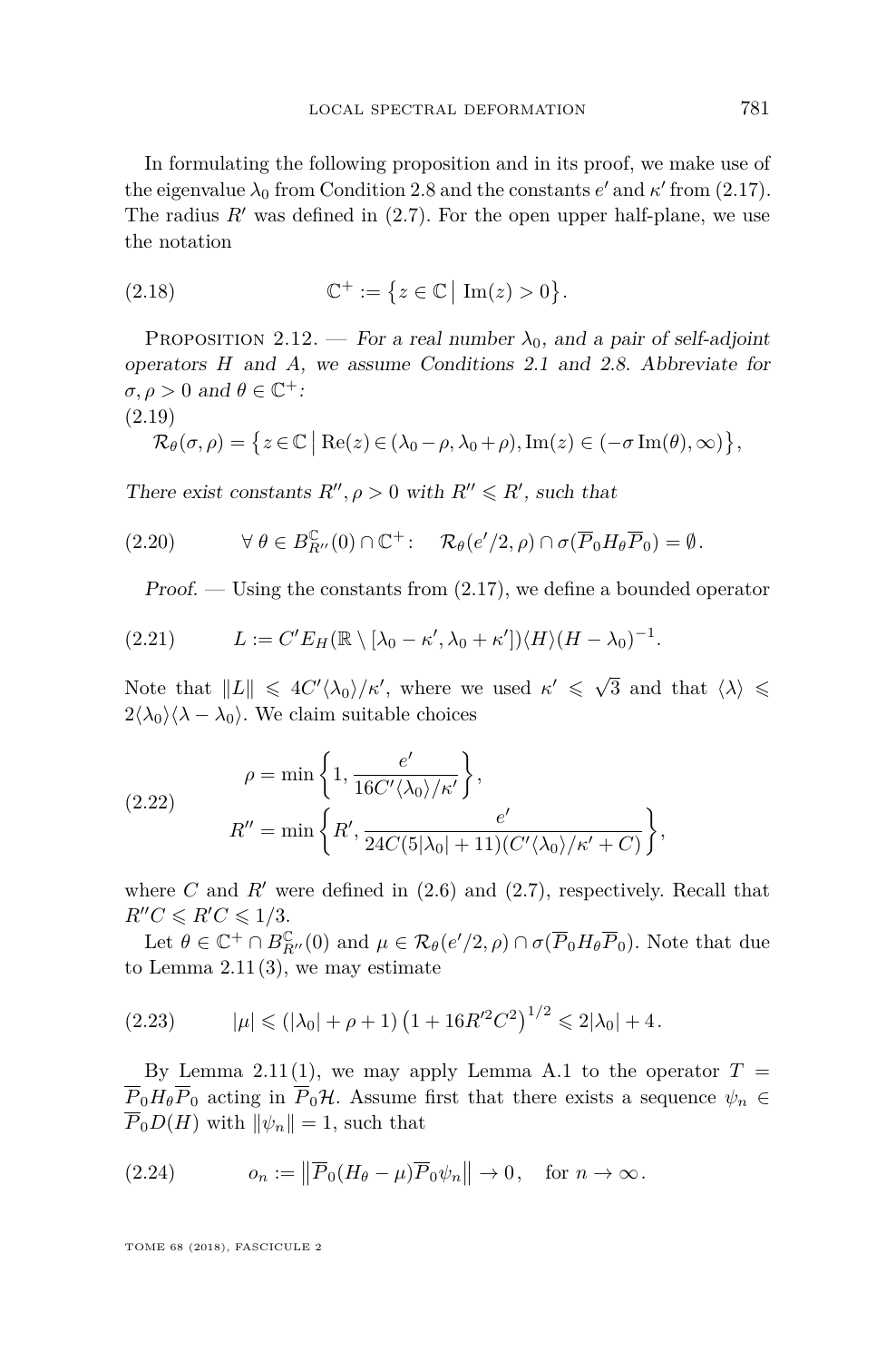We estimate for all *n* using [\(2.5\)](#page-8-4) and [\(2.14\)](#page-11-0) (recalling that  $C|\theta| \leqslant CR'' \leqslant$ 1*/*3)

$$
\|\overline{P}_0 \psi_n\|_H \leq 2 \|\overline{P}_0 \psi_n\|_{H_\theta}
$$
  
\n
$$
\leq 2 (\|\overline{P}_0 H_\theta \overline{P}_0 \psi_n\| + \|P_0 W_\theta \overline{P}_0 \psi_n\| + 1)
$$
  
\n
$$
\leq 2 \left( o_n + |\mu| + \frac{1}{2} (|\lambda_0| + 1) + 1 \right)
$$
  
\n(2.25)  
\n
$$
= 2o_n + 5|\lambda_0| + 11.
$$

<span id="page-16-0"></span>Here we used [\(2.23\)](#page-15-0) in the last step. Exploiting the power series expan-sion [\(2.4\)](#page-8-3) of  $H_\theta$ , the Mourre estimate [\(2.17\)](#page-13-4) and simplifying for real expectation values, we obtain for any *n*

$$
\begin{split}\n\text{Im}(\mu) &= \text{Im}\left\langle \overline{P}_{0}\psi_{n}, (\mu - H_{\theta})\overline{P}_{0}\psi_{n} \right\rangle + \text{Im}\left\langle \overline{P}_{0}\psi_{n}, H_{\theta}\overline{P}_{0}\psi_{n} \right\rangle \\
&= \text{Im}\left\langle \overline{P}_{0}\psi_{n}, (\mu - H_{\theta})\overline{P}_{0}\psi_{n} \right\rangle - \text{Im}\left\langle \overline{P}_{0}\psi_{n}, \theta_{1} \operatorname{ad}_{A}(H)\overline{P}_{0}\psi_{n} \right\rangle \\
&\quad - \text{Im}\left\langle \overline{P}_{0}\psi_{n}, \sum_{k=2}^{\infty} \frac{(-\theta)^{k}}{k!} i^{k} \operatorname{ad}_{A}^{k}(H)\overline{P}_{0}\psi_{n} \right\rangle \\
&= \text{Im}\left\langle \overline{P}_{0}\psi_{n}, (\mu - H_{\theta})\overline{P}_{0}\psi_{n} \right\rangle - \text{Im}(\theta)\left\langle \overline{P}_{0}\psi_{n}, i^{k} \operatorname{ad}_{A}(H)\overline{P}_{0}\psi_{n} \right\rangle \\
&\quad - \sum_{k=2}^{\infty} \frac{\text{Im}\left((-\theta)^{k}\right)}{k!} \left\langle \overline{P}_{0}\psi_{n}, i^{k} \operatorname{ad}_{A}^{k}(H)\overline{P}_{0}\psi_{n} \right\rangle \\
&\leq o_{n} - \text{Im}(\theta) \left[ e' - C'\left\langle \overline{P}_{0}\psi_{n}, E(|H - \lambda| \geq \kappa') \langle H \rangle \overline{P}_{0}\psi_{n} \right\rangle \right] \\
(2.26) \qquad & - \sum_{k=2}^{\infty} \frac{\text{Im}\left((-\theta)^{k}\right)}{k!} \left\langle \overline{P}_{0}\psi_{n}, i^{k} \operatorname{ad}_{A}^{k}(H)\overline{P}_{0}\psi_{n} \right\rangle.\n\end{split}
$$

<span id="page-16-1"></span>Note that for all *k*, we have  $|\text{Im}((-\theta)^k)| \leq 2^k |\text{Im}(\theta)||\theta|^{k-1}$ . Therefore,

<span id="page-16-2"></span>
$$
\left| \sum_{k=2}^{\infty} \frac{\operatorname{Im} \left( (-\theta)^k \right)}{k!} \left\langle \overline{P}_0 \psi_n, i^k \operatorname{ad}_A^k(H) \overline{P}_0 \psi_n \right\rangle \right|
$$
  

$$
\leqslant \sum_{k=2}^{\infty} \left| \operatorname{Im} \left( (-\theta)^k \right) \right| C^k \left\| \overline{P}_0 \psi_n \right\|_H
$$
  

$$
\leqslant C \left| \operatorname{Im}(\theta) \right| \sum_{k=2}^{\infty} 2^{k-1} |\theta|^{k-1} C^{k-1} \left\| \overline{P}_0 \psi_n \right\|_H
$$
  

$$
= C \left| \operatorname{Im}(\theta) \right| \frac{2C|\theta|}{1 - 2C|\theta|} \left\| \overline{P}_0 \psi_n \right\|_H
$$
  
(2.27)  

$$
\leqslant 6 \left| \operatorname{Im}(\theta) \right| R'' C^2 (2o_n + 5|\lambda_0| + 11),
$$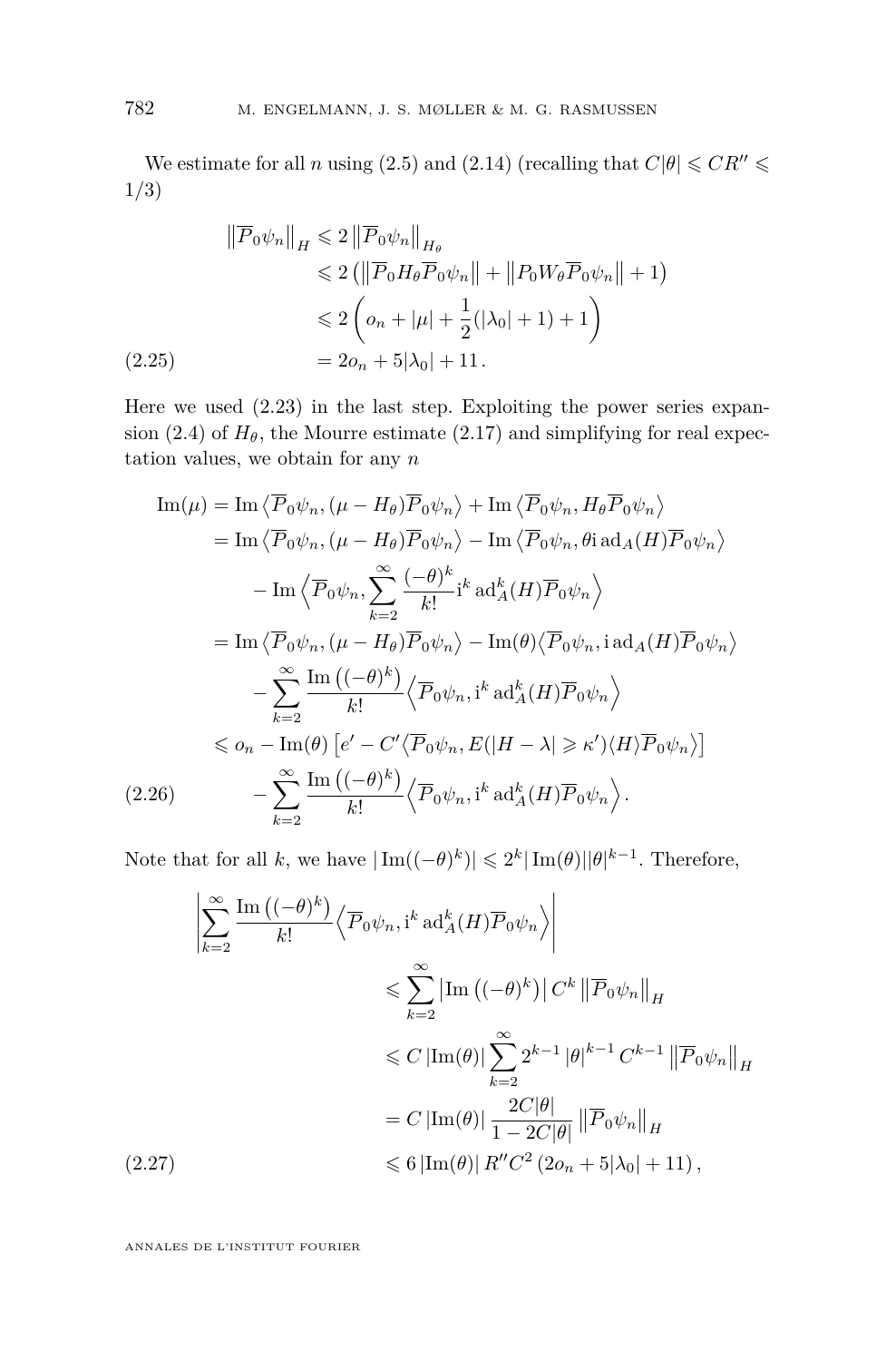where we used [\(2.25\)](#page-16-0) and that  $C|\theta| \leq 1/3$  in the last step. We estimate using  $(2.14)$ , recalling the definition  $(2.21)$  of the bounded self-adjoint operator *L*,

$$
C' \left| \left\langle \overline{P}_0 \psi_n, E_H(\mathbb{R} \setminus [\lambda_0 - \kappa', \lambda_0 + \kappa']) \langle H \rangle \overline{P}_0 \psi_n \right\rangle \right|
$$
  
\n
$$
= \left| \left\langle \overline{P}_0 \psi_n, L\overline{P}_0 (H - \lambda_0) \overline{P}_0 \psi_n \right\rangle \right|
$$
  
\n
$$
\leq \left| \left\langle \overline{P}_0 \psi_n, L\overline{P}_0 (H - \mu) \overline{P}_0 \psi_n \right\rangle \right| + |\lambda_0 - \text{Re}(\mu)| \left| \left\langle \overline{P}_0 \psi_n, L\overline{P}_0 \psi_n \right\rangle \right|
$$
  
\n
$$
\leq \|L\| \left\| \overline{P}_0 (H_\theta - \mu) \overline{P}_0 \psi_n \right\| + \|L\| \left\| W_\theta \overline{P}_0 \psi_n \right\| + |\lambda_0 - \text{Re}(\mu)| \|L\|
$$
  
\n
$$
\leq \|L\| o_n + \|L\| \left\| W_\theta (H + \mathbf{i})^{-1} \right\| \left\| \overline{P}_0 \psi_n \right\|_H + \rho \|L\|
$$
  
\n
$$
\leq \|L\| o_n + \frac{3}{2} C R'' \|L\| \left\| \overline{P}_0 \psi_n \right\|_H + \rho \|L\|
$$
  
\n(2.28) 
$$
\leq \|L\| (1 + 3CR'') o_n + \frac{3}{2} (5|\lambda_0| + 11) C R'' \|L\| + \rho \|L\|,
$$

<span id="page-17-0"></span>where we used [\(2.25\)](#page-16-0) in the final step.

Combining  $(2.26)$ ,  $(2.27)$  and  $(2.28)$  we obtain

Im(
$$
\mu
$$
)  $\leq$  - Im( $\theta$ )  $\left(e' - \frac{3}{2}CR''(5|\lambda_0| + 11)(||L|| + 4C) - \rho||L||\right)$   
 +  $\left(1 + |\text{Im}(\theta)|(12R''C^2 + ||L||(1 + 3CR''))\right)\rho_n$ .

By the choices of  $\rho$  and  $R''$  from [\(2.22\)](#page-15-2) and the estimate  $||L|| \leq 4C' \langle \lambda_0 \rangle / \kappa'$ , we observe that

<span id="page-17-1"></span>
$$
\frac{3}{2}R''C(5|\lambda_0|+11)(\|L\|+4C)+\rho\|L\|\leqslant\frac{e'}{2}
$$

and thus, taking the limit  $n \to \infty$  using [\(2.24\)](#page-15-3), we arrive at

(2.29) 
$$
\operatorname{Im}(\mu) \leqslant -\operatorname{Im}(\theta) \frac{e'}{2}.
$$

This estimate contradicts the choice of  $\mu \in \mathcal{R}_{\theta}(e'/2, \rho)$ , cf. [\(2.19\)](#page-15-4).

If  $(2.24)$  does not hold, then by Lemma  $2.11(2)$  $2.11(2)$  and Lemma [A.1,](#page-35-0) there exists a sequence  $\phi_n \in \overline{P}_0D(H_{\overline{\theta}})$ , with  $\|\phi_n\| = 1$  all *n* and

(2.30) 
$$
o_n := \|\overline{P}_0 (H_{\overline{\theta}} - \overline{\mu}) \overline{P}_0 \rangle \phi_n \| \to 0, \text{ for } n \to \infty.
$$

We now repeat the estimates [\(2.25\)](#page-16-0)–[\(2.29\)](#page-17-1), replacing  $\mu$  by  $\bar{\mu}$  and  $\theta$  by  $\bar{\theta}$ , and recalling that  $\text{Im}(\bar{\theta}) > 0$ . This results in the estimate

$$
\text{Im}(\bar{\mu})\geqslant -\text{Im}(\bar{\theta})\frac{e'}{2}.
$$

Hence  $\text{Im}(\mu) \leq -\text{Im}(\theta)e'/2$ , which completes the proof.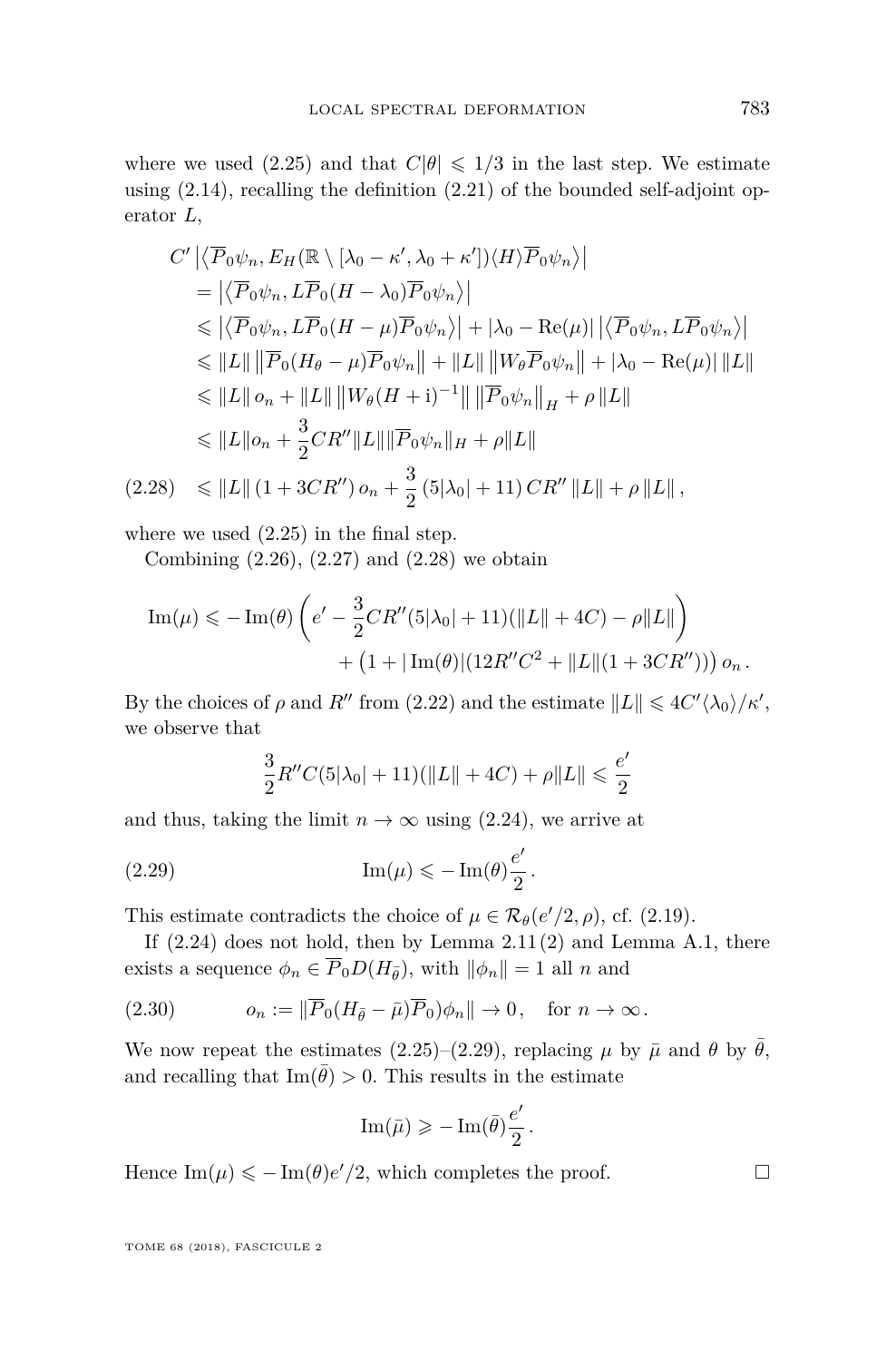In the following, we use the definition  $\sigma_{\text{ess}}(H) = \sigma(H) \setminus \sigma_{\text{disc}}(H)$ , where  $\sigma_{disc}(H)$  is the set of all isolated points  $\lambda \in \sigma(H)$  such that when  $\Gamma$  is a counterclockwise loop around  $\lambda$ , which separates  $\lambda$  from the rest of the spectrum, the Riesz projection

$$
\frac{1}{2\pi i} \int_{\Gamma} (z - H)^{-1} \mathrm{d}z
$$

onto the generalized eigenspace has finite rank.

The following theorem is proven using the Feshbach reduction method, for which Proposition [2.12](#page-15-5) above is an essential prerequisite.

<span id="page-18-0"></span>THEOREM 2.13. — For a real number  $\lambda_0$ , and a pair of self-adjoint operators *H* and *A*, we assume Conditions [2.1](#page-6-2) and [2.8.](#page-13-1) Then

$$
\forall \ \theta \in B_{R''}^{\mathbb{C}}(0) \cap \mathbb{C}^+ : \quad \sigma_{\text{ess}}(H_{\theta}) \cap \mathcal{R}_{\theta}(e'/2, \rho) = \emptyset.
$$

The constants  $\rho$ , R<sup>*n*</sup> and the sets  $\mathcal{R}_{\theta}$  come from Proposition [2.12.](#page-15-5)

Proof. — By Proposition [2.12](#page-15-5) there exist  $R''$ ,  $\rho > 0$  such that for all  $|\theta|$  < R<sup>n</sup> the closed operator  $\overline{P}_0 H_{\theta} \overline{P} - z \overline{P}_0$  is invertible on  $\overline{P}_0 H$  for all  $z \in \mathcal{R} := \mathcal{R}_{\theta}(e'/2, \rho)$ . Define reduced resolvents

$$
\overline{R}_{\theta}(z) := \left( \overline{P}_0 H_{\theta} \overline{P}_0 - z \overline{P}_0 \right)^{-1}
$$

on  $\overline{P}_0$ H for  $z \in \mathcal{R}$ . Recall that  $W_\theta$  is defined in [\(2.13\)](#page-11-2). For  $z \in \mathcal{R}$  we can construct the Feshbach map on the finite dimensional subspace  $P_0\mathcal{H}$ :

$$
F_{P_0}(z) = P_0(H_\theta - z)P_0 - P_0H_\theta \overline{P}_0 \overline{R}_\theta(z) \overline{P}_0 H_\theta P_0
$$
  
=  $P_0(W_\theta + \lambda_0 - z)P_0 - P_0 W_\theta \overline{P}_0 \overline{R}_\theta(z) \overline{P}_0 W_\theta P_0.$ 

Clearly,  $F_{P_0}(z)$  is a finite rank operator, which can be interpreted as a matrix, and hence; by isospectrality of the Feshbach reduction [\[6,](#page-37-14) [11\]](#page-37-15),

$$
\mu \in \sigma(H_{\theta}) \cap \mathcal{R} \Leftrightarrow \det(F_{P_0}(\mu)) = 0.
$$

Since for  $|Re \mu - \lambda_0| < e'/2$  and  $Im \mu$  large it holds that  $\mu \notin \sigma(H_\theta)$ (cf. Proposition [2.6\)](#page-11-1), we conclude by the Unique Continuation Theorem for holomorphic functions that the set  $\sigma(H_\theta) \cap \mathcal{R}$  is locally finite. Note that  $\mu \in \sigma(H_\theta) \cap \mathcal{R}$  is necessarily an eigenvalue for  $H_\theta$ . In order to establish the theorem, it remains to prove that the Riesz projections pertaining to the eigenvalues in R are of finite rank. Let  $\mu \in \mathcal{R} \cap \sigma(H_{\theta})$  and choose  $r > 0$ , such that  $D \subset \mathcal{R} \setminus \sigma(H_\theta)$ , where  $D = \{z \in \mathbb{C} \mid 0 < |z - \mu| \leq r\}$  denotes a closed punctured disc.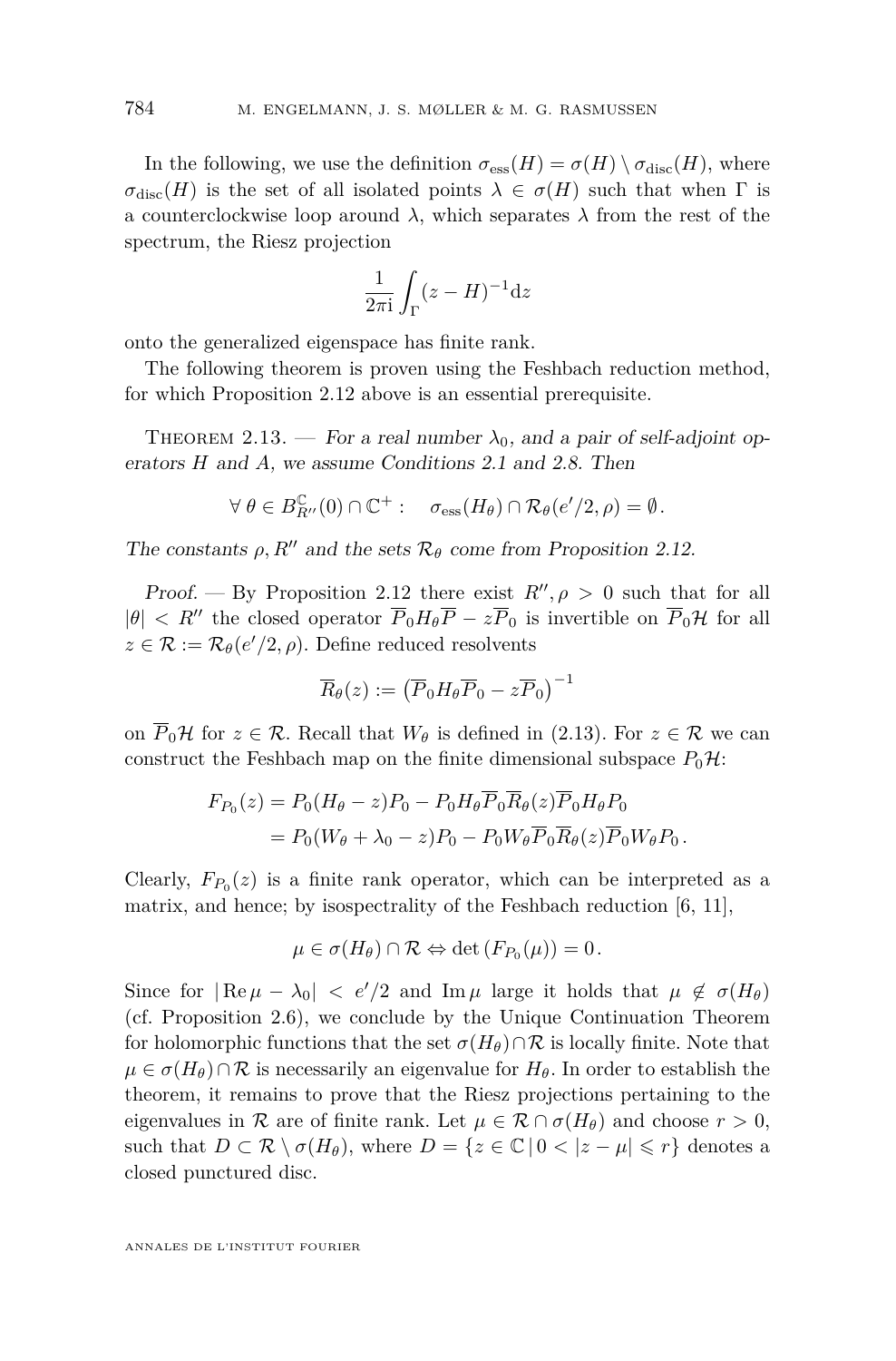The inverse of  $F_{P_0}(z)$  for  $z \in D$  has a Laurent expansion

$$
F_{P_0}(z)^{-1} = \sum_{k=1}^{N} B_{-k}(z - \mu)^{-k} + \sum_{k=0}^{\infty} B_k(z - \mu)^k
$$

convergent in the punctured disc *D*. Here  $N \geq 1$  and  ${B_k}_{k=-N}^{\infty}$  denote linear operators on  $P_0$ H. See [\[24,](#page-38-3) §6.1]. Note that the inverse has no essential singularities since we are in finite dimension.

By [\[6,](#page-37-14) [11\]](#page-37-15), for  $z \in \mathcal{R} \setminus \sigma(H_\theta)$ , the inverse  $R_\theta(z)$  of  $H_\theta - z$  can be recovered from the inverse Feshbach operator and the reduced resolvent via the block decomposition

$$
P_0 R_{\theta}(z) P_0 = F_{P_0}(z)^{-1},
$$
  
\n
$$
P_0 R_{\theta}(z) \overline{P}_0 = -F_{P_0}(z)^{-1} P_0 W_{\theta} \overline{P}_0 \overline{R}_{\theta}(z),
$$
  
\n
$$
\overline{P}_0 R_{\theta}(z) P_0 = -\overline{R}_{\theta}(z) \overline{P}_0 W_{\theta} P_0 F_{P_0}(z)^{-1},
$$
  
\n
$$
\overline{P}_0 R_{\theta}(z) \overline{P}_0 = \overline{R}_{\theta}(z) + \overline{R}_{\theta}(z) \overline{P}_0 W_{\theta} P_0 F_{P_0}(z)^{-1} P_0 W_{\theta} \overline{P}_0 \overline{R}_{\theta}(z).
$$

Note that the map  $z \mapsto \overline{R}_{\theta}(z)$  is analytic in  $\mathcal{R}$ , so the only singularities are those in  $\sigma(H_{\theta})$ , coming from the inverse Feshbach operator.

Let  $\gamma: [0, 2\pi] \to \mathbb{C}$  be the closed curve  $\gamma(t) = \mu + re^{it}$  parametrizing the (outer) boundary of  $D$ , encircling  $\mu$ . Recall the construction of the Riesz projection

$$
P_{\theta}(\mu) = -\frac{1}{2\pi i} \int_{\gamma} R_{\theta}(z) dz
$$

associated with the eigenvalue  $\mu$ . The block decomposition of  $R_{\theta}(z)$  induces a block decomposition of  $P_{\theta}(\mu)$  and the Riesz projection has finite rank, provided  $\overline{P}_0P_\theta(\mu)\overline{P}_0$  is of finite rank. To check this, we compute

$$
- \overline{P}_0 P_\theta(\mu) \overline{P}_0
$$
  
=  $\frac{1}{2\pi i} \int_{\gamma} \left[ \overline{R}_{\theta}(z) + \overline{R}_{\theta}(z) \overline{P}_0 W_{\theta} P_0 F_{P_0}(z)^{-1} P_0 W_{\theta} \overline{P}_0 \overline{R}_{\theta}(z) \right] dz$   
=  $\sum_{k=1}^N \frac{1}{2\pi i} \int_{\gamma} (z - \mu)^{-k} \overline{R}_{\theta}(z) \overline{P}_0 W_{\theta} P_0 B_{-k} P_0 W_{\theta} \overline{P}_0 \overline{R}_{\theta}(z) dz$   
+  $\frac{1}{2\pi i} \int_{\gamma} \sum_{k=0}^{\infty} (z - \mu)^k \overline{R}_{\theta}(z) \overline{P}_0 W_{\theta} P_0 B_k P_0 W_{\theta} \overline{P}_0 \overline{R}_{\theta}(z) dz$ ,

where we have used that the function  $\mathcal{R} \ni z \mapsto \overline{R}_{\theta}(z)$  is analytic. Moreover, the integral in the last line of the equation above is carried out over an analytic function, once again, and thus equals 0. The remaining *N* singular

TOME 68 (2018), FASCICULE 2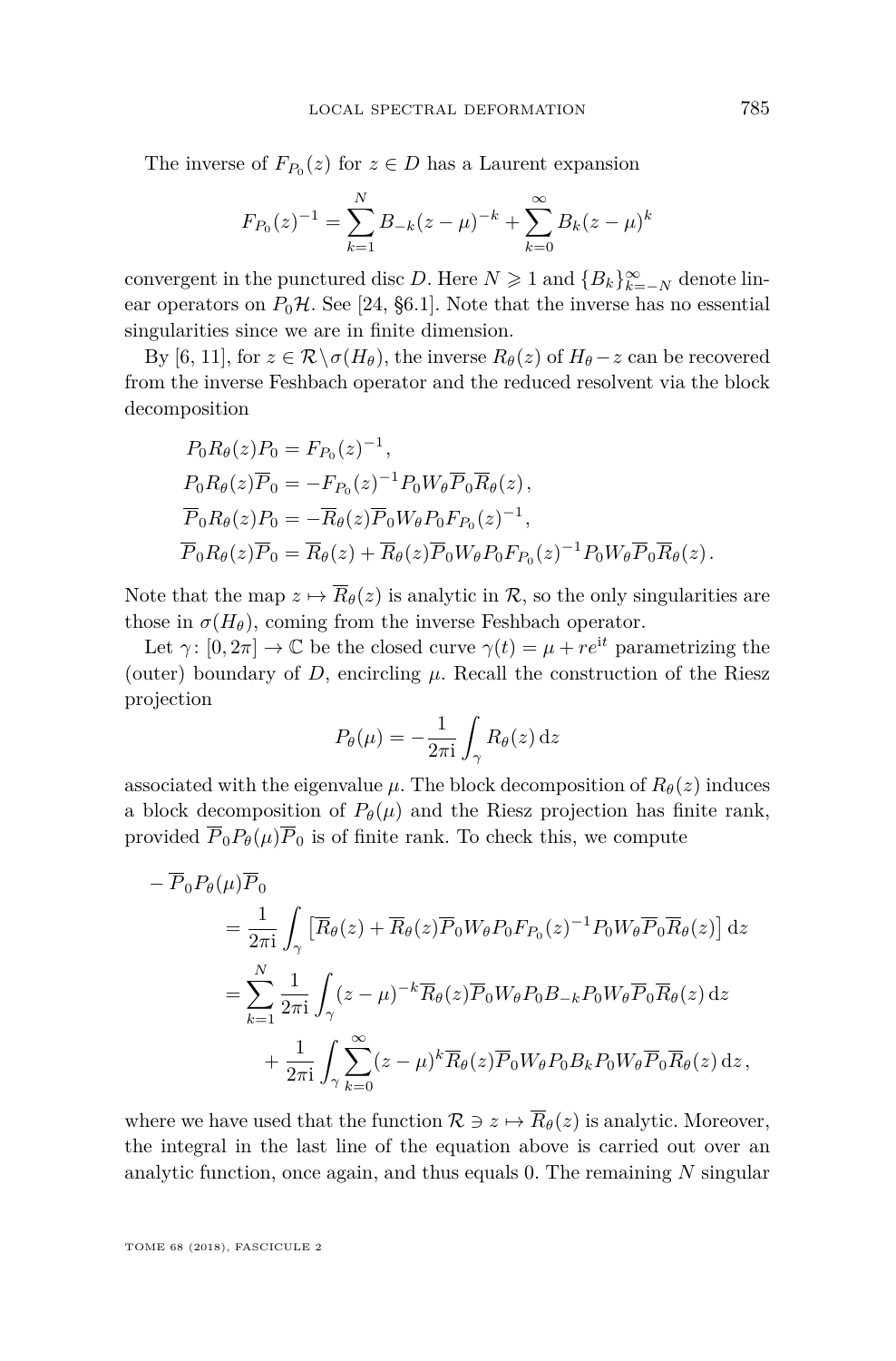integrals can be evaluated by Cauchy's Integral Formula:

$$
\frac{1}{2\pi i} \int_{\gamma} (z - \mu)^{-k} \overline{R}_{\theta}(z) \overline{P}_{0} W_{\theta} P_{0} B_{-k} P_{0} W_{\theta} \overline{P}_{0} \overline{R}_{\theta}(z) dz \n= \frac{1}{(k-1)!} \frac{d^{k-1}}{dz^{k-1}} \overline{R}_{\theta}(z) \overline{P}_{0} W_{\theta} P_{0} B_{-k} P_{0} W_{\theta} \overline{P}_{0} \overline{R}_{\theta}(z) \Big|_{z=\mu} \n= \frac{1}{(k-1)!} \sum_{j=0}^{k-1} {k-1 \choose j} (-1)^{k-1} j! (k-1-j)! \n\times \overline{R}_{\theta}(\mu)^{1+j} \overline{P}_{0} W_{\theta} P_{0} B_{-k} P_{0} W_{\theta} \overline{P}_{0} \overline{R}_{\theta}(\mu)^{k-j} \n= (-1)^{k-1} \sum_{j=0}^{k-1} \overline{R}_{\theta}(\mu)^{j+1} \overline{P}_{0} W_{\theta} P_{0} B_{-k} P_{0} W_{\theta} \overline{P}_{0} \overline{R}_{\theta}(\mu)^{k-j}.
$$

Since each term in the sum above is a finite rank operator, we conclude that  $\overline{P}_0P_\theta(\mu)\overline{P}_0$  is of finite rank.

Since  $\sigma(H) \cap \mathcal{R}$  is locally finite and all the associated Riesz projections have finite rank, we have shown that  $\sigma_{\text{ess}}(H_{\theta}) \cap \mathcal{R} = \emptyset$ . This completes the  $\Box$ 

Note that

$$
D(U(\theta)) = \left\{ \psi \in \mathcal{H} \, \middle| \, \int_{\mathbb{R}} e^{2 \operatorname{Im}(\theta)x} \, dE_{\psi}(x) < \infty \right\},
$$

where  $E_{\psi}$  is the spectral measure for *A* associated with the state  $\psi$ . Motivated by this we abbreviate for  $r \geq 0$ :

$$
D_r(A) = \left\{ \psi \in \mathcal{H} \, \middle| \, \int_{\mathbb{R}} e^{2r|x|} \, \mathrm{d}E_{\psi}(x) < \infty \right\}.
$$

Having established Theorem [2.13,](#page-18-0) we may conclude the following theorem by invoking a general result of Hunziker and Sigal [\[15,](#page-37-3) Thm. 5.2].

<span id="page-20-0"></span>THEOREM 2.14. — For a real number  $\lambda_0$ , and a pair of self-adjoint operators *H* and *A*, we assume Conditions [2.1](#page-6-2) and [2.8.](#page-13-1) Let  $\theta \in B_{R''}^{\mathbb{C}}(0) \cap \mathbb{C}^+$ . Then the dilated Hamiltonian  $H_{\theta}$  has an isolated eigenvalue at  $\lambda_0$ . Denote by  $P_{\theta}$  the associated Riesz projection. The following statements hold true:

- (1) Range( $P_{\theta}$ ) is the eigenspace of  $H_{\theta}$  pertaining to the eigenvalue  $\lambda_0$ .
- (2)  $P_0 = U(-\theta)P_\theta U(\theta)$  as a form identity on  $D_{|\text{Im}(\theta)|}(A)$ .
- $(3)$  Rank $(P_0)$  = Rank $(P_\theta)$ .
- (4) Let  $r < R''$ . Then Range( $P_0$ )  $\subset D_r(A)$ .

Remark 2.15. — The above theorem implies that eigenfunctions pertaining to the eigenvalue  $\lambda_0$  are analytic vectors for the operator A. This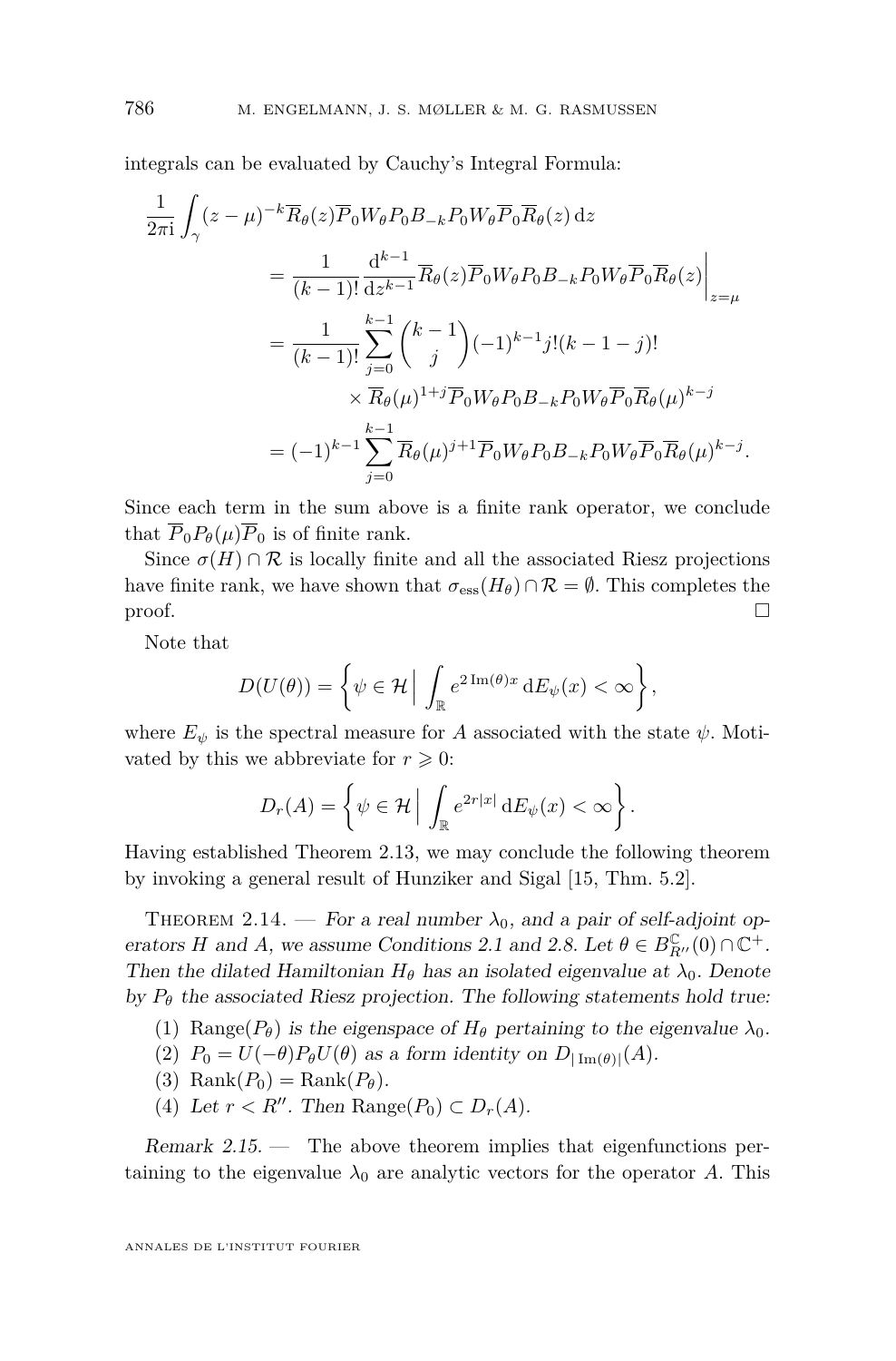result was previously established by brute force in [\[20\]](#page-37-12) under a slightly weaker condition.

#### **2.3. Analytic Perturbation Theory**

<span id="page-21-1"></span><span id="page-21-0"></span>CONDITION 2.16. — Let  $\lambda_0 \in \mathbb{R}$ ,  $\xi_0 \in \mathbb{R}^d$ , and  $U \subset \mathbb{R}^d$  an open (connected) neighborhood of  $\xi_0$ , *A* a self-adjoint operator on H and  ${H(\xi)}_{\xi \in U}$ a family of self-adjoint operators on H.

- <span id="page-21-4"></span>(1)  $D(H(\xi)) = D(H(\xi_0)) =: \mathcal{D}$  for all  $\xi \in U$ .
- <span id="page-21-5"></span>(2) For all  $\xi$  in *U*, the operator  $H(\xi)$  satisfies Condition [2.1](#page-6-2) with the same constants *R* and *M*.
- <span id="page-21-6"></span>(3) The triple  $\lambda_0$ , *A* and  $H(\xi_0)$  satisfies Condition [2.8.](#page-13-1)
- <span id="page-21-7"></span>(4) There exists  $\theta_0 \in B_R^{\mathbb{C}}(0)$  with  $\text{Im}(\theta_0) > 0$ , such that the map  $\xi \to$  $H_{\theta_0}(\xi)$  extends from *U* to an analytic family of Type (A) defined for  $\xi \in U_{\mathbb{C}} \subset \mathbb{C}^d$ , an open (connected) set with  $U \subset U_{\mathbb{C}} \cap \mathbb{R}$ .

Remark 2.17. — Suppose one strengthens Condition [2.16](#page-21-1) and assumes that  $\xi \to H_\theta(\xi)$  extends to an analytic family of Type (A) not just for one *θ*<sub>0</sub> but for all *θ* in a complex disc of radius  $Θ < R'$  around 0. Then one may use Morera's theorem to conclude that for any  $\psi \in \mathcal{D}$  and *n*, we have

$$
i^{n} \operatorname{ad}_{A}^{n}(H(\xi))\psi = \frac{(-1)^{n}}{2\pi i} \int_{|\theta|=\Theta/2} n!\theta^{-n-1} H_{\theta}(\xi)\psi \,d\theta,
$$

a priori for real *ξ*, but since the right-hand side extends analytically to *ξ* in a complex neighborhood of  $\xi_0$ , so does the left-hand side. This will in particular permit one to conclude that also for complex *ξ* does the closed operator  $H(\xi)$  iteratively admit commutators with *A* of arbitrary order. (Note that  $H(\bar{\xi}) \subset H(\xi)^*$ , by unique continuation.) Furthermore, the iterated commutators must coincide (strongly) with the analytic extension from real  $\xi$  of  $\text{ad}_{A}^{n}(H(\xi))\psi$ , obtained above.

Recall the notation  $\lambda_0$  for the eigenvalue of  $H(\xi_0)$  with eigenprojection *P*<sup>0</sup>. By Theorem [2.14,](#page-20-0) we know that  $\lambda_0$  is an isolated eigenvalue of  $H_{\theta_0}(\xi_0)$ with finite rank eigenprojection  $P_{\theta_0}$ . Denote by  $n_0$  the common rank of  $P_0$ and  $P_{\theta_0}$ .

Fix  $0 < \rho' < \rho$ , such that

(2.31) 
$$
\sigma(H_{\theta_0}(\xi_0)) \cap B_{2\rho'}^{\mathbb{C}}(\lambda_0) = {\lambda_0}.
$$

<span id="page-21-3"></span>Remark 2.18. — We may choose  $r' > 0$ , such that for all  $\xi \in B_{r'}^{\mathbb{R}^d}(\xi_0)$ , we have

<span id="page-21-2"></span>
$$
\sigma(H_{\theta_0}(\xi))\cap B_{\rho'}^{\mathbb{C}}(\lambda_0)=\sigma_{\mathrm{pp}}(H_{\theta_0}(\xi))\cap B_{\rho'}^{\mathbb{C}}(\lambda_0)
$$

TOME 68 (2018), FASCICULE 2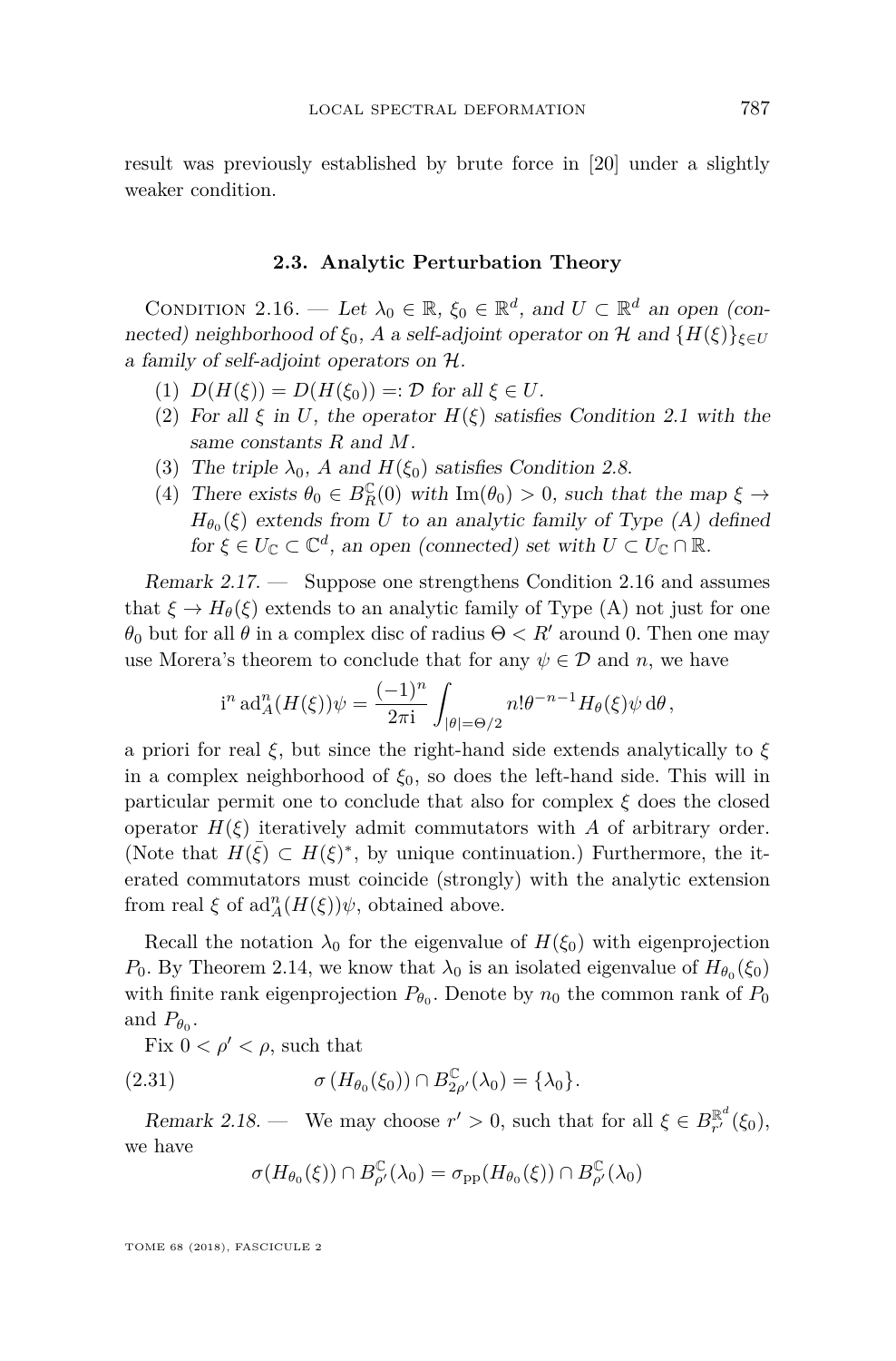and the total algebraic multiplicity of the eigenvalues in  $B_{\rho'}^{\mathbb{C}}(\lambda_0)$  equals  $n_0$  $([17, \, \text{SIV.4}]).$  $([17, \, \text{SIV.4}]).$  $([17, \, \text{SIV.4}]).$ 

By  $[15, Thm. 5.2]$  $[15, Thm. 5.2]$ , we may now conclude — just as we did with Theo-rem [2.14](#page-20-0) — that for all  $\xi \in B_{r'}^{\mathbb{R}^d}(\xi_0)$ :

<span id="page-22-2"></span>
$$
(2.32) \quad \sigma_{\rm pp}(H(\xi)) \cap (\lambda_0 - \rho', \lambda_0 + \rho') = \sigma(H_{\theta_0}(\xi)) \cap (\lambda_0 - \rho', \lambda_0 + \rho').
$$

If the perturbation parameter  $\xi$  is one-dimensional, we may in light of Theorem [2.13](#page-18-0) and Condition [2.16,](#page-21-1) invoke Kato, in the form of [\[17,](#page-37-2) Thm. VII.1.8], and conclude the following theorem.

<span id="page-22-0"></span>THEOREM 2.19. — Suppose Condition [2.16](#page-21-1) and that  $d = 1$ . There exist

- $r > 0$  with  $(\xi_0 r, \xi_0 + r) \subset U$ ,
- natural numbers  $0 \leq m_{\pm} \leq n_0$  and  $n_1^{\pm}, \ldots, n_{m_{\pm}}^{\pm} \geq 1$  with  $n_1^{\pm}$  +  $\cdots + n_{m_{\pm}}^{\pm} \leqslant n_0,$
- real analytic functions  $\lambda_1^{\pm}, \ldots, \lambda_{m_{\pm}}^{\pm} : I_{\pm} \to \mathbb{R}$ , where  $I_{-} = (\xi_0 r, \xi_0)$ and  $I_+ = (\xi_0, \xi_0 + r)$ , satisfying  $\lambda_i^{\pm}(\xi) \neq \lambda_j^{\pm}(\xi)$  for all  $1 \leq i < j \leq j$  $m_{\pm}$  and  $\xi \in I_{\pm}$ ,

such that (recalling  $\rho'$  from  $(2.31)$ )

- (1) for any  $\xi \in I_{\pm}$ , we have  $\sigma_{\text{pp}}(H(\xi)) \cap (\lambda_0 \rho', \lambda_0 + \rho') = {\lambda_1^{\pm}(\xi)},$  $\ldots, \lambda_{m_{\pm}}^{\pm}(\xi)\},$
- (2) for all  $j = 1, ..., m_{\pm}$ , we have  $\lim_{I_{\pm} \ni \xi \to \xi_0} \lambda_j^{\pm}(\xi) = \lambda_0$ ,
- (3) the eigenvalue branches  $I_{\pm} \ni \xi \to \lambda_{\pm}(\xi)$  have constant algebraic and geometric multiplicity  $n_j^{\pm}$ .
- <span id="page-22-1"></span>(4) Each eigenvalue branch  $\lambda_j^{\pm}$ :  $I_{\pm} \to \mathbb{R}$  can be expanded in a convergent Puiseux series near *ξ*0, that is; a convergent power series expansion in  $(\pm (\xi - \xi_0))^{1/\ell}$  for some integer  $\ell \geq 1$ .

Remark 2.20. — If  $\lambda_0$  is an isolated eigenvalue, then we know from Kato [\[17\]](#page-37-2) that the perturbed eigenvalues  $\lambda_i^{\pm}$  are analytic at  $\xi = \xi_0$ , that is; in [4](#page-22-1) one may choose  $\ell = 1$  (and the continuation through  $\xi_0$  yields one of the other branches  $\lambda_j^{\pm}$ ). Here we cannot exclude algebraic singularities at  $\xi_0$ , since the eigenvalues come from  $H_{\theta_0}(\xi)$ , which may not be a normal operator. We do not know of an example of an embedded eigenvalue where one cannot choose  $\ell = 1$ .

In the case of multiple parameters, the structure of the point spectrum becomes more complicated, and the right setting here is that of semianalytic sets, the definition of which is recalled in Appendix [B.](#page-35-1) More precisely, we are interested in the analytic structure of the set

$$
\Sigma_{\text{pp}} := \left\{ (\lambda, \xi) \in \mathbb{R} \times U \, \big| \, \lambda \in \sigma_{\text{pp}}(H(\xi)) \right\}.
$$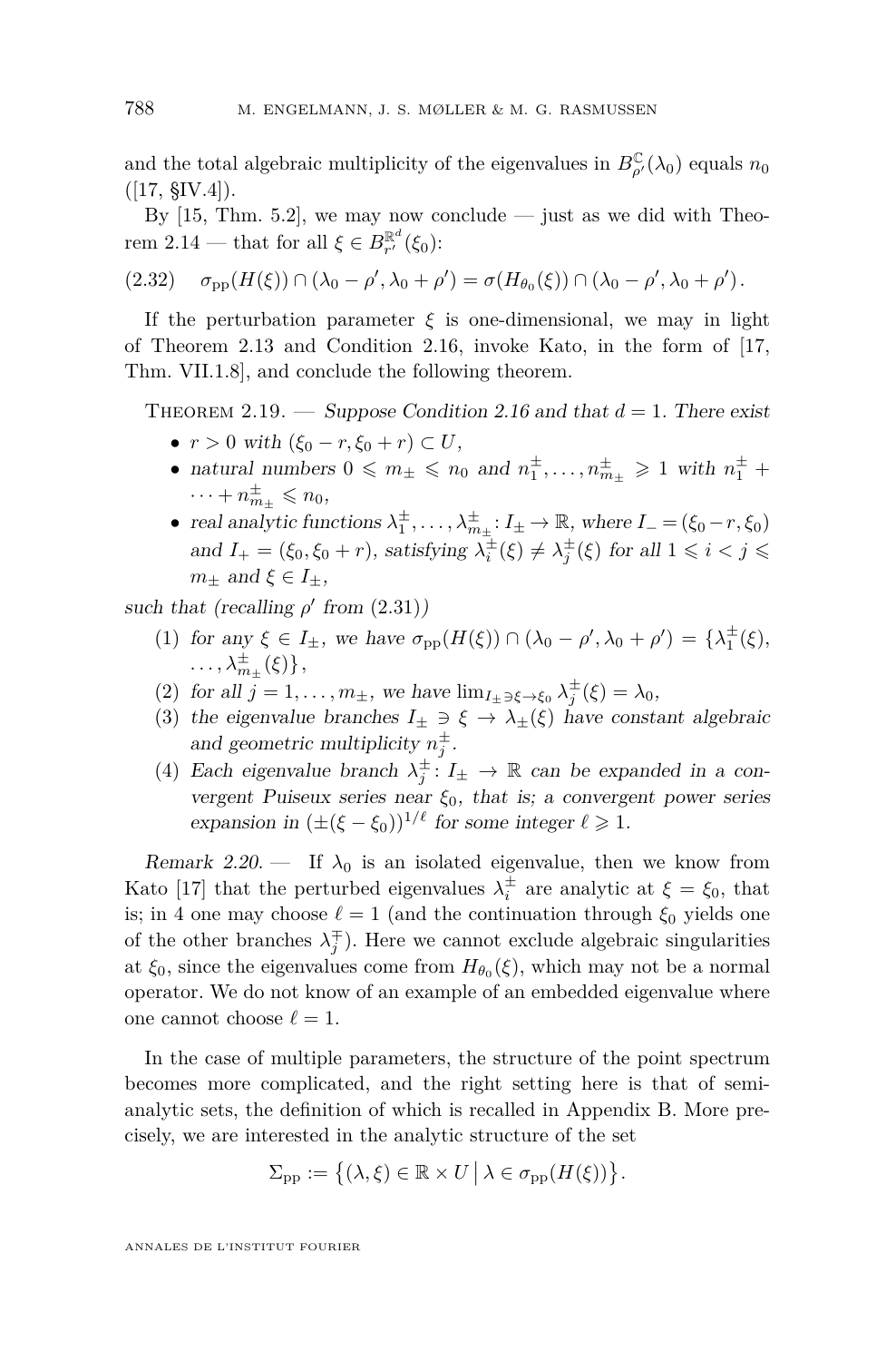In the following section, we explore an example where  $\xi$  is a total momentum variable, in which case  $\Sigma_{\rm{pp}}$  is the energy-momentum point spectrum. The reader may wish to consult Definitions [B.1](#page-35-2)[\(1\)](#page-35-3) and [B.1](#page-35-2)[\(2\)](#page-36-0) before proceeding to the main theorem of this subsection:

<span id="page-23-0"></span>THEOREM 2.21. — Suppose Condition [2.16.](#page-21-1) There exists  $r > 0$  and  $\rho > 0$ , such that with  $W = (\lambda_0 - \rho', \lambda_0 + \rho') \times B_r^{\mathbb{R}^d}(\xi_0)$ , we have that  $\Sigma_{\text{pp}} \cap W \in \mathcal{O}(W)$ . In particular,  $\Sigma_{\text{pp}} \cap W$  is a semi-analytic subset of W.

Proof. — Let  $r'$  be chosen as in Remark [2.18.](#page-21-3) The projection onto the generalized eigenspace is the Riesz projection,

$$
P(\xi) \equiv P_{\theta_0}(\lambda_0; \xi) = \frac{1}{2\pi i} \int_{|z - \lambda_0| = \rho'} (z - H_{\theta_0}(\xi))^{-1} dz,
$$

which depends analytically on  $\xi \in B_{r'}^{\mathbb{C}}(\xi_0)$ . Write  $V(\xi) = \text{Range}(P(\xi))$ for the generalized eigenspace of dimension  $n_0$  and  $\Pi: \mathbb{C}^{n_0} \to \Pi(\xi_0)$  a linear isomorphism identifying the unperturbed eigenspace with  $\mathbb{C}^{n_0}$ . Fol-lowing [\[10\]](#page-37-16), we choose  $r \in (0, r']$  such that  $||P(\xi) - P(\xi_0)|| \leq 1/2$  for  $|\xi - \xi_0| \leq r$ . Then  $\Theta(\xi) := P(\xi)|_{V(\xi_0)}$  defines a linear isomorphism from *V*(*ξ*<sub>0</sub>) onto *V*(*ξ*) with inverse  $Θ^{-1}(\xi) = (1 + P(\xi_0)(P(\xi) - P(\xi_0)))^{-1}P(\xi_0)$ and

$$
\forall \xi \in B_r^{\mathbb{C}^d}(\xi_0): \quad T(\xi) = \Pi^{-1} \Theta(\xi)^{-1} H_{\theta_0}(\xi) \Theta(\xi) \Pi
$$

defines a family of linear operators on C *<sup>d</sup>* depending analytically on *ξ* and satisfying that  $\sigma(T(\xi)) = \sigma(H_{\theta_0}(\xi)) \cap B_{\rho'}^{\mathbb{C}}(\lambda_0)$ . Hence, recalling [\(2.32\)](#page-22-2),

$$
\Sigma_{\text{pp}} \cap W = \{ (\lambda, \xi) \in W \mid \det(T(\xi) - \lambda) = 0 \}.
$$

Here *W* is defined in the statement of the theorem. Split into real and imaginary parts  $\det(T(\xi)-\lambda) = u(\lambda,\xi)+iv(\lambda,\xi)$ , to obtain two real analytic real-valued functions. Then

$$
\Sigma_{\rm pp} \cap W = \left\{ (\lambda, \xi) \in W \, \big| \, u(\lambda, \xi) = 0 \right\} \cap \left\{ (\lambda, \xi) \in W \, \big| \, v(\lambda, \xi) = 0 \right\}.
$$

Since the right-hand side is an element of  $\mathcal{O}(W)$ , we are done.

Remark  $2.22$ .  $\qquad$  In the one dimensional setup, the Puiseux expansion of the eigenvalue branches in particular ensures that two distinct branches separate as  $c|\xi-\xi_0|^{p/q}$  for some  $c\neq 0$  and some natural numbers p, q. (This behavior is violated in Example [1.2\)](#page-5-0) It is not apparent in the higher dimensional setup that something like this holds true. There is however a remnant in the theory of semi-analytic sets called the Lojasiewicz inequality, which can be interpreted as a statement that two distinct strata that meet at a common boundary stratum, does so with an algebraic lower bound in the distance to the boundary. See [\[4,](#page-37-17) §7].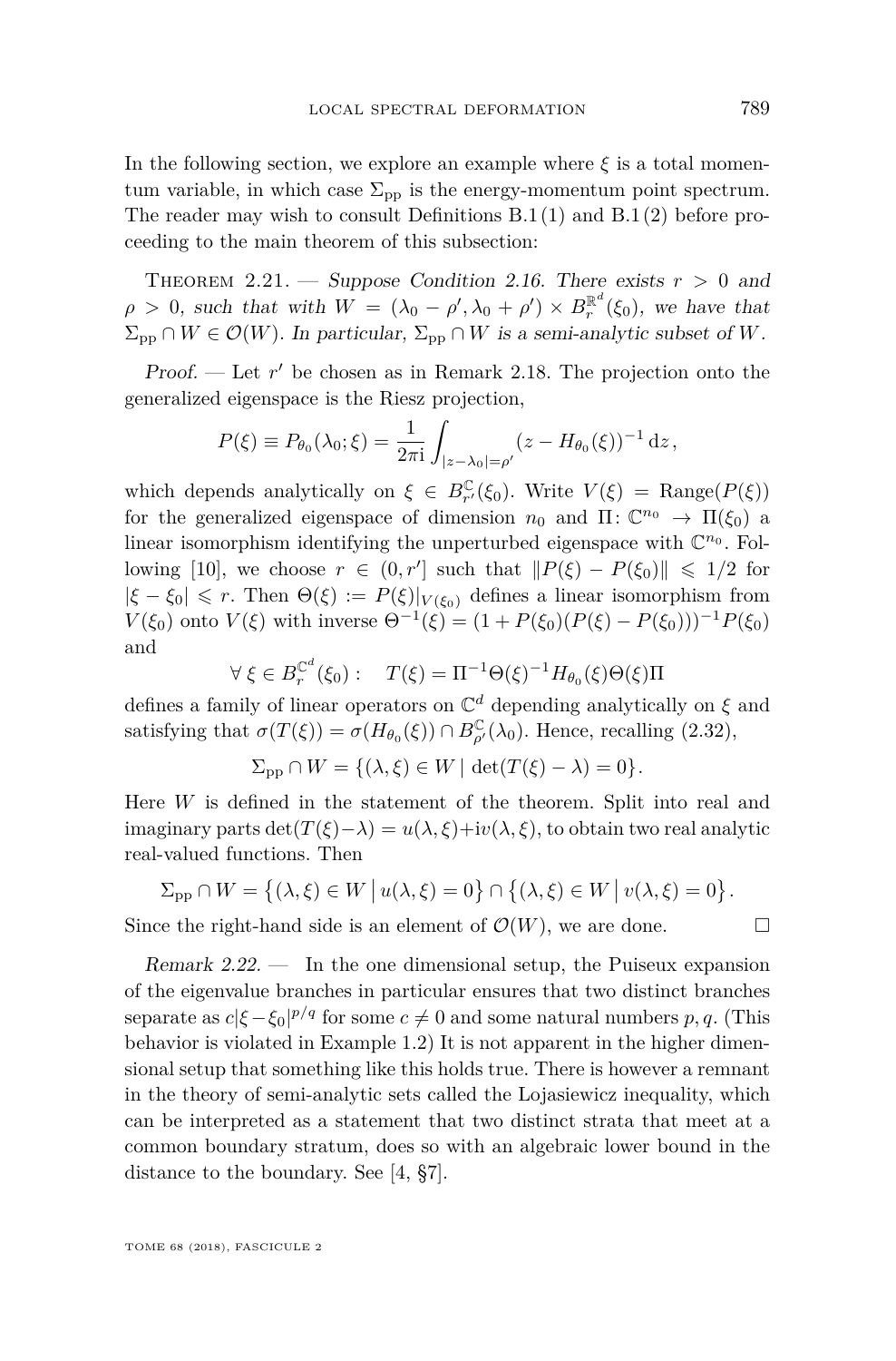#### **3. Example**

<span id="page-24-0"></span>We introduce a two-particle Hamiltonian on  $L^2(\mathbb{R}^d)$  by

$$
H'_{V} = \omega_1(p_1) + \omega_2(p_2) + V(x_1 - x_2)MK,
$$

where  $p_i = -i\nabla_{x_i}, x_i \in \mathbb{R}^d$ .

We impose the following set of conditions on  $\omega_1, \omega_2$  and *V*:

<span id="page-24-4"></span><span id="page-24-1"></span>CONDITION 3.1 (Properties of  $\omega_1, \omega_2$  and V).

(1) The  $\omega_i$ 's are real-valued, real analytic functions on  $\mathbb{R}^d$  and there exists  $R > 0$ , such that the  $\omega_i$ 's extend to analytic functions in the *d*-dimensional strip

$$
S_{2\widetilde{R}}^d := \left\{ (z_1, \ldots, z_d) \in \mathbb{C}^d \, \big| \, |\operatorname{Im}(z_i)| < 2\widetilde{R}, i = 1, \ldots, d \right\}.
$$
\nWe denote the analytic continuations of these functions by the same

symbols.

<span id="page-24-5"></span>(2) There exist real numbers  $s_2 \geq s_1 > 0$  and a constant  $\tilde{C} > 0$  such that

(3.1) 
$$
|\partial^{\alpha}\omega_j(k)| \leq \widetilde{C}\langle k \rangle^{s_j}, \quad |\omega_j(k)| \geq \frac{1}{\widetilde{C}}\langle k \rangle^{s_j} - \widetilde{C}
$$

<span id="page-24-2"></span>for every multi-index  $\alpha \in \mathbb{N}_0^d$ ,  $|\alpha| \leq 1$  and all  $k \in S_{2\widetilde{R}}^d$ .

<span id="page-24-3"></span>(3) Let  $d' = 2[d/2] + 2$ . We suppose that  $V \in C^{d'}(\mathbb{R}^d)$  and there exists  $a > 0$ , such that for all  $\alpha \in \mathbb{N}_0^d$  with  $|\alpha| \leq d'$ , we have  $\sup_{x \in \mathbb{R}^d} e^{a|x|} |\partial_x^{\alpha} V(x)| < \infty.$ 

Conjugating with the Fourier transform, we see that  $H_V'$  is unitarily equivalent to

$$
H_V = \omega_1(k_1) + \omega_2(k_2) + t_V,
$$

where  $t_V$  is the partial convolution operator

$$
(t_V f)(k_1, k_2) := \int_{\mathbb{R}^d} \widehat{V}(u) f(k_1 - u, k_2 + u) \, \mathrm{d}u
$$

and

$$
\widehat{V}(k) = (2\pi)^{-d/2} \int_{\mathbb{R}^d} e^{-ik \cdot x} V(x) dx.
$$

In order to fibrate  $H_V$  w.r.t. total momentum  $\xi = k_1 + k_2$ , we introduce a unitary operator  $I: L^2(\mathbb{R}^d \times \mathbb{R}^d) \to L^2(\mathbb{R}^d; L^2(\mathbb{R}^d))$  by setting

$$
(If)(\xi)=f(\xi-\cdot,\cdot).
$$

Under this transformation, we find that the Hamiltonian takes the form

$$
IH_VI^* = \int_{\mathbb{R}^d}^{\oplus} H(\xi) \,d\xi, \quad \text{where} \quad H(\xi) = \omega_{\xi} + T_V,
$$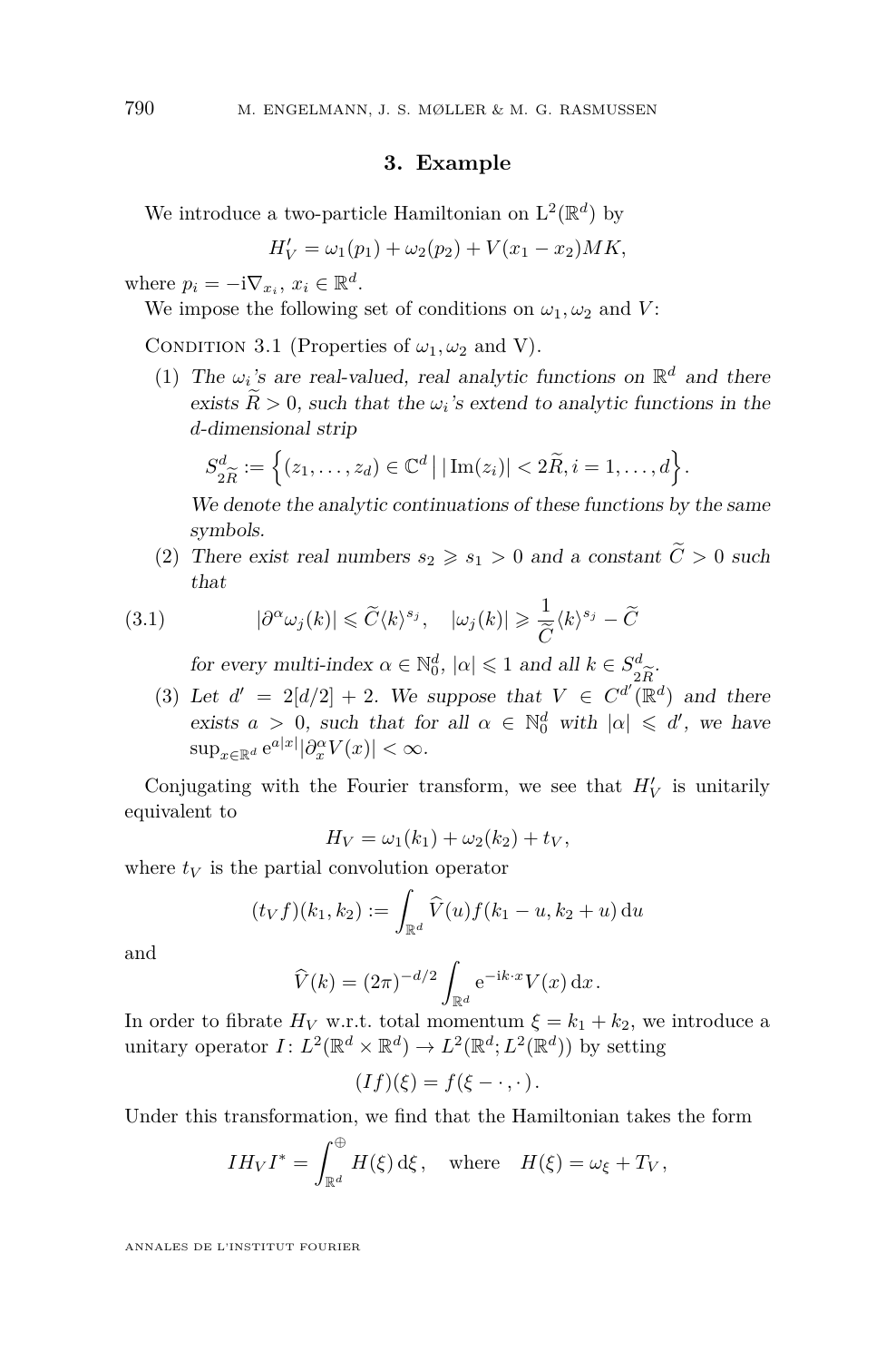and

(3.2) 
$$
\omega_{\xi}(k) = \omega_1(\xi - k) + \omega_2(k), \qquad (T_V f)(k) = (\tilde{V} * f)(k).
$$

Here  $\widetilde{V}(k) = \widehat{V}(-k)$  is the inverse Fourier transform of *V* and  $\widetilde{V} * f$  denotes the convolution product.

We are now in a position to formulate our main result of this section. We introduce the joint energy-momentum point spectrum

 $\Sigma_{\rm pp} = \{ (\lambda, \xi) \in \mathbb{R} \times \mathbb{R}^d \mid \lambda \in \Sigma_{\rm pp}(\xi) \}, \quad \Sigma_{\rm pp}(\xi) = \sigma_{\rm pp}(H(\xi))$ 

and the energy-momentum threshold set

$$
\mathcal{T} = \{ (\lambda, \xi) \in \mathbb{R} \times \mathbb{R}^d \mid \lambda \in \mathcal{T}(\xi) \},
$$
  

$$
\mathcal{T}(\xi) = \{ \lambda \in \mathbb{R} \mid \exists \ k \in \mathbb{R}^d : \omega_{\xi}(k) = \lambda \text{ and } \nabla_k \omega_{\xi}(k) = 0 \}.
$$

The main result of this section is the following.

<span id="page-25-2"></span><span id="page-25-1"></span>THEOREM  $3.2.$  — Suppose Condition [3.1.](#page-24-1) Then we have

- (1)  $\mathcal{T}$  is a closed sub-analytic subset of  $\mathbb{R} \times \mathbb{R}^d$ .
- <span id="page-25-3"></span>(2) For each  $\xi \in \mathbb{R}^d$ , the set  $\mathcal{T}(\xi)$  is a locally finite subset of  $\mathbb{R}$ .
- <span id="page-25-0"></span>(3)  $\Sigma_{\rm pp} \setminus \mathcal{T}$  is a semi-analytic subset of  $(\mathbb{R} \times \mathbb{R}^d) \setminus \mathcal{T}$ .
- <span id="page-25-4"></span>(4) For each  $\xi \in \mathbb{R}^d$ , the set  $\Sigma_{\rm pp}(\xi) \setminus \mathcal{T}(\xi)$  is a locally finite subset of  $\mathbb{R} \setminus \mathcal{T}(\xi)$ .

Remark 3.3.

- (1) It is the claim [\(3\)](#page-25-0), which is of interest here. The other properties are more or less immediate. See the proof, which is located at the end of this section.
- (2) It remains an open question how bands of non-threshold eigenvalues, as functions of total momentum, may approach the threshold set. For example, under what conditions is  $\Sigma_{\rm pp}$  a semi- (or sub-) analytic subset of  $\mathbb{R} \times \mathbb{R}^d$ ? Example [1.2](#page-5-0) provides an example where such a result fails to hold true.
- (3) In [\[13\]](#page-37-18), Herbst and Skibsted study exponential decay of eigenfunctions pertaining to non-threshold eigenvalues of one-body operators of the form  $\omega(p) + V$ , assuming  $\omega$  is a polynomial. Their results apply to  $H(\xi)$ .

We define a self-adjoint operator for every total momentum  $\xi \in \mathbb{R}^n$  by

(3.3) 
$$
A_{\xi} = \frac{i}{2} (v_{\xi} \cdot \nabla_k + \nabla_k \cdot v_{\xi}),
$$

where the vector field  $v_{\xi}$  is given by

(3.4) 
$$
v_{\xi}(k) = e^{-k^2 - \xi^2} (\nabla_k \omega_{\xi})(k).
$$

TOME 68 (2018), FASCICULE 2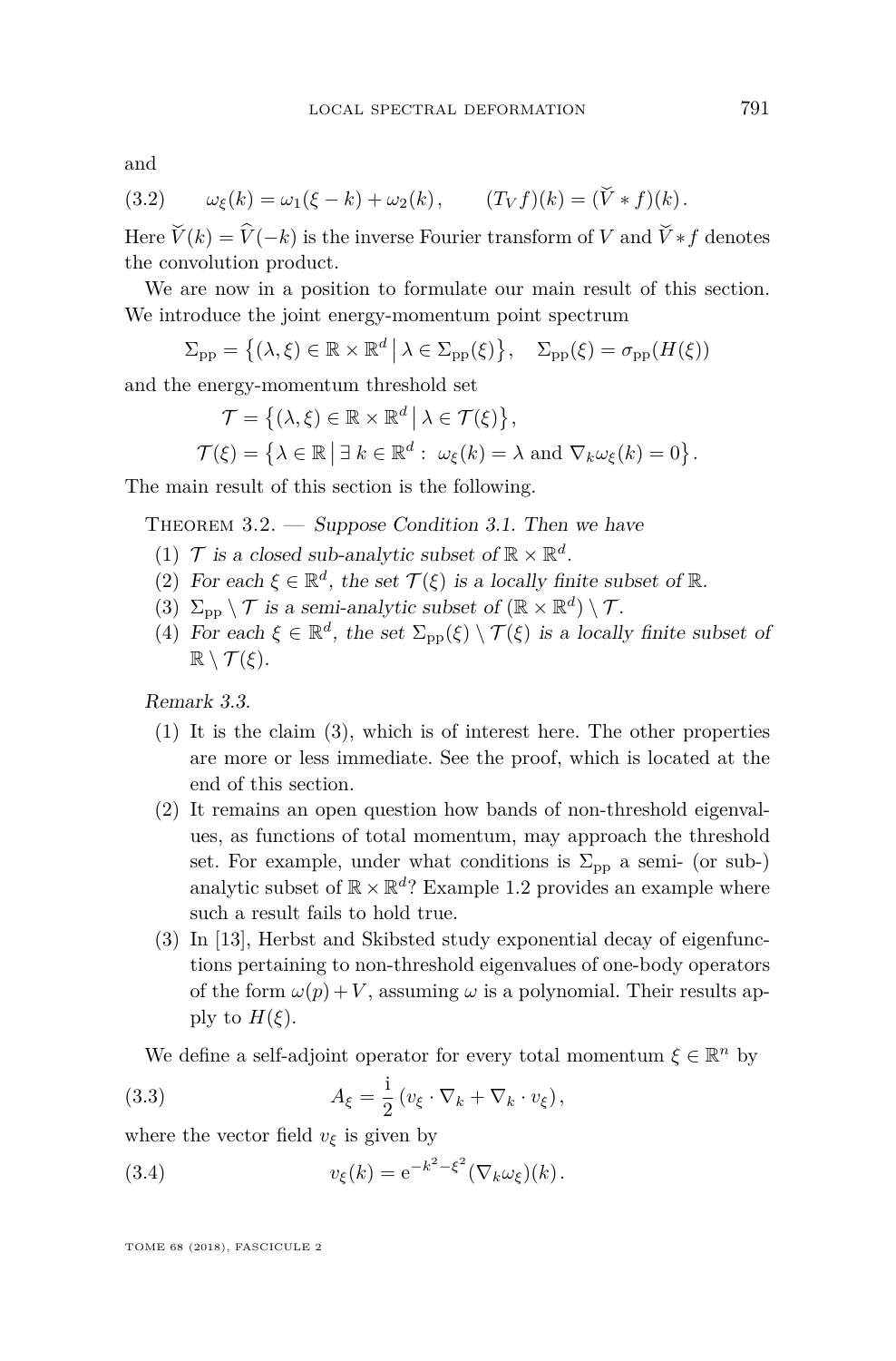Dilation in momentum space — of the type considered here — was previously employed for Schrödinger operators  $-\Delta + V$  in [\[23\]](#page-38-4).

<span id="page-26-0"></span>In the following, we make frequent use of the estimate

$$
(3.5) \qquad \forall \ p \in \mathbb{R}, k, k' \in \mathbb{R}^d: \qquad \langle k + k' \rangle^p \leqslant 2^{|p|} \langle k \rangle^{|p|} \langle k' \rangle^p,
$$

referred to as Peetre's inequality in [\[27,](#page-38-5) Lemma 1.18].

#### <span id="page-26-6"></span><span id="page-26-5"></span>Remark 3.4.

- (1) By Condition [3.1](#page-24-1)[\(2\)](#page-24-2)  $\widetilde{C}^{-1}\langle k \rangle^{s_j} \widetilde{C} \leqslant |\omega_j(k)| \leqslant \widetilde{C} \langle k \rangle^{s_j}$  and thus  $D(M_{\omega_j}) = D(M_{\langle \cdot, \cdot \rangle^{s_j}})$ . Consequently, cf. [\(3.5\)](#page-26-0),  $D(M_{\omega_{\xi}}) =$  $D(M_{\langle \cdot \rangle^{s_2}}) =: \mathcal{D}$ , since  $s_2 \geq s_1$ . Thus all operators  $H(\xi)$  have the common domain D.
- [\(2\)](#page-24-2) The two estimates in Condition  $3.1(2)$  $3.1(2)$  are satisfied by the functions  $f(k) = (k_1^2 + \dots + k_d^2)^q$  for  $q \in \mathbb{N}$  and  $g(k) = (1 + k_1^2 + \dots + k_d^2)^s$ for  $s > 0$ . As for the choice of  $\widetilde{R}$ , for the function f any  $\widetilde{R} > 0$  will do, whereas for *g* one must choose  $\widetilde{R} < d^{-1/2}/2$ .
- (3) Condition [3.1](#page-24-1)[\(2\)](#page-24-2) and [\(3.5\)](#page-26-0) imply the existence of  $C_{\omega}, C'_{\omega} > 0$  such that

(3.6) 
$$
\forall \xi, k \in S_{\widetilde{R}}^d: \qquad |v_{\xi}(k)| \leq C_{\omega} < \infty.
$$

<span id="page-26-3"></span><span id="page-26-2"></span>and

(3.7) 
$$
\forall \xi, k \in S_{\widetilde{R}}^{d}: \qquad \|Dv_{\xi}(k)\| \leq C'_{\omega} < \infty.
$$

(4) Condition [3.1](#page-24-1)[\(3\)](#page-24-3) on the potential ensures that *V* extends analytically to the strip  $S_a^d$ . Fix an  $a' \in (0, a)$ . The assumed decay and smoothness permits to argue  $-$  using integration by parts  $-$  that for some  $C_V > 0$ , we have

(3.8) 
$$
\forall k \in S_{a'}^d: \qquad \left| \widehat{V}(k) \right| \leq C_V \left( 1 + |k|^{d'} \right)^{-1}
$$

<span id="page-26-4"></span>The choice of *d'* is made to ensure that this estimate implies  $\hat{V} \in$  $L^1(\mathbb{R}^d)$ .

*.*

The next well-known lemma expresses the action of the unitary group generated by  $A_{\xi}$  in terms of solutions of the ODE generated by the vector field  $v_{\xi}$ . See e.g. the PhD thesis of one of the authors [\[25,](#page-38-6) Chap. 2, Prop. 2.3. Since  $v_{\xi}: S^d_{\widetilde{P}} \to \mathbb{C}^n$ , we are led to study the parameter depen- $\frac{R}{R}$  dent autonomous initial value problem

<span id="page-26-1"></span>(3.9) 
$$
\frac{dy}{dt} = v_{\xi}(y), \quad y(0) = k.
$$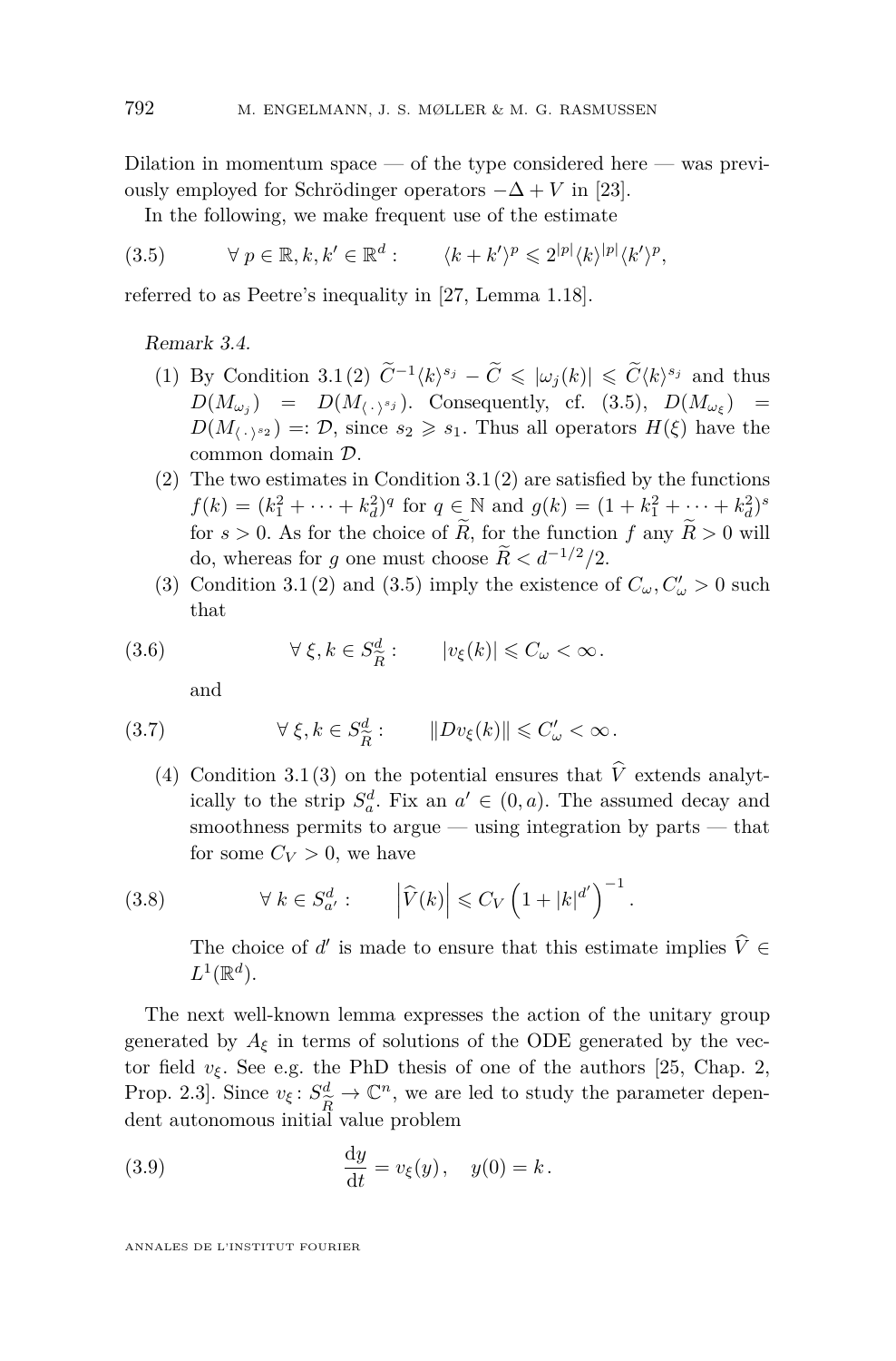The ODE is defined for  $y \in S^d_{\tilde{r}}$  $\frac{a}{\tilde{R}}$ . That is, solutions are understood to take values in  $S^d_{\widetilde{P}}$ . *R*e

LEMMA 3.5. — For  $k, \xi \in \mathbb{R}^d$ , the initial value problem [\(3.9\)](#page-26-1) admits a (unique) solution  $t \mapsto \gamma_{\xi}^{t}(k)$  defined for all time  $t \in \mathbb{R}$ . Abbreviating

<span id="page-27-4"></span>(3.10) 
$$
J_{\xi}^{t}(k) = e^{\int_0^t \nabla \cdot v_{\xi}(\gamma_{\xi}^{s}(k))ds},
$$

we have for  $f \in L^2(\mathbb{R}^d)$  the formula

(3.11) 
$$
\left(e^{\mathrm{i}tA_{\xi}}f\right)(k) = \sqrt{J_{\xi}^{t}(k)}f(\gamma_{\xi}^{t}(k)).
$$

<span id="page-27-2"></span><span id="page-27-1"></span>One may  $-$  by direct computation  $-$  verify the useful relation

(3.12) 
$$
\forall t \in \mathbb{R}, \forall k, \xi \in \mathbb{R}^d: J_{\xi}^{-t}(\gamma_{\xi}^t(k)) = \frac{1}{J_{\xi}^t(k)}.
$$

Furthermore, [\(3.6\)](#page-26-2) and the Fundamental Theorem of Calculus ensure that

(3.13) 
$$
\forall t \in \mathbb{R}, \forall k, \xi \in \mathbb{R}^d: \qquad |\gamma_{\xi}^t(k) - k| \leq C_{\omega}|t|.
$$

<span id="page-27-5"></span>LEMMA 3.6. — Let  $f \in L^{\infty}_{loc}(\mathbb{R}^d)$  and  $t \in \mathbb{R}$ . Then  $f^t := f \circ \gamma_{\xi}^t \in$  $L^{\infty}_{\text{loc}}(\mathbb{R}^d)$ ,

<span id="page-27-0"></span>
$$
e^{itA_{\xi}}D(M_f) = D(M_{f^t})
$$
 and  $e^{itA_{\xi}}M_f = M_{f^t}e^{itA_{\xi}}$ .

*Proof.* — That  $f \circ \gamma_{\xi}^{t}$  is locally essentially bounded follows from [\(3.13\)](#page-27-0). We may also observe that  $e^{itA_{\xi}}C_0^{\infty}(\mathbb{R}^d) \subset C_0^{\infty}(\mathbb{R}^d)$ , cf. [\(3.11\)](#page-27-1) and [\(3.13\)](#page-27-0). Finally, for  $\psi \in C_0^{\infty}(\mathbb{R}^d)$  we have  $M_{f^t}e^{itA_{\xi}}\psi = e^{itA_{\xi}}M_f\psi$ . The lemma now follows, since  $M_{f^t}$  is closed and  $C_0^{\infty}(\mathbb{R}^d)$  is a core for  $M_f$ .

In the following Lemma, we need the strip width  $\overline{R}$  from Condition [3.1](#page-24-1)[\(1\)](#page-24-4) and the bound  $C_\omega$  on  $v_\xi$  from [\(3.6\)](#page-26-2).

<span id="page-27-3"></span>LEMMA 3.7. — Assume Conditions [3.1](#page-24-1)[\(1\)](#page-24-4) and 3.1[\(2\)](#page-24-2). For  $k \in \mathbb{R}^d$  and  $\xi \in S_{\tilde{R}}^d$ , the solution of [\(3.9\)](#page-26-1),  $t \mapsto \gamma_{\xi}^t(k)$ , admits an analytic continuation into the strip  $S_r$ , where  $r = \widetilde{R}/(C_\omega + 1)$ . Moreover, for  $0 < r' \le r$ , we have  $\{\gamma_{\xi}^{z}(k) \mid z \in S_{r'}\} \subset S_{r'C_{\omega}}^{d} \subset S_{\widetilde{R}}^{d}.$ 

*R*efort  $\overline{R}$  *R*efinition,  $t \to \gamma \xi(k)$  solves the ODE [\(3.9\)](#page-26-1).

Since  $v_{\xi}$  is analytic in  $S_{\tilde{t}}^d$ *R*e ⊂ *S d* 2*R*e as a function of *k*, the function  $t \to \gamma_{\xi}^{t}(k)$ admits — by Cauchy–Kowaleskaya — an analytic continuation into some region  $G = G(k;\xi) \subset \mathbb{C}$  containing the real axis. Hence, for each  $x \in \mathbb{R}$ , we may choose  $r(x, k; \xi) > 0$ , such that  $B^{\mathbb{C}}_{r(x, k; \xi)}(x) \subset G(k; \xi)$ . By possible decreasing  $r(x, k, \xi)$ , we may assume that  $\gamma_{\xi}^{z}(k) \in S_{\widetilde{R}}^{d}$  for  $|z-x| < r(x, k; \xi)$ . Therefore,  $\gamma_{\xi}^{z}(k) - \xi \in S_{2\widetilde{R}}^{d}$  and by Condition 3.1(1)  $\frac{d}{2\widetilde{R}}$  and by Condition [3.1](#page-24-1)[\(1\)](#page-24-4) and the definition of  $\widetilde{R}$ . *v*<sub>ξ</sub> we may form  $v_{\xi}(\gamma_{\xi}^{z}(k))$ .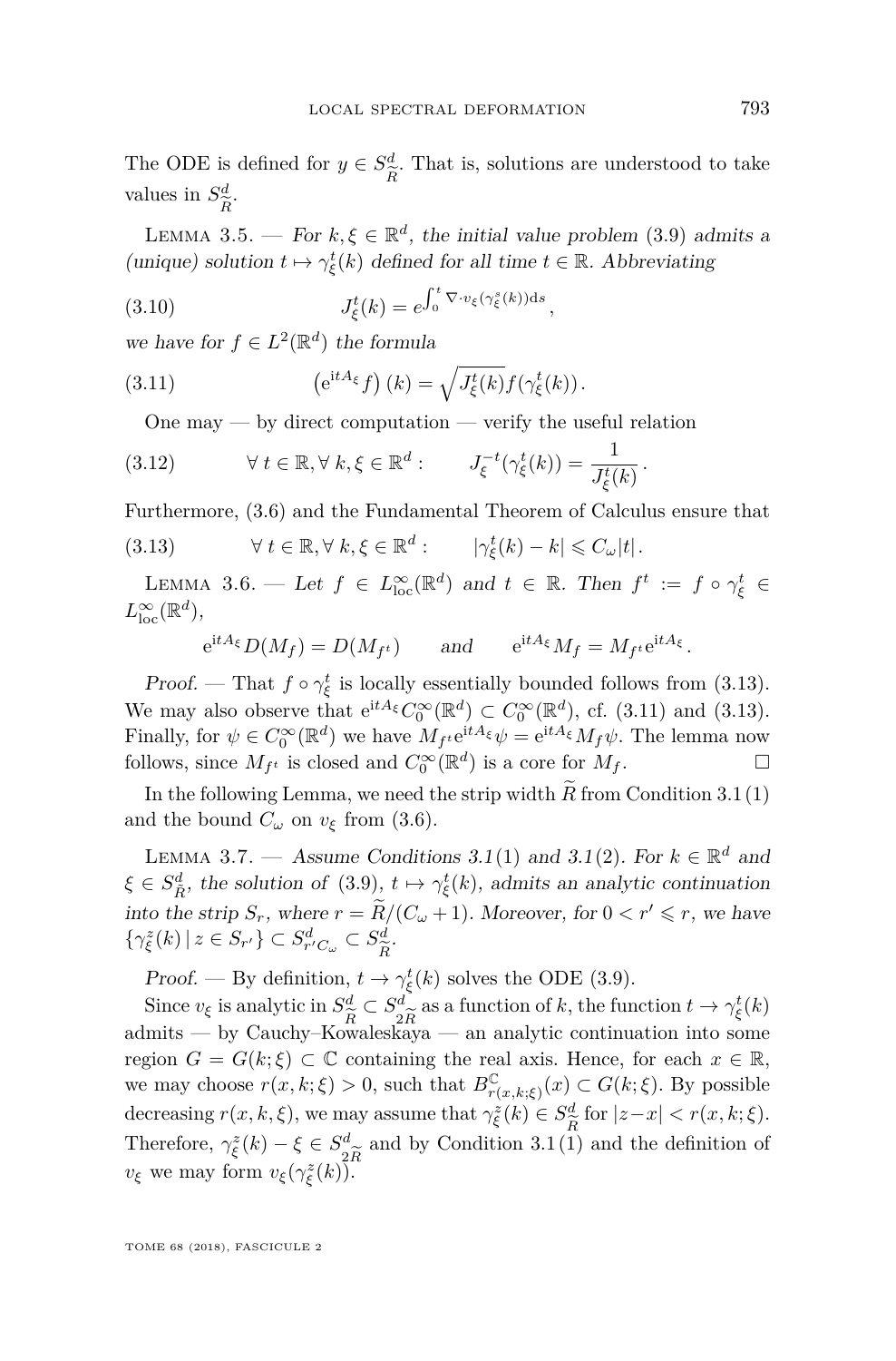For each  $x \in \mathbb{R}$ , (and  $k \in \mathbb{R}^d$ ,  $\xi \in S^d_{\widehat{\tau}}$  $y_x(t) = \gamma_{\xi}^{x+it}(k)$ solves the ODE

$$
\frac{\mathrm{d}y_x}{\mathrm{d}t}(t) = \mathrm{i}v_{\xi}(y_x(t))
$$

with the initial condition  $y_x(0) = \gamma_{\xi}^x(k)$ . The solution is a priori defined for  $|t| < r(x, k; \xi)$ .

<span id="page-28-0"></span>The estimate (for  $t > 0$ )

$$
(3.14) \qquad |\text{Im}(y_x(t))| = |\text{Im}(y_x(t) - y_x(0))| \leq \int_0^t |v_{\xi}(y_x(s))| \, ds \leq C_{\omega} t,
$$

ensures that the solution may be extended beyond  $|t| = r(x, k; \xi)$  at least until  $|t| = r = \widetilde{R}/(C_{\omega} + 1)$ . (A similar estimate holds for  $t < 0$ ). This defines an extension of  $\gamma_{\xi}^{z}(k)$  from  $z \in G(k,\xi)$  to  $z \in S_r$  for all  $k \in \mathbb{R}^d$ ,  $\xi \in S_{\widetilde{B}}^d$ . Note that  $\gamma_{\xi}^z(k) \in S_{C_{\omega}r}^d \subset S_{\widetilde{B}}^d$ that the extension is analytic. *R*e for all  $z \in S_r$ . It remains to argue

By Cauchy–Kowaleskaya, for each  $x \in \mathbb{R}$ ,  $k \in \mathbb{R}^d$  and  $\xi \in S^d_{\widetilde{\sigma}}$ , the solution  $t \mapsto y_x(t)$  extends to an analytic function in a complex neighborhood  $O(x, k; \xi)$  of  $[-r, r]$ . Let  $\delta = \delta(x, k; \xi) \in (0, r(x, k; \xi))$  be such that [−*r, r*] × i[−*δ, δ*] ⊂ *O*(*x, k*; *ξ*).

By Unique Continuation, the extension  $y_x(z)$  equals  $\gamma_{\xi}^{x+iz}(k)$  for  $z \in$  $([-r, r] \times \mathbf{i}[-\delta, \delta]) \cap B_{r(x, k; \xi)}^{\mathbb{C}}(0)$ . This implies that  $t \to y_x(t + \mathbf{i}x')$ , for  $|x'|$  <  $\delta(x, k; \xi)$ , solves the same initial value problem as  $y_{x}(t)$  and hence they must coincide. This proves that  $z \mapsto \gamma_{\xi}^{z}(k)$  is analytic in  $(x - \delta(x, k; \xi), x +$  $\delta(x; k; \xi)$ ) × **i**( $-r, r$ ). Since  $x \in \mathbb{R}$  was arbitrary, we conclude that  $z \mapsto \gamma_{\xi}^{z}(k)$ is analytic in  $S_r$ .

The last claim about the range of  $z \mapsto \gamma_{\xi}^{z}(k)$  for  $|\operatorname{Im} z| \leqslant r' \leqslant r$ , follows from  $(3.14)$ .

Remark 3.8.

(1) Let  $z \in S_r$  and write  $u = z/|z|$ . The above lemma allows us to estimate

<span id="page-28-1"></span>(3.15) 
$$
\left| \gamma_{\xi}^{z}(k) - k \right| = \left| \int_{0}^{|z|} \frac{d}{dr} \left( \gamma_{\xi}^{ru}(k) - k \right) dr \right|
$$

$$
= \left| \int_{0}^{|z|} uv_{\xi} \left( \gamma_{\xi}^{ru}(k) \right) dr \right| \leq C_{\omega} |z|.
$$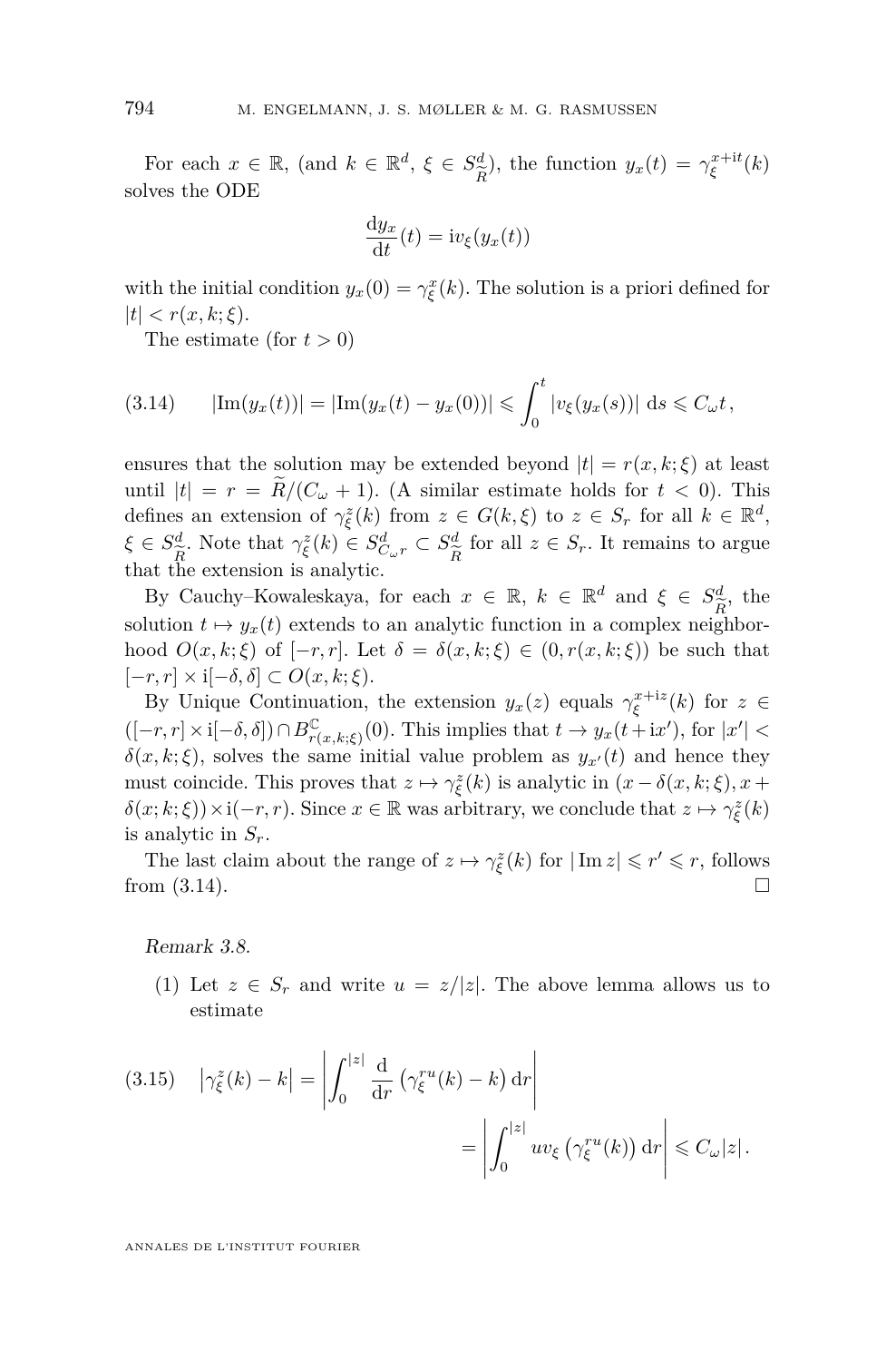(2) Let 
$$
k, k', \xi \in \mathbb{R}^d
$$
. Abbreviate  $\beta_{\xi}^z(k, k') = \gamma_{\xi}^z(k') - \gamma_{\xi}^z(k)$  and  $u(z) = |\beta_{\xi}^z(k, k')|^2$  for  $z \in S_r$ . Then

$$
\frac{\mathrm{d}u(z)}{\mathrm{d}z} = 2 \operatorname{Re} \left\{ \frac{\overline{\beta}_{\xi}^{z}(k, k')}{\overline{\beta}_{\xi}^{z}(k, k')} \cdot \frac{\mathrm{d} \beta_{\xi}^{z}(k, k')}{\mathrm{d}z} \right\}
$$
\n
$$
= 2 \operatorname{Re} \left\{ \frac{\overline{\beta}_{\xi}^{z}(k, k')}{\overline{\beta}_{\xi}^{z}(k, k')} \cdot \left( v_{\xi}(\gamma_{\xi}^{z}(k')) - v_{\xi}(\gamma_{\xi}^{z}(k)) \right) \right\}
$$

<span id="page-29-1"></span>Estimating  $|v_{\xi}(\gamma_{\xi}^{z}(k')) - v_{\xi}(\gamma_{\xi}^{z}(k))| \leqslant C'_{\omega}|\beta_{\xi}^{z}(k, k')|$ , using [\(3.7\)](#page-26-3), we arrive at the differential inequalities  $-2C'_{\omega}u \leq u \leq 2C'_{\omega}u$ . Therefore, we may conclude the estimate

(3.16) 
$$
\forall z \in S_r: \qquad |\beta_{\xi}^z(k, k')| \geqslant |k - k'| e^{-C'_{\omega}|z|}.
$$

The previous two lemmata allow us to explicitly compute how conjugation by the unitary group generated by *A* effects the fiber Hamiltonians and argue that the so obtained expressions admit analytic continuations.

<span id="page-29-3"></span>LEMMA  $3.9.$  — Assume Condition [3.1.](#page-24-1) Then the map

<span id="page-29-2"></span>
$$
\mathbb{R} \ni t \mapsto e^{\mathrm{i}tA_{\xi}} T_V e^{-\mathrm{i}tA_{\xi}} := T_V^t
$$

extends to an analytic  $B(\mathcal{H})$ -valued function defined in  $S_R$ , where

(3.17) 
$$
R = \min\left\{r, \frac{a'}{C_{\omega} + 1}, \frac{\pi}{dC_{\omega}'+1}\right\}.
$$

We furthermore have the estimate  $||T_V^z|| \leq C_V C_d e^{(d+d')C'_\omega|z|}$  for  $z \in S_R$ , where  $C_d = \int_{\mathbb{R}^d} (1 + |k|^{d'})^{-1} dk$ .

Proof. — We begin by computing for  $t \in \mathbb{R}$ 

$$
(e^{iA_{\xi}t}T_{V}e^{-iA_{\xi}t}g)(k)
$$
  
\n
$$
= \sqrt{J_{\xi}^{t}(k)} \int_{\mathbb{R}^{d}} \widehat{V}(k'-\gamma_{\xi}^{t}(k)) \sqrt{J_{\xi}^{-t}(k')g(\gamma_{\xi}^{-t}(k'))} dk'
$$
  
\n
$$
= \sqrt{J_{\xi}^{t}(k)} \int_{\mathbb{R}^{d}} \widehat{V}(\gamma_{\xi}^{t}(k'') - \gamma_{\xi}^{t}(k)) \sqrt{J_{\xi}^{-t}(\gamma_{\xi}^{t}(k''))} J_{\xi}^{t}(k'')g(k'') dk''
$$
  
\n(3.18) 
$$
= \sqrt{J_{\xi}^{t}(k)} \int_{\mathbb{R}^{d}} \widehat{V}(\gamma_{\xi}^{t}(k'') - \gamma_{\xi}^{t}(k)) \sqrt{J_{\xi}^{t}(k'')g(k'')} dk''.
$$

<span id="page-29-0"></span>Here we used substitution  $k' = \gamma_{\xi}^{t}(k'')$  in the second equality and the identity [\(3.12\)](#page-27-2) in the final equality.

By Condition [3.1](#page-24-1)[\(3\)](#page-24-3) and Lemma [3.7,](#page-27-3) the map  $t \mapsto \widehat{V}(\gamma_{\xi}^t(k') - \gamma_{\xi}^t(k))$ extends to an analytic function on the strip *SR*.

TOME 68 (2018), FASCICULE 2

*.*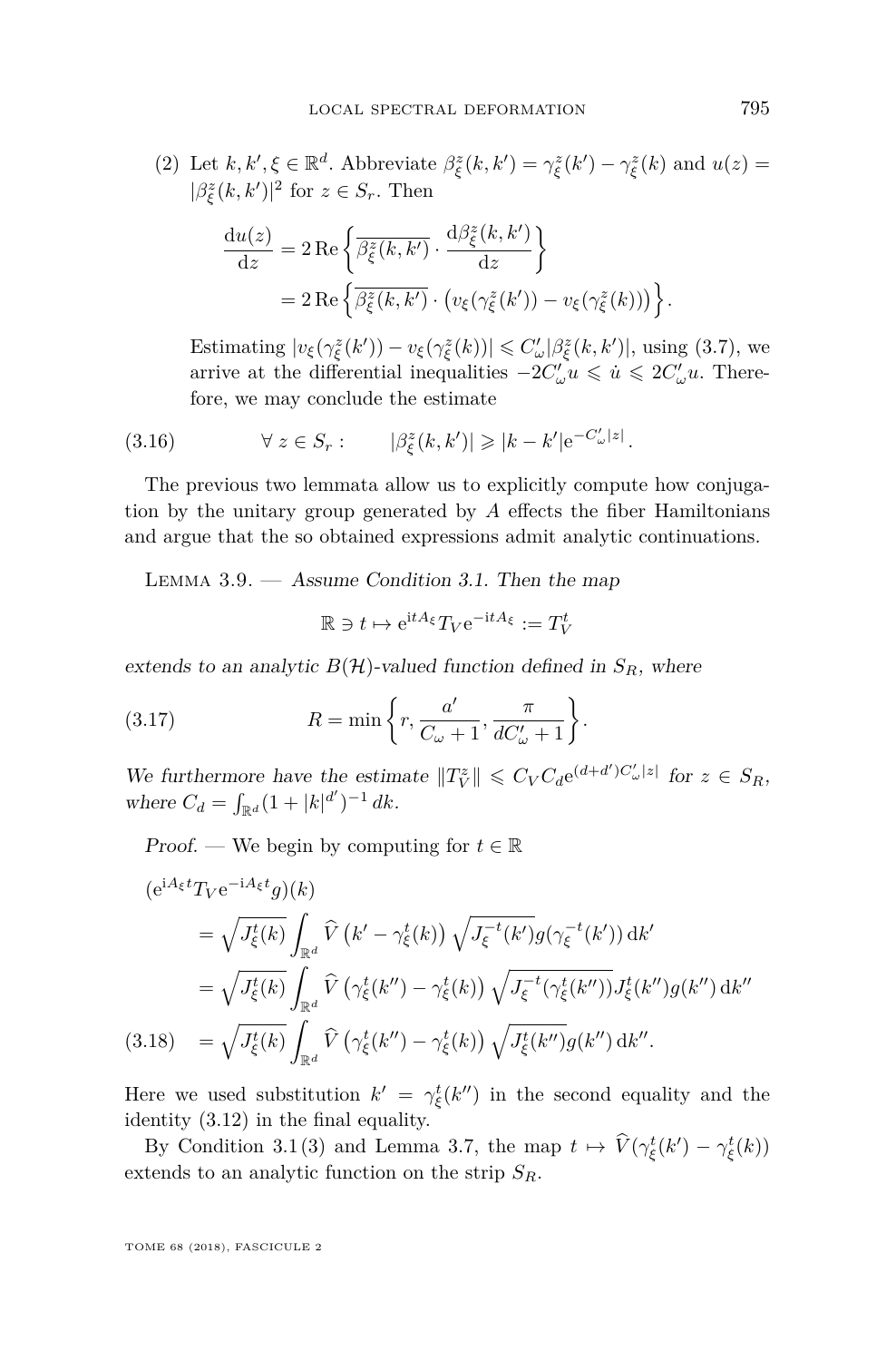It follows from Condition [3.1](#page-24-1)[\(1\)](#page-24-4), [\(3.10\)](#page-27-4) and Lemma [3.7](#page-27-3) that  $t \mapsto J_{\xi}^{t}(k)$ extends analytically to  $z \in S_r$ . The estimate [\(3.7\)](#page-26-3) implies:

<span id="page-30-0"></span>(3.19) 
$$
\forall z \in S_r, k, \xi \in \mathbb{R}^d
$$
:  
 $|J_{\xi}^z(k)| \leq e^{dC_{\omega}'|z|}$  and  $|\arg(J_{\xi}^z(k))| \leq dC_{\omega}'|\operatorname{Im} z|$ ,

where the second estimate — on  $\text{Im}(\int_0^z \nabla \cdot v_{\xi}(\gamma_{\xi}^s(k)) ds)$  — is most easily derived by choosing a piecewise linear integration contour from 0 to *z*, which runs along the real axis from 0 to  $Re(z)$  (contributing nothing to the argument), and then from  $\text{Re}(z)$  to z. Here  $\arg(\zeta)$  denotes the principal argument of the complex number  $\zeta$ . The estimate on the argument shows that  $\sqrt{J_{\xi}^{t}(k)}$  extends analytically to  $S_R$  (reading the square root as the principal square root).

It remains to show that, if these analytic extensions are substituted into the right-hand side of  $(3.18)$ , it still defines a bounded operator on  $L^2(\mathbb{R}^d)$ . We recall the notation  $\beta_{\xi}^{z}(k, k') := \gamma_{\xi}^{z}(k') - \gamma_{\xi}^{z}(k)$  and estimate using [\(3.8\)](#page-26-4), [\(3.16\)](#page-29-1) and [\(3.19\)](#page-30-0)

$$
\int_{\mathbb{R}^d} |J_{\xi}^{z}(k)| \left| \int_{\mathbb{R}^d} \widehat{V}(\beta_z(k, k')) \sqrt{J_{\xi}^{z}(k')} g(k') \, \mathrm{d}k' \right|^2 \, \mathrm{d}k
$$
\n
$$
\leq C_V^2 e^{2dC'_{\omega}|z|} \int_{\mathbb{R}^d} \left( \int_{\mathbb{R}^d} \left( 1 + |\beta_{\xi}^{z}(k, k')|^{d'} \right)^{-1} |g(k')| \, \mathrm{d}k' \right)^2 \, \mathrm{d}k
$$
\n
$$
\leq C_V^2 e^{2(d+d')C'_{\omega}|z|} \int_{\mathbb{R}^d} \left( \int_{\mathbb{R}^d} \left( 1 + |k - k'|^{d'} \right)^{-1} |g(k')| \, \mathrm{d}k' \right)^2 \, \mathrm{d}k
$$
\n
$$
(3.20) \leq C_V^2 C_d^2 e^{2(d+d')C'_{\omega}|z|} ||g||_{\mathcal{L}^2(\mathbb{R}^d)}^2.
$$

In the last step, we used (the sharp) Young's inequality [\[18,](#page-37-19) Thm. 4.2]. Here  $C_d = \int_{\mathbb{R}^d} (1 + |k|^{d'})^{-1} dk$ . The above estimate shows that the right-hand side of [\(3.18\)](#page-29-0) defines a bounded operator

for  $z \in S_R$ .

That the extension to complex  $z \in S_R$  is analytic now follows from Morera's Theorem.

<span id="page-30-1"></span>PROPOSITION [3.1](#page-24-1)0. — Assume Condition 3.1 and let  $\xi, \xi_0 \in \mathbb{R}^d$ . Then the pair of operators  $H(\xi)$ ,  $A_{\xi_0}$  satisfies Condition [2.1](#page-6-2) with R given by [\(3.17\)](#page-29-2) and  $M = \widetilde{M} \langle \xi \rangle^{s_1}$  for some  $\widetilde{M}$ , which does not depend on  $\xi$ .

Remark  $3.11$ .  $-$  Below, the proposition above is proven by checking each of the four assumptions in Condition [2.1](#page-6-2) directly. In view of Proposition [2.4,](#page-8-5) it can also be proven by proving Condition [2.1](#page-6-2)[\(1\)](#page-6-3) and the commutator bound in Proposition [2.4](#page-8-5)[\(2\)](#page-8-2). In fact, two of the authors have persued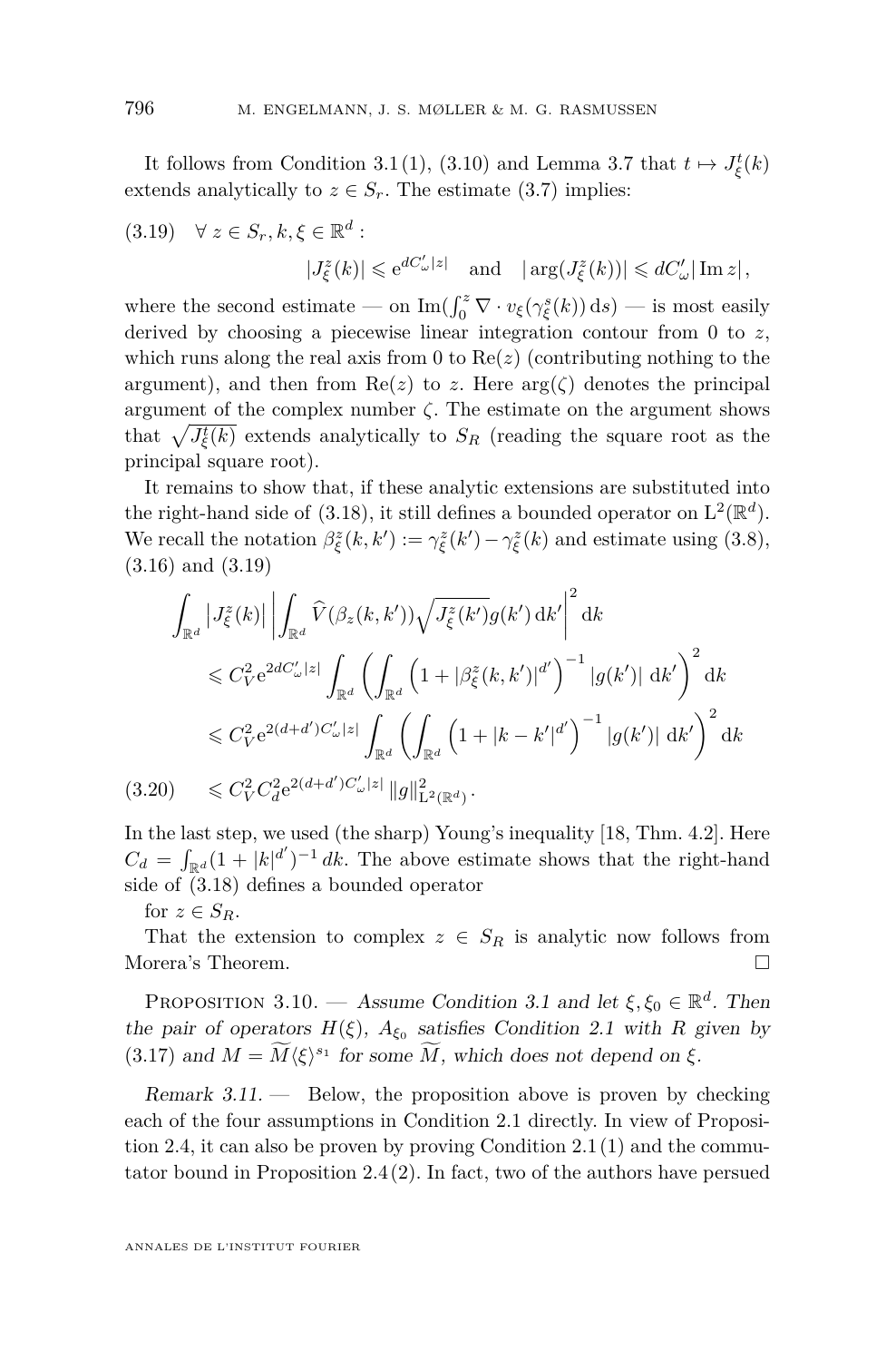this idea, see [\[8\]](#page-37-20). However, their proof is much longer than the one presented here.

Proof of Proposition [3.10.](#page-30-1) We begin by establishing Condition [2.1\(](#page-6-2)[1\)](#page-6-3). Since  $D(H(\xi)) = \mathcal{D} = D(M_{\langle k \rangle^{s_2}})$ , it suffices to show that  $e^{itA_{\xi_0}} \colon \mathcal{D} \to \mathcal{D}$ for  $t \in [0, 1]$  and that

(3.21) 
$$
\forall \psi \in \mathcal{D}: \qquad \sup_{t \in [0,1]} \|M_{\langle k \rangle^{s_2}} e^{itA_{\xi_0}} \psi \| < \infty.
$$

But this follows immediately from [\(3.5\)](#page-26-0), [\(3.13\)](#page-27-0) and Lemma [3.6.](#page-27-5)

As for Condition [2.1\(](#page-6-2)[2\)](#page-6-4), we abbreviate  $w_0 := \frac{1}{2} \nabla \cdot v_{\xi_0}$ , note that

$$
A_{\xi_0} = \mathrm{i} \nabla_k \cdot v_{\xi_0} - \mathrm{i} w_0 = \mathrm{i} v_{\xi_0} \cdot \nabla_k + \mathrm{i} w_0
$$

and compute as a commutator form on  $C_0^{\infty}(\mathbb{R}^d)$ :

<span id="page-31-0"></span>(3.22) 
$$
H(\xi)A_{\xi_0} - A_{\xi_0}H(\xi) = -iv_{\xi_0} \cdot \nabla_k \omega_{\xi} - iM_{w_0}T_V - iT_V M_{w_0} - i \sum_{\sigma=1}^d \left( T_{ix_{\sigma}V} M_{(v_{\xi_0})_{\sigma}} - M_{(v_{\xi_0})_{\sigma}} T_{ix_{\sigma}V} \right)
$$

The right-hand side defines a bounded operator. Condition [2.1](#page-6-2)[\(2\)](#page-6-4) now follows from [\[22,](#page-37-5) Prop. II.1], since  $e^{itA_{\xi_0}}C_0^{\infty}(\mathbb{R}^d) \subset C_0^{\infty}(\mathbb{R}^d)$ .

By Lemma [3.6,](#page-27-5) Lemma [3.7](#page-27-3) and Lemma [3.9,](#page-29-3) we may conclude that the map  $t \mapsto H_t(\xi)\psi$ , for  $\psi \in D(H(\xi))$ , admits an analytic continuation into the strip  $S_R$ . Here *R* is defined in [\(3.17\)](#page-29-2). The extension is given by  $H_z(\xi)$  =  $M_{\omega_{\xi} \circ \gamma_{\xi_0}^z} + T_V^z$ . This establishes Condition [2.1](#page-6-2)[\(3\)](#page-6-5).

It thus remains to examine whether or not Condition [2.1\(](#page-6-2)[4\)](#page-6-6) holds. Using Lemma [3.9,](#page-29-3) we may estimate for  $\psi \in \mathcal{H}$  and  $z \in S_R$ :

$$
||H_z(\xi)(H(\xi) + i)^{-1}\psi||
$$
  
\n
$$
\leq C_V C_d e^{(d+d')C'_\omega|z|} ||(H(\xi) + i)^{-1}\psi|| + ||M_{\omega_\xi \circ \gamma_{\xi_0}^z} (H(\xi) + i)^{-1}\psi||
$$
  
\n(3.23) 
$$
\leq C_V C_d e^{(d+d')C'_\omega|z|} ||\psi||
$$
  
\n
$$
+ C_\omega (2^{s_1} \langle \xi \rangle^{s_1} + 1) 2^{s_2} \langle C_\omega z \rangle^{s_2} ||M_{\langle k \rangle^{s_2}} (H(\xi) + i)^{-1}\psi||.
$$

Here we used that  $s_2 \geq s_1$ , Condition [3.1](#page-24-1)[\(2\)](#page-24-5) (from where the constant  $C_\omega$ comes),  $(3.5)$  and  $(3.15)$  to estimate

$$
\begin{aligned} |\omega_{\xi}(\gamma_{\xi_0}^z(k))|&\leqslant C_{\omega}\langle \xi-\gamma_{\xi_0}^z(k)\rangle^{s_1}+C_{\omega}\langle \gamma_{\xi_0}^z(k)\rangle^{s_2}\\ &\leqslant C_{\omega}(2^{s_1}\langle \xi\rangle^{s_1}+1)\langle \gamma_{\xi_0}^z(k)\rangle^{s_2}\\ &\leqslant C_{\omega}(2^{s_1}\langle \xi\rangle^{s_1}+1)2^{s_2}\langle C_{\omega}z\rangle^{s_2}\langle k\rangle^{s_2}\,. \end{aligned}
$$

The proposition now follows since  $D(H(\xi)) = D(M_{\langle k \rangle^{s_2}})$ .

TOME 68 (2018), FASCICULE 2

*.*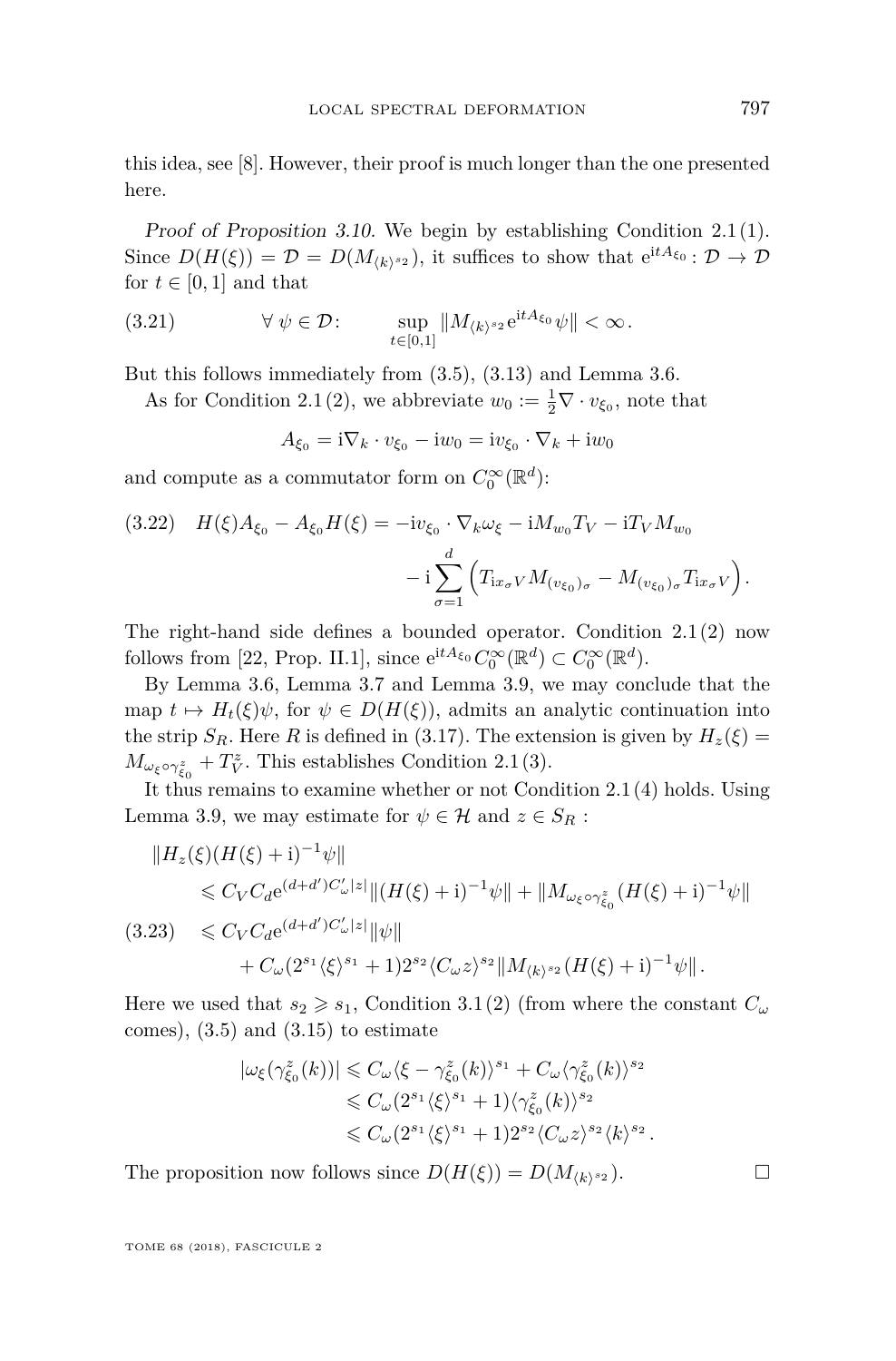<span id="page-32-2"></span>PROPOSITION 3.12. — Assume Condition [3.1.](#page-24-1) Let  $(\lambda, \xi) \in \mathbb{R} \times \mathbb{R}^d \setminus \mathcal{T}$ . Then there exist  $e, \kappa, C > 0$  and a compact self-adjoint operator *K*, such that

$$
i[H(\xi), A_{\xi}] \geqslant e - CE_{H(\xi)}(\mathbb{R} \setminus [\lambda - \kappa, \lambda + \kappa]) - K,
$$

in the sense of forms on  $D(H(\xi))$ . If  $(\lambda, \xi) \notin \Sigma_{\text{nn}}$ , then one may choose  $K = 0$ .

Proof. — Note first that it suffices to establish the form estimate on  $C_0^{\infty}(\mathbb{R}^d)$ .

We abbreviate  $g_{\xi}(k) := e^{-k^2 - \xi^2} |\nabla_k \omega_{\xi}(k)|^2$  and write

(3.24) 
$$
i[A_{\xi}, H(\xi)] = M_{g_{\xi}} + K',
$$

where  $K'$  is i times the sum of the terms on the right-hand side in  $(3.22)$ involving *V* .

Using the  $\lambda \notin \mathcal{T}(\xi)$  and that  $\mathcal{T}(\xi)$  is closed, there exists  $\kappa > 0$  such that  $[\lambda - 2\kappa, \lambda + 2\kappa] \subset \mathbb{R} \setminus \mathcal{T}(\xi)$ . Put

<span id="page-32-0"></span> $e := \inf \left\{ g_{\xi}(k) \mid k \in \mathbb{R}^d \text{ with } |\omega_{\xi}(k) - \lambda| \leq 2\kappa \right\} > 0$ 

and  $C := \sup\{|g_{\xi}(k)| | k \in \mathbb{R}^d\} < \infty$ .

Choose an  $f \in C_0^{\infty}(\mathbb{R})$  satisfying: supp $(f) \subset [\lambda - 2\kappa, \lambda + 2\kappa], 0 \leqslant f \leqslant 1$ , and  $f(\lambda') = 1$  for  $|\lambda' - \lambda| \leq \kappa$ .

We may now estimate using the just chosen *e, C* and *f* :

<span id="page-32-1"></span>
$$
M_{g_{\xi}} = M_{g_{\xi}} f (M_{\omega_{\xi}})^2 + M_{g_{\xi}} (1 - f^2 (M_{\omega_{\xi}}))
$$
  
\n
$$
\geq e f (M_{\omega_{\xi}})^2
$$
  
\n(3.25)  
\n
$$
\geq e - 2e(1 - f (M_{\omega_{\xi}})).
$$

To pass from  $1 - f(M_{\omega_{\xi}})$  to  $1 - f(H(\xi))$  we compute

$$
f(H(\xi)) - f(M_{\omega_{\xi}}) = \frac{1}{\pi} \int_{\mathbb{C}} \bar{\partial}_{z} \tilde{f}(z) ((H(\xi) - z)^{-1} - (M_{\omega_{\xi}} - z)^{-1}) dz
$$
  
= 
$$
\frac{1}{\pi} \int_{\mathbb{C}} \bar{\partial}_{z} \tilde{f}(z) (H(\xi) - z)^{-1} T_{V} (M_{\omega_{\xi}} - z)^{-1} dz.
$$

Here  $\tilde{f}$  is an almost analytic extension of *f*. The operator  $T_V (M_{\omega_{\xi}} - z)^{-1}$ is compact (for the same reason  $K'$  was compact). This shows that  $K'' =$  $f(H(\xi)) - f(M_{\omega_{\xi}})$  is a compact operator.

We may now combine [\(3.24\)](#page-32-0), [\(3.25\)](#page-32-1) and the estimate  $1 - f(H(\xi)) \le$  $E_{H(\xi)}(\mathbb{R} \setminus [\lambda - \kappa, \lambda + \kappa])$  to arrive at the Mourre estimate

$$
\mathrm{i} [A_\xi, H(\xi)] \geqslant e - 2e E_{H(\xi)}(\mathbb{R} \setminus [\lambda - \kappa, \lambda + \kappa]) - K,
$$

where  $K = -K' + 2eK''$  is compact.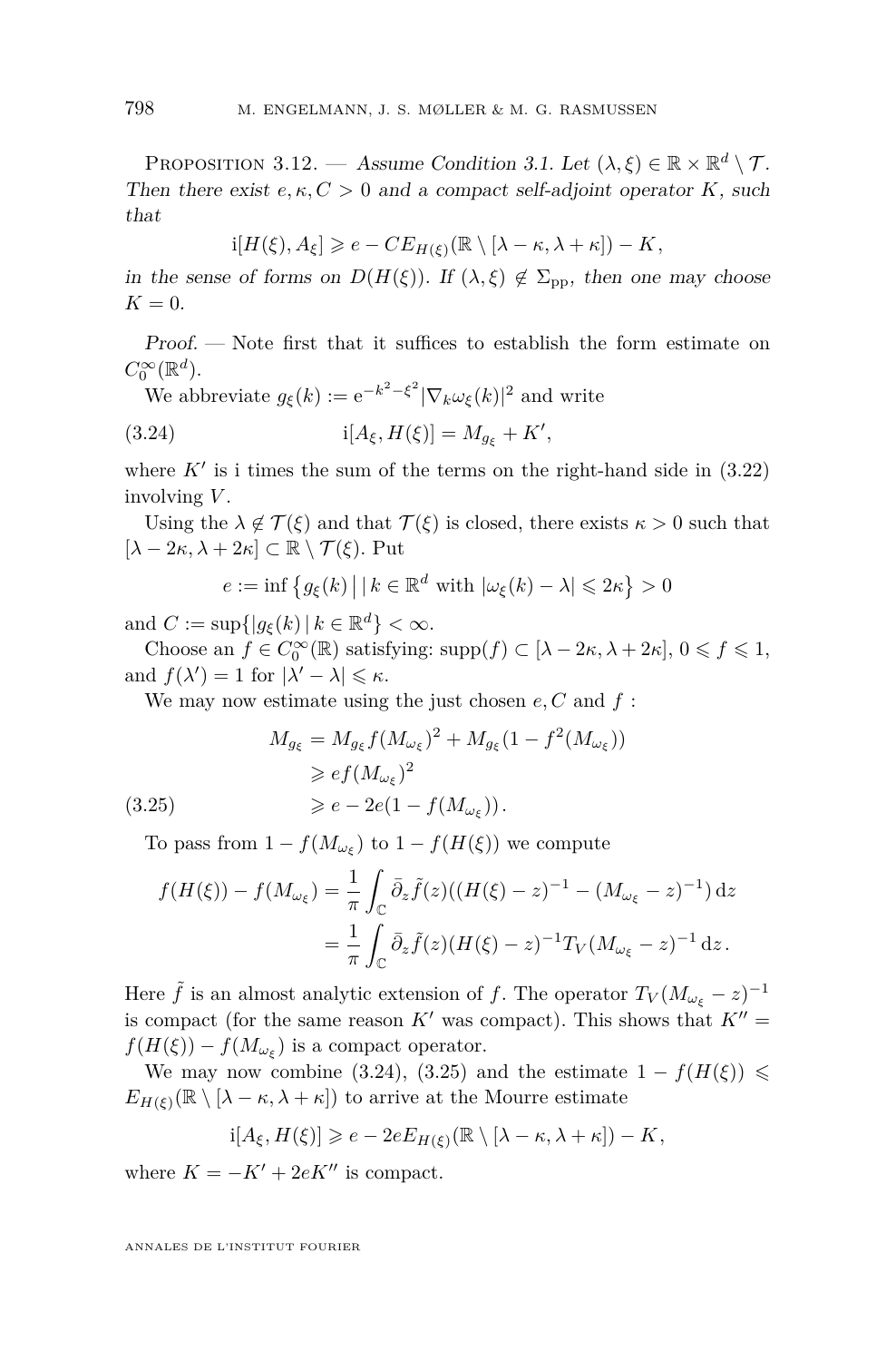Finally, if  $\lambda \notin \Sigma_{\text{pp}}(\xi)$ , then  $KE_{H(\xi)}([\lambda - \kappa, \lambda + \kappa]) \to 0$  for  $\kappa \to 0$  in operator norm. This implies the remaining claim.

<span id="page-33-0"></span>PROPOSITION 3.13. — Assume Condition [3.1.](#page-24-1) Suppose  $(\lambda_0, \xi_0) \in \Sigma_{\text{pp}}$ T. Let  $U := B_{\widetilde{\rho}}^{\mathbb{R}^d}(\xi_0)$  and  $U_{\mathbb{C}} := B_{\widetilde{\rho}}^{\mathbb{C}^d}(\xi_0)$ . Then Condition [2.16](#page-21-1) is satisfied with  $A = A_{\xi_0}$  and *M* replaced by  $\overline{M}$  sup<sub> $\xi \in U$ </sub>  $\langle \xi \rangle^{s_1}$ .

Proof. — Let  $\xi \in U$  and put  $U(t) := \exp(iA_{\xi_0}t)$  for  $t \in \mathbb{R}$ . That Con-dition [2.16](#page-21-1)[\(1\)](#page-21-4) holds, that is that  $D(H(\xi)) =: \mathcal{D}$  is independent of  $\xi$ , was discussed in Remark [3.4](#page-26-5)[\(1\)](#page-26-6).

Condition [2.16](#page-21-1)[\(2\)](#page-21-5) follows from Proposition [3.10](#page-30-1) (with  $M = \sup_{\xi \in U} \langle \xi \rangle^{s_1} M$ and the *R* from  $(3.17)$ ). Hence it remains to establish Condition [2.16](#page-21-1)[\(3\)](#page-21-6) and [4](#page-21-7) (with the same *R*).

Condition  $2.8(1)$  $2.8(1)$  is satisfied by assumption, and Condition  $2.8(2)$  $2.8(2)$  follows from Proposition [3.12,](#page-32-2) since  $(\lambda_0, \xi_0) \notin \mathcal{T}$  and  $\langle H(\xi_0) \rangle \geq 1$ . This verifies Condition  $2.16(3)$  $2.16(3)$ .

Put

$$
r_0 = \frac{R}{1 + C_{\omega}},
$$

where  $R > 0$  is as in [\(3.17\)](#page-29-2) and the constants  $C_{\omega}$  and  $C'_{\omega}$  are from [\(3.6\)](#page-26-2) and [\(3.7\)](#page-26-3), respectively. In order to verify Condition [2.16\(](#page-21-1)[4\)](#page-21-7), choose  $z_0 \in$  $B_{r_0}^{\mathbb{C}}(0) \subset B_R^{\mathbb{C}}(0)$  with  $\text{Im}(z_0) > 0$ .

Due to Lemma [3.7,](#page-27-3)  $\gamma_{\xi}^{z_0}(k) \in S_{r_0C_\omega}^d \subset S_R^d \subset S_{\tilde{R}}^d$  for  $k \in \mathbb{R}^d$  and  $\xi \in U_{\mathbb{C}} \subset$ *R*˜  $S^d_{\widetilde{\tau}}$ . We therefore have  $\zeta - \gamma_{\xi}^{z_0}(k) \in S_q^d$ for all  $\xi \in U_{\mathbb{C}}$  and  $k \in \mathbb{R}^d$ .

*R*e  $\frac{2R}{\epsilon}$ By Condition [3.1](#page-24-1)[\(1\)](#page-24-4), the map  $U \ni \xi \to M_{\omega_{\xi} \circ \gamma_{\xi}^{z_0}} \psi$  extends to an analytic function in  $U_{\mathbb{C}}$  for every  $\psi \in \mathcal{D}$ . To see that  $\tilde{\xi} \to T_V^{z_0} \psi$  extends from *U* to an analytic function defined for  $\xi \in U_{\mathbb{C}}$ , we observe from [\(3.18\)](#page-29-0) (with  $t$  replaced by  $z_0$  on the right-hand side) that it suffices to ensure that  $|\arg(J_{\xi}^{z_0}(k))| < \pi$  for all  $k \in \mathbb{R}^d$  and  $\xi \in U_{\mathbb{C}}$ . But this follows from [\(3.7\)](#page-26-3),  $(3.10)$  and the estimate  $|\int_0^{z_0} \nabla \cdot v_{\xi}(\gamma_{\xi}^s(k)) ds| \leqslant |z_0| dC'_{\omega}$ , valid for all  $k \in \mathbb{R}^d$ and  $\xi \in S^d_{\widetilde{R}}$ . Here we used that  $r_0 \leqslant R \leqslant \pi/(1 + dC'_{\omega})$ , cf. [\(3.17\)](#page-29-2).

It follows that  $U_{\mathbb{C}} \ni \xi \mapsto H_{z_0}(\xi)\psi$  is analytic for all  $\psi \in \mathcal{D}$ . This verifies Condition [2.16](#page-21-1)[\(4\)](#page-21-7), since all operators have a common domain by Proposi-tion [3.10.](#page-30-1)  $\Box$ 

Proof of Theorem [3.2.](#page-25-1) — Let  $M = \mathbb{R} \times \mathbb{R}^d$  and  $N = \mathbb{R}^d$ , both real analytic manifolds. To show that  $\mathcal T$  is sub-analytic, we write it as the image under a real analytic map of the semi-analytic subset

$$
Y = \{ (\lambda, \xi, k) \in M \times N \mid \omega_{\xi}(k) - \lambda = 0 \}
$$

$$
\cap \left( \cap_{j=1}^{d} \{ (\lambda, \xi, k) \in M \times N \mid \partial_{k_j} w_{\xi}(k) = 0 \} \right)
$$

TOME 68 (2018), FASCICULE 2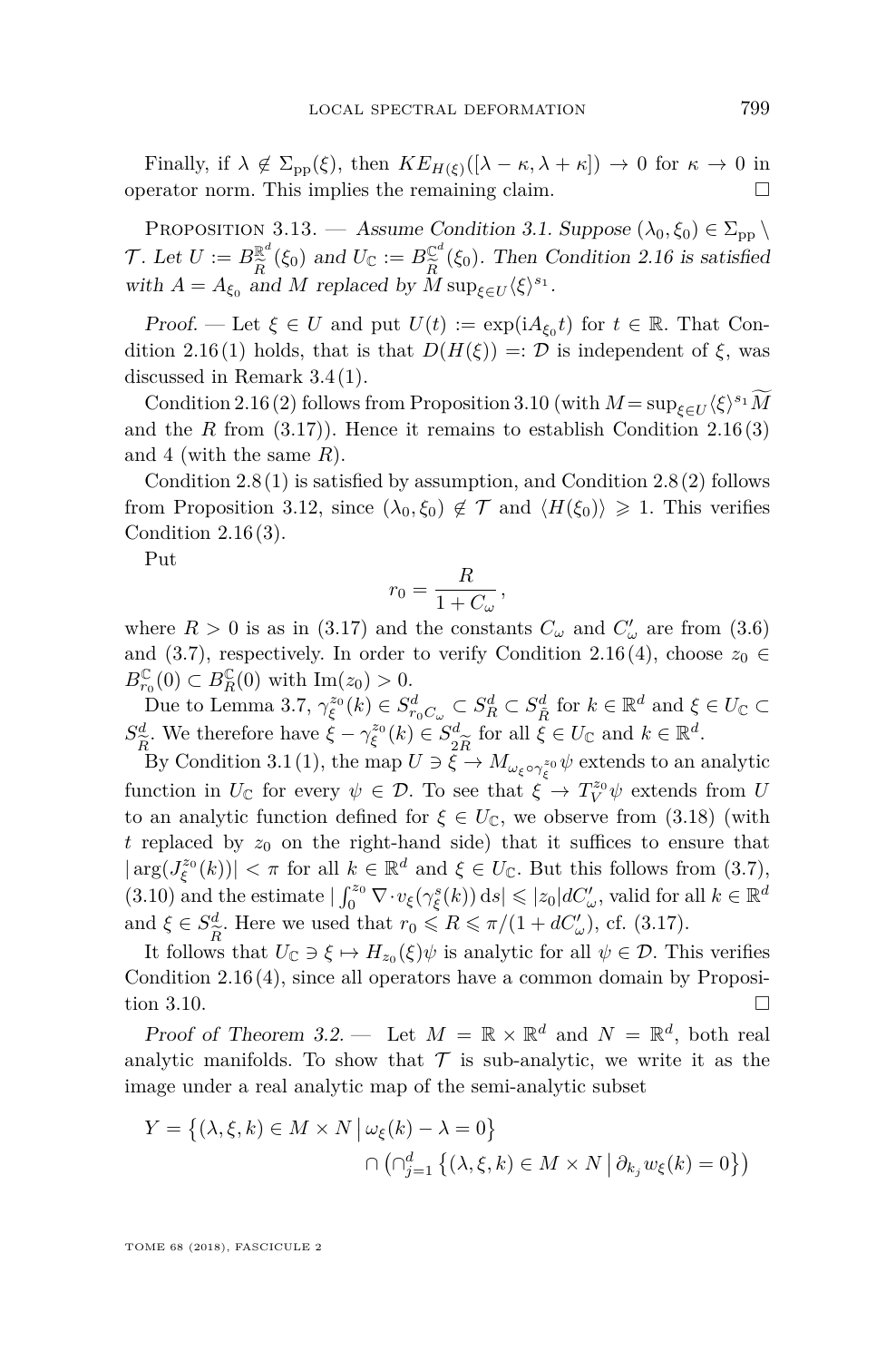of  $M \times N = \mathbb{R} \times \mathbb{R}^d \times \mathbb{R}^d$ . Here we used that the semi-analytic subsets of *M* form a ring. Let  $\pi \colon M \times N \to M$  be the projection  $\pi(\lambda, \xi, k) = (\lambda, \xi)$ . Then  $\mathcal{T} = \pi(Y)$ . Since  $|\omega_{\xi}(k)| \to \infty$  as  $|k| \to \infty$ , this implies that  $\mathcal{T}$  is sub-analytic ( $\pi_{|Y}$  is a proper map). Since  $\mathcal T$  is a closed subset of M, this finishes the proof of [\(1\)](#page-25-2).

Fix  $\xi \in \mathbb{R}^d$ . To see that  $\mathcal{T}(\xi)$  is locally finite, consider the map  $\pi_{\xi}$  from  $M_{\xi} = \{(\omega_{\xi}(k), k) | k \in \mathbb{R}^d\}$  into R defined by setting  $\pi_{\xi}(\lambda, k) = \lambda$ . Since  $M_{\xi}$  and  $\mathbb{R}$  are real analytic manifolds and  $\pi_{\xi}$  is a real analytic proper map, we get from Theorem [B.3](#page-36-1) sub-analytic stratifications  ${S_\alpha}_{\alpha \in A}$  of  $M_\xi$  and  ${T_{\beta}}_{\beta \in B}$  of R.

Let  $\lambda \in \mathcal{T}(\xi)$ . Then there exists  $k \in \mathbb{R}^d$ , such that  $\omega_{\xi}(k) = \lambda$  and  $\nabla_k \omega_{\xi}(k) =$ 0. Let  $\alpha \in A$  be such that  $(\lambda, k) \in S_\alpha$ . Since  $d\pi_{\xi|S_\alpha}(\lambda, k)(\eta, u) = \eta$  and  $\eta =$  $u \cdot \nabla_k \omega_{\xi}(k)$  for  $(\eta, u) \in T_{(\lambda, k)} S_\alpha$ , we conclude that  $\text{rank}(d\pi_{\xi|S_\alpha}(\lambda, k)) = 0$ . Let  $\beta \in B$  be such that  $\pi_{\xi}(S_{\alpha}) = T_{\beta}$ . Then  $T_{\beta}$  is a zero-stratum, hence a singleton, which must be  $T_\beta = \{\lambda\}$ . By local finiteness of the stratification  ${T_\beta}_{\beta \in B}$ , we may therefore conclude that  $\mathcal{T}(\xi)$  is locally finite. This concludes the proof of [\(2\)](#page-25-3).

We now turn to [\(3\)](#page-25-0). In order to verify that  $\Sigma_{\rm pp} \backslash \mathcal{T}$  is a (relatively) closed and semi-analytic subset of  $\mathbb{R} \times \mathbb{R}^d \setminus \mathcal{T}$ , pick  $(\lambda, \xi) \in \mathbb{R} \times \mathbb{R}^d \setminus \mathcal{T}$ .

If  $(\lambda, \xi) \notin \Sigma_{\text{pp}}$ , then we obtain from Proposition [3.12](#page-32-2) constants  $e, \kappa, C >$ 0 such that

$$
i[H(\xi), A_{\xi}] \geqslant e - CE_{H(\xi)}([\lambda - \kappa, \lambda + \kappa]).
$$

By a continuity argument, there exists a sufficiently small open neighborhood  $W \subset \mathbb{R} \times \mathbb{R}^d \setminus \mathcal{T}$  of  $(\lambda, \xi)$ , perhaps new smaller positive constants  $e' < e, \, \kappa' < \kappa$  and a bigger  $C' > C$ , such that

$$
\forall (\lambda', \xi') \in W: \qquad \mathrm{i}[H(\xi'), A_{\xi'}] \geq e' - C' E_{H(\xi')}([\lambda' - \kappa', \lambda' + \kappa']).
$$

Here we used that the map  $\xi' \to [H(\xi'), A_{\xi'}] \in \mathcal{B}(\mathcal{L}^2(\mathbb{R}^d))$  is continuous, cf. [\(3.22\)](#page-31-0). Hence, by the Virial Theorem [\[9\]](#page-37-13),  $\Sigma_{\text{pp}} \cap W = \emptyset$ . This shows that  $\Sigma_{\text{pp}} \setminus \mathcal{T}$  is a closed subset of  $\mathbb{R} \times \mathbb{R}^d \setminus \mathcal{T}$ , and that  $W \cap (\Sigma_{\text{pp}} \setminus \mathcal{T}) \in \mathcal{O}(W)$ . Recall from Definition [B.1](#page-35-2)[\(1\)](#page-35-3), the definition of  $\mathcal{O}(W)$ .

As for the case  $(\lambda, \xi) \in \Sigma_{\text{pp}}$ , we obtain from Theorem [2.21](#page-23-0) a neighborhood *W* of  $(\lambda, \xi)$ , such that  $\Sigma_{\text{pp}} \cap W \in \mathcal{O}(W)$ . Here we used Proposition [3.13](#page-33-0) to ensure the applicability of Theorem [2.21.](#page-23-0) This completes the proof of [\(3\)](#page-25-0).

The last property [\(4\)](#page-25-4) is a standard consequence of having a Mourre estimate satisfied for energies  $\lambda \in \mathbb{R} \setminus \mathcal{T}(\xi)$ .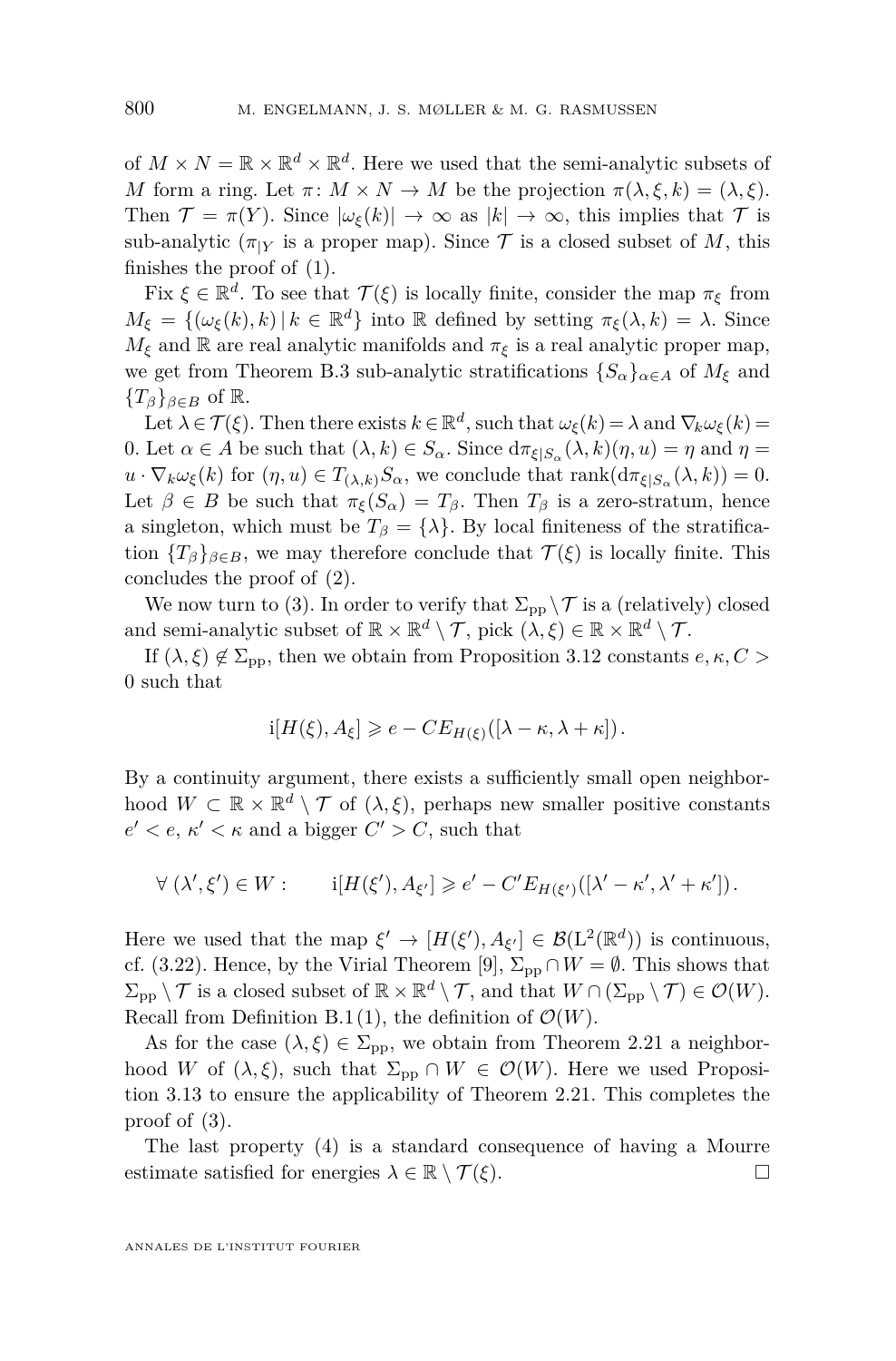#### **Appendix A. Approximate Eigenstates for Closed Operators**

<span id="page-35-0"></span>Lemma A.1. — Let *T* be a densely defined closed operator on a Hilbert space H. Let  $\mu \in \sigma(T)$ . At least one of the following two properties hold true:

<span id="page-35-4"></span>(1) There exists a sequence  $\{\psi_n\}_{n=1}^{\infty} \subset D(T)$  with  $\|\psi_n\| = 1$  for all *n* and

$$
\lim_{n \to \infty} \|(T - \mu)\psi_n\| = 0,
$$

<span id="page-35-5"></span>(2) There exists a sequence  $\{\phi_n\}_{n=1}^{\infty} \subset D(T^*)$  with  $\|\phi_n\| = 1$  for all *n* and

$$
\lim_{n \to \infty} \|(T^* - \bar{\mu})\phi_n\| = 0.
$$

*Proof.* — Note that  $\mu \in \sigma(T)$  implies that  $\bar{\mu} \in \sigma(T^*)$ . Furthermore, if  $T - \mu$  has a bounded left-inverse *L*, then  $L^*$  is a bounded right-inverse of  $T^* - \bar{\mu}$ . Conversely, if *L* is a bounded left-inverse of  $T^* - \bar{\mu}$ , then  $L^*$  is a bounded right-inverse of  $T - \mu$ . In particular, it is not possible for  $T - \mu$ and  $T - \bar{\mu}$  to both have a bounded left-inverse. Therefore we may suppose that  $T - \mu$  does not have a bounded left-inverse.

Suppose [\(1\)](#page-35-4) is false. Then there exists  $c > 0$ , such that for all  $\psi \in D(T)$ we have  $||(T - \mu)\psi|| \ge c||\psi||$ . This coercive estimate ensures that  $T - \mu$  is injective and that  $V = \text{Range}(T - \mu)$  is closed. If  $V = H$ , then  $T - \mu$  has a bounded left inverse by the Closed Graph Theorem, which we assumed it did not have, and hence  $V \subsetneq \mathcal{H}$ . We may now pick  $\phi \in V^{\perp}$  with  $\|\phi\| = 1$ . Then, for  $\psi \in D(T)$ ,  $|\langle \phi, T\psi \rangle| = |\langle \phi, \mu \psi \rangle| \leq |\mu| |\psi|$ . This shows that  $\phi \in D(T^*)$ . For any  $\psi \in D(T)$ , we may now compute  $\langle T^*\phi, \psi \rangle = \langle \phi, T\psi \rangle =$  $\langle \phi, \mu \psi \rangle = \langle \bar{\mu} \phi, \psi \rangle$ , and conclude that  $T^* \phi = \bar{\mu} \phi$ . This concludes the proof, since [\(2\)](#page-35-5) will hold with the constant sequence  $\phi_n = \phi$  for all *n*.

#### **Appendix B. Semi- and Sub-analytic Geometry**

<span id="page-35-1"></span>In this appendix we rather briefly summarize the notions of semi-analytic and sub-analytic sets. For further background, we refer the reader to  $[4, 5]$  $[4, 5]$  $[4, 5]$ and references therein.

<span id="page-35-3"></span><span id="page-35-2"></span>DEFINITION  $B.1.$  — Let *M* be a real analytic manifold.

(1) Let  $W \subset M$  be an open nonempty set. We write  $\mathcal{O}(W)$  for the smallest ring<sup>(2)</sup> of subsets of *W* containing sets of the form

<sup>(2)</sup> collection of sets stable under complement as well as under finite intersections and unions.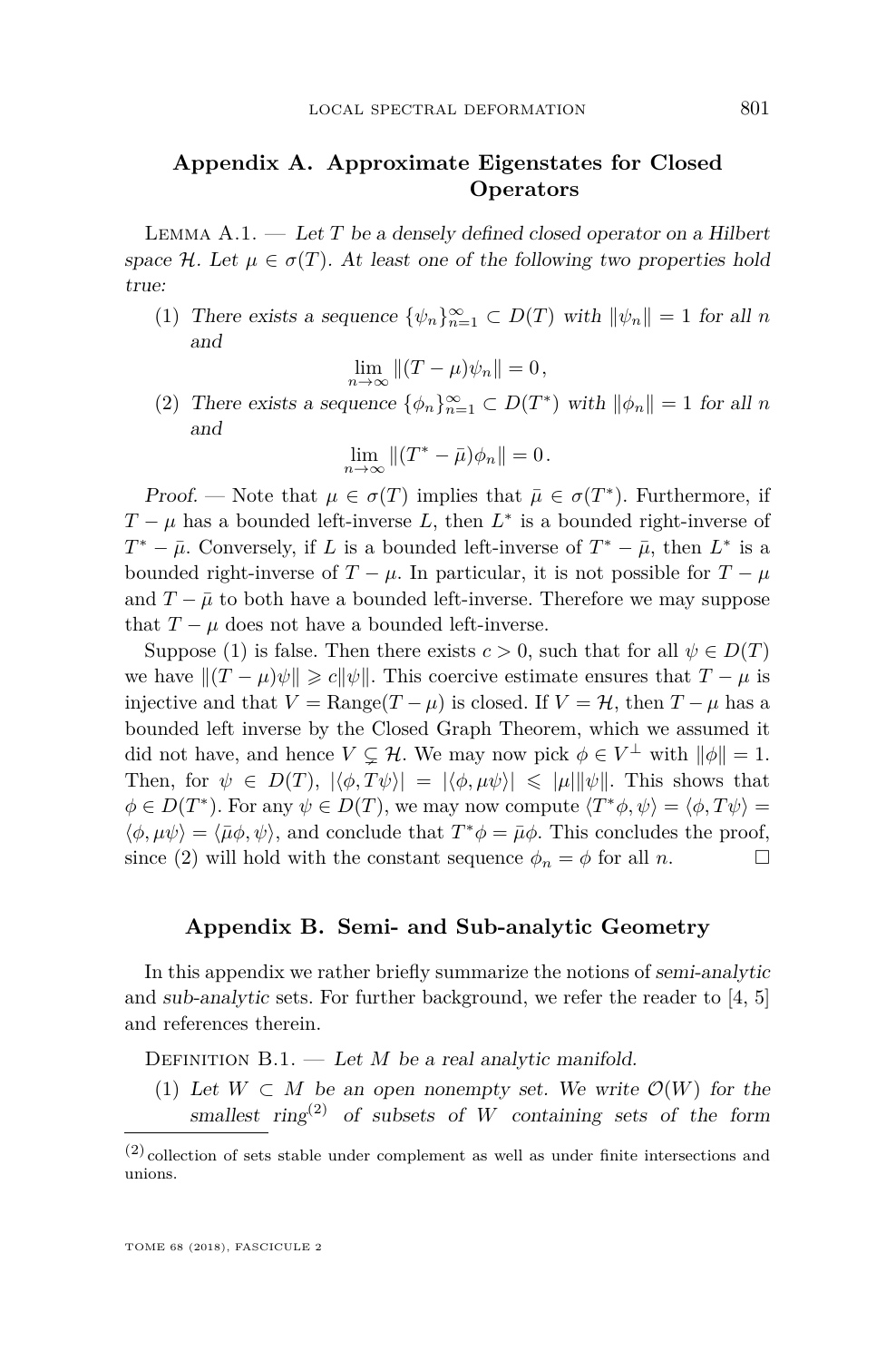$\{y \in W \mid f(y) > 0\}$  and  $\{y \in W \mid f(y) = 0\}$  where *f* ranges over real analytic functions  $f: W \to \mathbb{R}$ .

- <span id="page-36-0"></span>(2) A subset  $X \subset M$  is called a semi-analytic subset of M if: for any  $x \in M$ , there exists an open neighborhood  $W \subset M$  of *x*, such that  $X \cap W \in \mathcal{O}(W)$ .
- (3) A subset  $X \subset M$  is called a sub-analytic subset of M if: for each point  $x \in M$ , there exists an open neighborhood  $x \in W \subset M$ , a real analytic manifold *N* and a semi-analytic subset  $Y \subset M \times N$ , such that
	- The closure  $\overline{Y}$  inside  $M \times N$  is compact.
	- $\pi(Y) = X \cap W$ , where  $\pi: M \times N \to \mathbb{R}^n$  is the projection onto the first coordinate.

The semi-analytic as well as the sub-analytic subsets of *M* form rings of subsets of *M*. Semi-analytic subsets are of course sub-analytic as well. The converse is in general false, but if  $\dim(M) \leq 2$ , the two notions are the same.

DEFINITION B.2. — Let *M* be a real analytic manifold and  $X \subset M$  a semi-analytic (sub-analytic) subset. Let  ${S_\alpha}_{\alpha \in A}$  be a collection of subsets of *X*. We say that  ${S_{\alpha}}_{\alpha \in A}$  is a semi-analytic stratification (sub-analytic stratification) if

- Each  $S_\alpha$  is a connected real analytic manifold.
- $\bigcup_{\alpha \in A} S_{\alpha} = X$  and  $S_{\alpha} \cap S_{\beta} = \emptyset$  for  $\alpha \neq \beta$ .
- For any  $K \subset M$  compact, the set  $\{\alpha \in A \mid S_\alpha \cap K \neq \emptyset\}$  is finite. (Local finiteness.)
- If  $\alpha \neq \beta$  and  $\overline{S}_{\alpha} \cap S_{\beta} \neq \emptyset$ , then  $S_{\beta} \subset \partial S_{\alpha}$ . (Frontier condition.)
- Each *S<sup>α</sup>* is semi-analytic (sub-analytic) as a subset of *M*.

The sets  $S_\alpha$  are called strata, more specifically *k*-strata if  $\dim(S_\alpha) = k$ . We note that any semi-analytic (sub-analytic) subset  $X \subset M$  admits a semi-analytic (sub-analytic) stratification.

In this paper we need the following result:

<span id="page-36-1"></span>THEOREM B.3. — Let M and N be real analytic manifolds and  $\pi \colon M \to$ *N* a proper real analytic map. Then there exist sub-analytic stratifications  ${S_{\alpha}}_{\alpha \in A}$  of *M* and  ${T_{\beta}}_{\beta \in B}$  of *N*, such that for each  $\alpha \in A$ , there exists  $\beta \in B$  with

- $\pi(S_\alpha) = T_\beta$ .
- $\text{rank}(d\pi_{|S_\alpha}(s)) = \dim(T_\beta) \text{ for all } s \in S_\alpha.$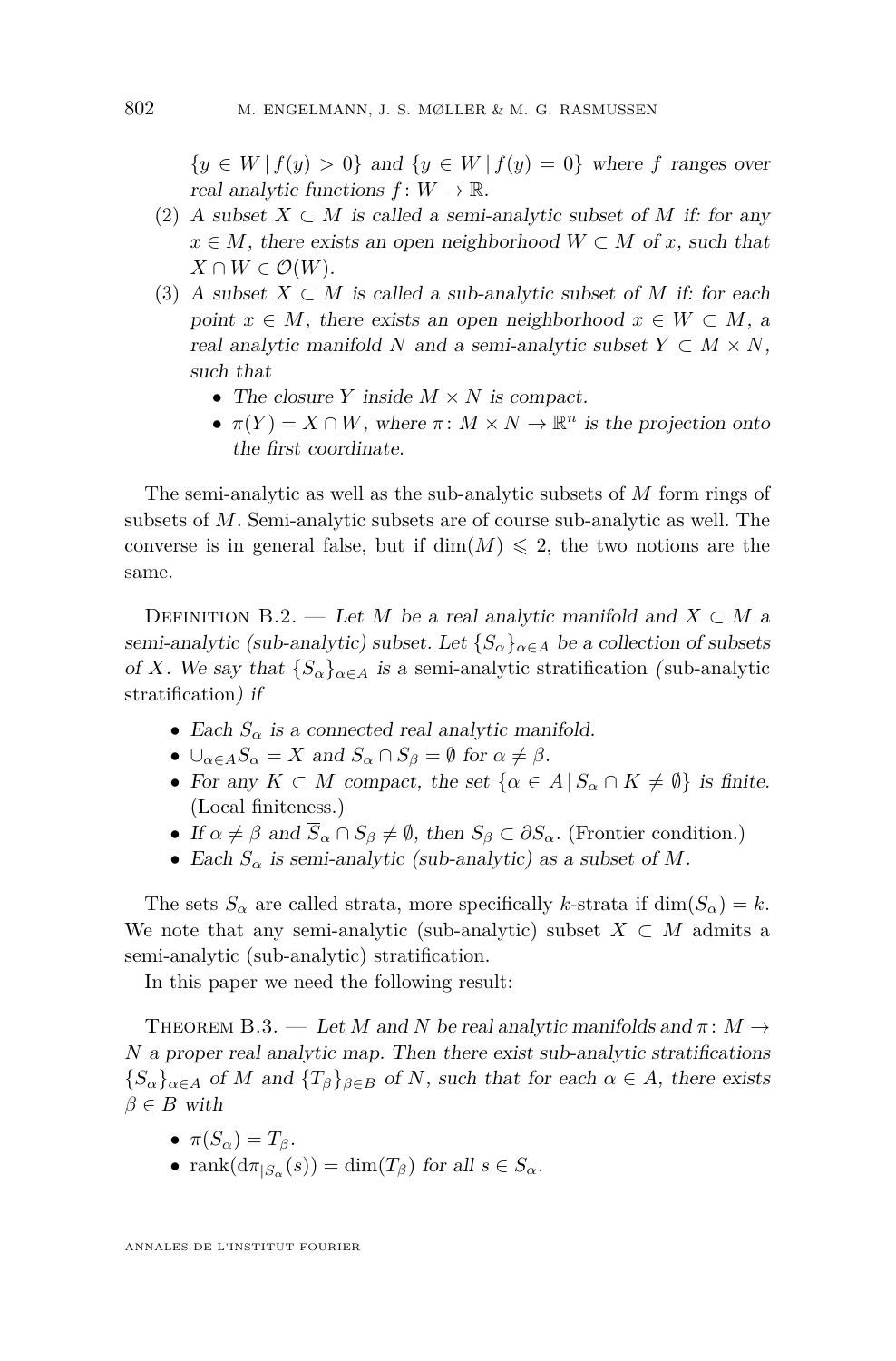#### BIBLIOGRAPHY

- <span id="page-37-0"></span>[1] J. AGUILIAR  $&$  J.-M. COMBES, "A class of analytic perturbations for one-body Schrödinger Hamiltonians", Commun. Math. Phys. **22** (1971), p. 269-279.
- <span id="page-37-10"></span>[2] W. O. Amrein, A. Boutet de Monvel & V. Georgescu, *C*0-groups, commutator methods and spectral theory of *N*-body Hamiltonians, Progress in Mathematics, Birkhäuser, 1996, xiv+460 pages.
- <span id="page-37-1"></span>[3] E. Balslev & J.-M. Combes, "Spectral properties of many-body Schrödinger operators with dilatation-analytic interactions", Commun. Math. Phys. **22** (1971), p. 280-294.
- <span id="page-37-17"></span>[4] E. Bierstone & P. D. Milman, "Semianalytic and subanalytic sets", Publ. Math., Inst. Hautes Étud. Sci. **67** (1988), p. 5-42.
- <span id="page-37-21"></span>[5] J.-M. Delort, F.B.I. transformation. Second microlocalization and semilinear caustics, Lecture Notes in Mathematics, vol. 1522, Springer, 1992, vi+101 pages.
- <span id="page-37-14"></span>[6] J. Dereziński & V. Jakšić, "Spectral theory of Pauli-Fierz operators", J. Funct. Anal. **180** (2001), no. 2, p. 243-327.
- <span id="page-37-8"></span>[7] G. Derks, S. M. Sasane & B. Sandstede, "Perturbations of embedded eigenvalues for the planar bilaplacian", J. Funct. Anal. **260** (2011), no. 2, p. 340-398.
- <span id="page-37-20"></span>[8] M. Engelmann & M. G. Rasmussen, "Spectral deformation for two-body dispersive systems with e.g. the Yukawa potential", Math. Phys. Anal. Geom. **19** (2016), no. 4, p. 24.
- <span id="page-37-13"></span>[9] V. Georgescu & C. Gérard, "On the virial theorem in quantum mechanics", Commun. Math. Phys. **208** (1999), no. 2, p. 275-281.
- <span id="page-37-16"></span>[10] C. Gérard & F. Nier, "The Mourre theory for analytically fibered operators", J. Funct. Anal. **152** (1998), no. 1, p. 20-219.
- <span id="page-37-15"></span>[11] M. Griesemer & D. G. Hasler, "On the smooth Feshbach-Schur map", J. Funct. Anal. **254** (2008), p. 2329-2335.
- <span id="page-37-9"></span>[12] ——— , "Analytic perturbation theory and renormalization analysis of matter coupled to quantized radiation", Ann. Henri Poincaré **10** (2009), no. 3, p. 577-621.
- <span id="page-37-18"></span>[13] I. W. HERBST & E. SKIBSTED, "Decay of eigenfunctions of elliptic PDE's", Adv. Math. **270** (2015), p. 138-180.
- <span id="page-37-4"></span>[14] W. HUNZIKER, "Distortion analyticity and molecular resonance curves", Ann. Inst. Henri Poincaré, Phys. Théor. **45** (1986), p. 339-358.
- <span id="page-37-3"></span>[15] W. Hunziker & I. M. Sigal, "The quantum *N*-body problem", J. Math. Phys. **41** (2000), no. 6, p. 3448-3510.
- <span id="page-37-7"></span>[16] A. Jensen, É. Mourre & P. Perry, "Multiple commutator estimates and resolvent smoothness in quantum scattering theory", Ann. Inst. Henri Poincaré, Phys. Théor. **41** (1984), no. 2, p. 270-225.
- <span id="page-37-2"></span>[17] T. Kato, Perturbation theory of linear operators, Classics in Mathematics, Springer, 1995, Reprint of the 2nd edition, xxi+619 pages.
- <span id="page-37-19"></span>[18] E. H. LIEB & M. LOSS, Analysis, Graduate Studies in Mathematics, vol. 14, American Mathematical Society, 2001, xxi+346 pages.
- <span id="page-37-11"></span>[19] J. S. Møller, "Fully coupled Pauli-Fierz systems at zero and positive temperature", J. Math. Phys. **55** (2014), art. ID 075203.
- <span id="page-37-12"></span>[20] J. S. Møller & M. Westrich, "Regularity of eigenstates in regular Mourre theory", J. Funct. Anal. **260** (2011), no. 3, p. 852-878.
- <span id="page-37-6"></span>[21] A. BOUTET DE MONVEL, V. GEORGESCU  $&$  J. SAHBANI, "Boundary values of regular resolvent families", Helv. Phys. Acta **71** (1998), no. 5, p. 518-553.
- <span id="page-37-5"></span>[22] É. MOURRE, "Absence of singular continuous spectrum for certain self adjoint operators", Commun. Math. Phys. **78** (1981), p. 391-408.